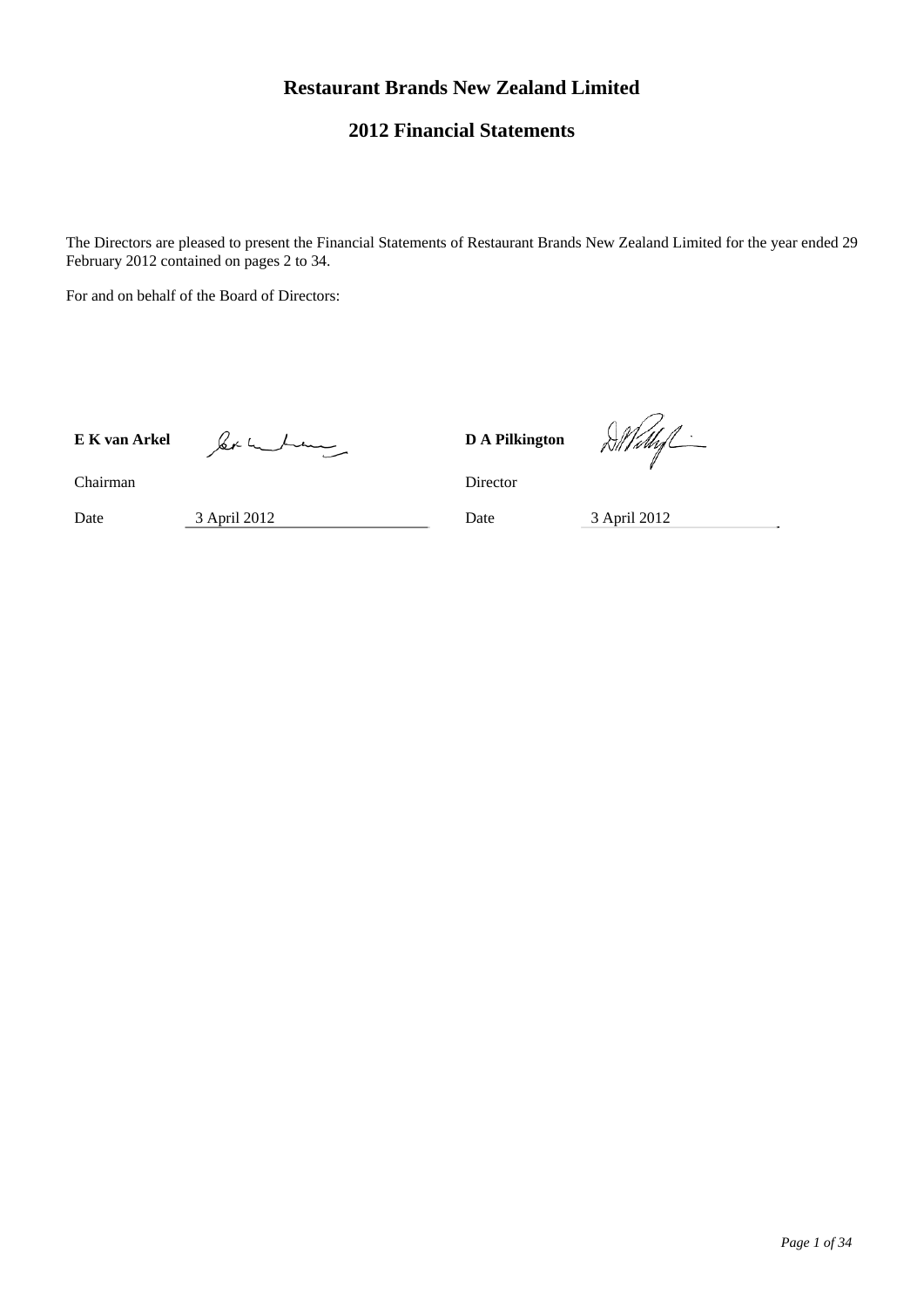## **RESTAURANT BRANDS NEW ZEALAND LIMITED STATEMENTS OF COMPREHENSIVE INCOME FOR THE YEAR ENDED 29 FEBRUARY 2012**

|                                                                           |      | Group        |                      | Company |         |
|---------------------------------------------------------------------------|------|--------------|----------------------|---------|---------|
| \$NZ000's                                                                 | Note | 2012         | 2011                 | 2012    | 2011    |
| <b>Continuing operations</b>                                              |      |              |                      |         |         |
| Store sales revenue                                                       | 3    | 308,213      | 324,384              |         |         |
| Other revenue                                                             | 3, 6 | 714          | 516                  | 17,434  | 14,627  |
| <b>Total operating revenue</b>                                            |      | 308,927      | $\overline{324,900}$ | 17,434  | 14,627  |
| Cost of goods sold                                                        |      | (252,706)    | (256,746)            |         |         |
| <b>Gross profit</b>                                                       |      | 56,221       | 68,154               | 17,434  | 14,627  |
| Distribution expenses                                                     |      | (3,088)      | (3,461)              |         |         |
| Marketing expenses                                                        |      | (15,087)     | (15,204)             |         |         |
| General and administration expenses                                       |      | (11, 333)    | (12,743)             |         |         |
| <b>EBIT</b> before non-trading                                            |      | 26,713       | 36,746               | 17, 434 | 14,627  |
| Non-trading                                                               | 7    | (2,316)      | (2,047)              |         |         |
| Earnings before interest and taxation (EBIT)                              | 3    | 24,397       | 34,699               | 17,434  | 14,627  |
| Interest revenue                                                          |      | $\mathbf{1}$ | 11                   |         |         |
| Interest expense                                                          |      | (1, 307)     | (1,182)              | (1,269) | (1,178) |
| Net financing expenses                                                    | 7    | (1,306)      | (1, 171)             | (1,269) | (1,178) |
| Profit before taxation                                                    |      | 23,091       | 33,528               | 16,165  | 13,449  |
| Taxation expense                                                          | 8    | (6,164)      | (9,511)              | 355     | 353     |
| Profit after taxation from continuing operations attributable to          |      |              |                      |         |         |
| shareholders                                                              |      | 16,927       | 24,017               | 16,520  | 13,802  |
| <b>Discontinued operation</b>                                             |      |              |                      |         |         |
| Profit from discontinued operation (net of taxation)                      | 4, 7 |              | 295                  |         |         |
| Total profit after taxation attributable to shareholders                  |      | 16,927       | 24,312               | 16,520  | 13,802  |
| Other comprehensive income:                                               |      |              |                      |         |         |
| Exchange differences on translating foreign operations                    |      |              | (15)                 |         |         |
| Derivative hedging reserve                                                |      |              | (203)                |         | (203)   |
| Income tax relating to components of other comprehensive income           | 2    |              | 61                   | ٠       | 61      |
| Other comprehensive loss for the full year, net of tax                    |      |              | (157)                |         | (142)   |
| Total comprehensive income for the full year attributable to shareholders |      | 16,927       | 24,155               | 16,520  | 13,660  |
| Basic earnings per share from continuing operations (cents)               | 19   | 17.31        | 24.60                |         |         |
| Basic earnings per share from discontinued operation (cents)              | 19   |              | 0.30                 |         |         |
| Basic earnings per share from total operations (cents)                    | 19   | 17.31        | 24.90                |         |         |
| Diluted earnings per share from continuing operations (cents)             | 19   | 17.30        | 24.58                |         |         |
| Diluted earnings per share from discontinued operation (cents)            | 19   |              | 0.30                 |         |         |
| Diluted earnings per share from total operations (cents)                  | 19   | 17.30        | 24.89                |         |         |
|                                                                           |      |              |                      |         |         |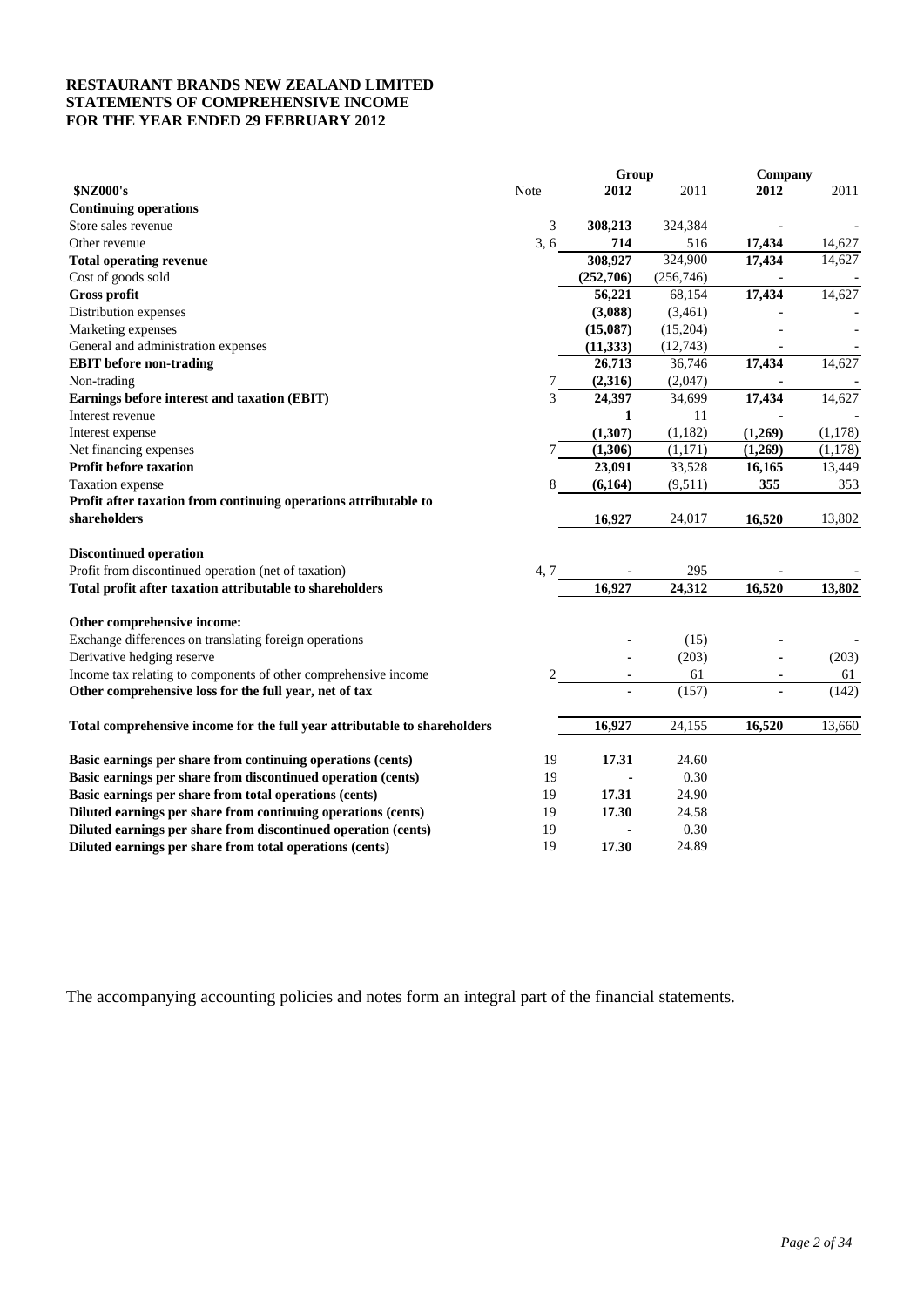## **RESTAURANT BRANDS NEW ZEALAND LIMITED STATEMENTS OF CHANGES IN EQUITY FOR THE YEAR ENDED 29 FEBRUARY 2012**

| Group \$NZ000's                                                                       | Note   | <b>Share</b><br>Capital | <b>Share</b><br>Option<br><b>Reserve</b> | Foreign<br><b>Currency</b><br><b>Translation</b><br><b>Reserve</b> | <b>Derivative</b><br>Hedging<br><b>Reserve</b> | <b>Retained</b><br><b>Earnings</b> | <b>Total</b> |
|---------------------------------------------------------------------------------------|--------|-------------------------|------------------------------------------|--------------------------------------------------------------------|------------------------------------------------|------------------------------------|--------------|
| <b>Balance as at 28 February 2010</b>                                                 | 18     | 25,821                  | 68                                       | 68                                                                 | 142                                            | 22,571                             | 48,670       |
|                                                                                       |        |                         |                                          |                                                                    |                                                |                                    |              |
| <b>Comprehensive income</b><br>Total profit after taxation from continuing operations |        |                         |                                          |                                                                    |                                                |                                    |              |
| attributable to shareholders                                                          |        |                         |                                          |                                                                    |                                                | 24,312                             |              |
|                                                                                       |        |                         |                                          |                                                                    |                                                |                                    | 24,312       |
| Other comprehensive income                                                            |        |                         |                                          |                                                                    |                                                |                                    |              |
| Movement in foreign currency translation reserve                                      |        |                         |                                          | (15)                                                               |                                                |                                    | (15)         |
| Movement in derivative hedging reserve                                                |        |                         |                                          | $\overline{\phantom{a}}$                                           | (142)                                          |                                    | (142)        |
| Total other comprehensive income                                                      |        |                         |                                          | (15)                                                               | (142)                                          |                                    | (157)        |
| <b>Total comprehensive income</b>                                                     |        | $\sim$                  | $\overline{a}$                           | (15)                                                               | (142)                                          | 24,312                             | 24,155       |
| <b>Transactions with owners</b>                                                       |        |                         |                                          |                                                                    |                                                |                                    |              |
| Shares issued on exercise of options                                                  | 18     | 755                     | (35)                                     |                                                                    |                                                |                                    | 720          |
| Net dividends distributed                                                             | 17     |                         |                                          |                                                                    |                                                | (14,650)                           | (14,650)     |
| <b>Total transactions with owners</b>                                                 |        | 755                     | (35)                                     |                                                                    |                                                | (14, 650)                          | (13,930)     |
| Balance as at 28 February 2011                                                        | 16, 18 | 26,576                  | 33                                       | 53                                                                 | ٠                                              | 32,233                             | 58,895       |
| <b>Comprehensive income</b>                                                           |        |                         |                                          |                                                                    |                                                |                                    |              |
| Total profit after taxation from continuing operations                                |        |                         |                                          |                                                                    |                                                |                                    |              |
| attributable to shareholders                                                          |        |                         |                                          |                                                                    |                                                | 16,927                             | 16,927       |
| <b>Total comprehensive income</b>                                                     |        | $\blacksquare$          | ٠                                        | $\blacksquare$                                                     | $\blacksquare$                                 | 16,927                             | 16,927       |
| <b>Transactions with owners</b>                                                       |        |                         |                                          |                                                                    |                                                |                                    |              |
| Shares issued on exercise of options                                                  | 18     | 72                      | (5)                                      |                                                                    |                                                |                                    | 67           |
| Net dividends distributed                                                             | 17     |                         |                                          |                                                                    |                                                | (16, 136)                          | (16, 136)    |
| <b>Total transactions with owners</b>                                                 |        | 72                      | (5)                                      |                                                                    | ä,                                             | (16, 136)                          | (16,069)     |
|                                                                                       |        |                         |                                          |                                                                    |                                                |                                    |              |
| <b>Balance as at 29 February 2012</b>                                                 | 16, 18 | 26,648                  | 28                                       | 53                                                                 |                                                | 33,024                             | 59,753       |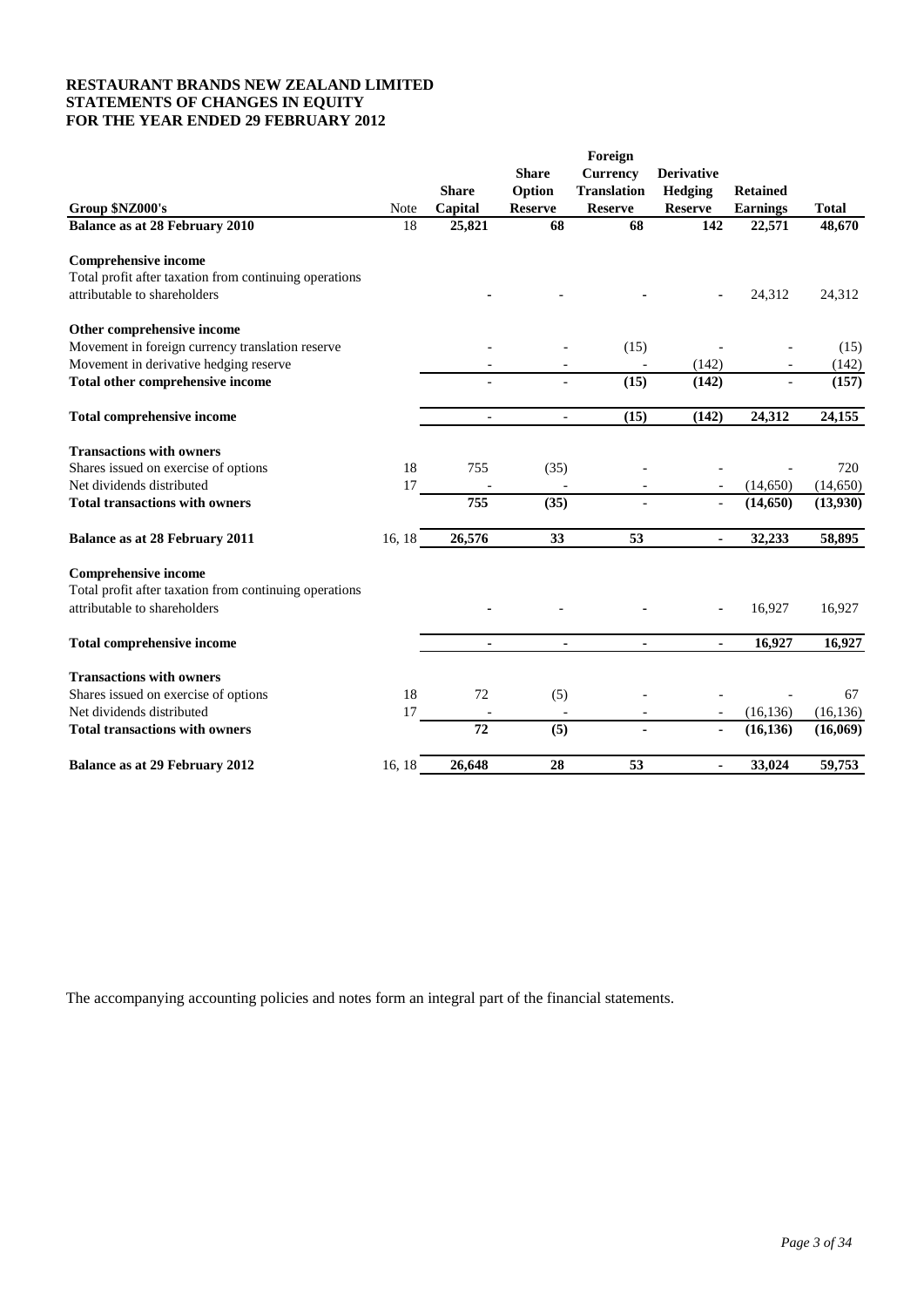## **RESTAURANT BRANDS NEW ZEALAND LIMITED STATEMENTS OF CHANGES IN EQUITY (CONTINUED) FOR THE YEAR ENDED 29 FEBRUARY 2012**

|                                                                                  | Note   | <b>Share</b><br>Capital | <b>Share</b><br>Option<br><b>Reserve</b> | <b>Derivative</b><br>Hedging<br><b>Reserve</b> | <b>Retained</b><br><b>Deficit</b> | <b>Total</b> |
|----------------------------------------------------------------------------------|--------|-------------------------|------------------------------------------|------------------------------------------------|-----------------------------------|--------------|
| Company \$NZ000's<br><b>Balance as at 28 February 2010</b>                       | 18     | 25,821                  | 68                                       | 142                                            | (24, 415)                         | 1,616        |
| <b>Comprehensive income</b>                                                      |        |                         |                                          |                                                |                                   |              |
| Profit after taxation from continuing operations<br>attributable to shareholders |        |                         |                                          |                                                | 13,802                            | 13,802       |
| Other comprehensive income                                                       |        |                         |                                          |                                                |                                   |              |
| Movement in derivative hedging reserve                                           |        |                         |                                          | (142)                                          |                                   | (142)        |
| Total other comprehensive income                                                 |        |                         |                                          | (142)                                          |                                   | (142)        |
| <b>Total comprehensive income</b>                                                |        |                         | ٠                                        | (142)                                          | 13,802                            | 13,660       |
| <b>Transactions with owners</b>                                                  |        |                         |                                          |                                                |                                   |              |
| Shares issued on exercise of options                                             | 18     | 755                     | (35)                                     |                                                |                                   | 720          |
| Net dividends distributed                                                        | 17     |                         |                                          |                                                | (14,650)                          | (14, 650)    |
| <b>Total transactions with owners</b>                                            |        | 755                     | (35)                                     |                                                | (14,650)                          | (13,930)     |
| <b>Balance as at 28 February 2011</b>                                            | 16, 18 | 26,576                  | 33                                       | ٠                                              | (25, 263)                         | 1,346        |
| <b>Comprehensive income</b>                                                      |        |                         |                                          |                                                |                                   |              |
| Profit after taxation from continuing operations<br>attributable to shareholders |        |                         |                                          |                                                | 16,520                            | 16,520       |
| <b>Total comprehensive income</b>                                                |        |                         |                                          |                                                | 16,520                            | 16,520       |
| <b>Transactions with owners</b>                                                  |        |                         |                                          |                                                |                                   |              |
| Shares issued on exercise of options                                             | 18     | 72                      | (5)                                      |                                                |                                   | 67           |
| Net dividends distributed                                                        | 17     |                         |                                          |                                                | (16, 136)                         | (16, 136)    |
| <b>Total transactions with owners</b>                                            |        | 72                      | (5)                                      |                                                | (16, 136)                         | (16,069)     |
| <b>Balance as at 29 February 2012</b>                                            | 16, 18 | 26,648                  | 28                                       | $\blacksquare$                                 | (24, 879)                         | 1,797        |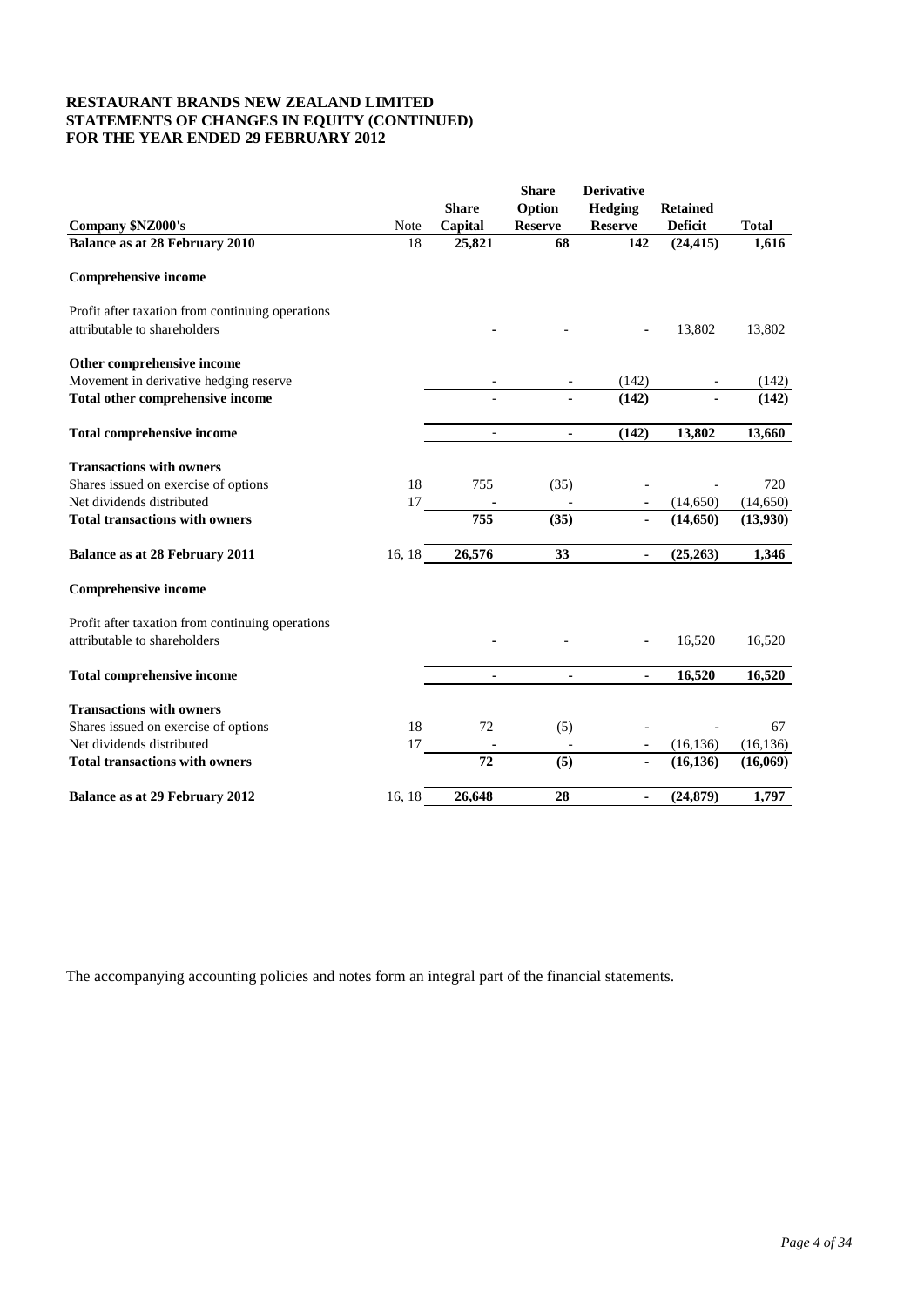## **RESTAURANT BRANDS NEW ZEALAND LIMITED STATEMENTS OF FINANCIAL POSITION AS AT 29 FEBRUARY 2012**

|                                                                | Note | Group   |         | Company   |                 |  |
|----------------------------------------------------------------|------|---------|---------|-----------|-----------------|--|
| <b>\$NZ000's</b>                                               |      | 2012    | 2011    | 2012      | 2011            |  |
| <b>Non-current assets</b>                                      |      |         |         |           |                 |  |
| Property, plant and equipment                                  | 9    | 77,976  | 82,565  |           |                 |  |
| Investments in subsidiaries                                    | 11   |         |         | 150,396   | 150,396         |  |
| Intangible assets                                              | 10   | 20,853  | 22,173  |           |                 |  |
| Deferred tax asset                                             | 12   | 1,347   | 1,553   |           |                 |  |
| <b>Total non-current assets</b>                                |      | 100,176 | 106,291 | 150,396   | 150,396         |  |
| <b>Current assets</b>                                          |      |         |         |           |                 |  |
| Inventories                                                    | 13   | 1,927   | 1,789   |           |                 |  |
| Other receivables                                              | 14   | 2,067   | 2,477   |           |                 |  |
| Cash and cash equivalents                                      |      | 700     | 795     |           | 39              |  |
| <b>Total current assets</b>                                    |      | 4,694   | 5,061   |           | $\overline{39}$ |  |
| <b>Total assets</b>                                            |      | 104,870 | 111,352 | 150,396   | 150,435         |  |
| <b>Equity attributable to shareholders</b>                     |      |         |         |           |                 |  |
| Share capital                                                  | 18   | 26,648  | 26,576  | 26,648    | 26,576          |  |
| Reserves                                                       |      | 81      | 86      | 28        | 33              |  |
| Retained earnings / (deficit)                                  |      | 33,024  | 32,233  | (24, 879) | (25, 263)       |  |
| Total equity attributable to shareholders                      |      | 59,753  | 58,895  | 1,797     | 1,346           |  |
| <b>Non-current liabilities</b>                                 |      |         |         |           |                 |  |
| Provisions and deferred income                                 | 22   | 5,286   | 5,957   |           |                 |  |
| Loans and finance leases                                       | 20   | 13,680  | 12,398  | 13,580    | 12,210          |  |
| <b>Total non-current liabilities</b>                           |      | 18,966  | 18,355  | 13,580    | 12,210          |  |
| <b>Current liabilities</b>                                     |      |         |         |           |                 |  |
| Bank overdraft                                                 |      |         |         | 123       |                 |  |
| Income tax payable                                             |      | 1,067   | 2,753   |           |                 |  |
| Loans and finance leases                                       | 20   | 159     | 109     |           |                 |  |
| Creditors and accruals                                         | 21   | 23,113  | 29,449  | 86        | 75              |  |
| Provisions and deferred income                                 | 22   | 1,547   | 1,620   |           |                 |  |
| Amounts payable to subsidiary companies                        | 28   |         |         | 134,545   | 136,647         |  |
| Derivative financial instruments                               | 15   | 265     | 157     | 265       | 157             |  |
| Liabilities associated with assets classified as held for sale | 5    |         | 14      |           |                 |  |
| <b>Total current liabilities</b>                               |      | 26,151  | 34,102  | 135,019   | 136,879         |  |
| <b>Total liabilities</b>                                       |      | 45,117  | 52,457  | 148,599   | 149,089         |  |
| <b>Total equity and liabilities</b>                            |      | 104,870 | 111,352 | 150,396   | 150,435         |  |
|                                                                |      |         |         |           |                 |  |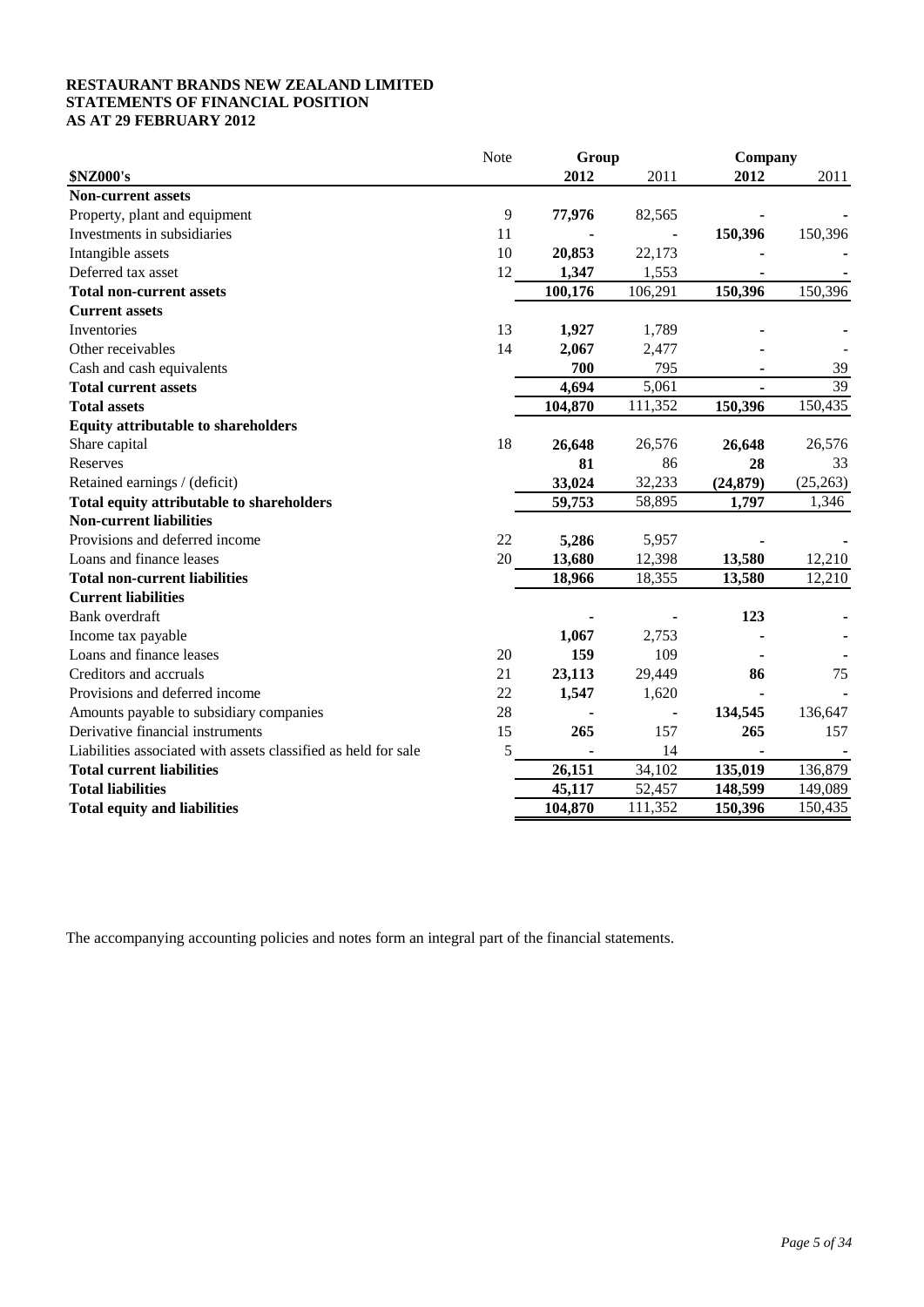## **RESTAURANT BRANDS NEW ZEALAND LIMITED STATEMENTS OF CASH FLOWS FOR THE YEAR ENDED 29 FEBRUARY 2012**

|                                                         | Note | Group        |            | Company   |          |
|---------------------------------------------------------|------|--------------|------------|-----------|----------|
| \$NZ000's                                               |      | 2012         | 2011       | 2012      | 2011     |
| Cash flows from operating activities                    |      |              |            |           |          |
| Cash was provided by / (applied to):                    |      |              |            |           |          |
| Receipts from customers                                 |      | 310,374      | 325,912    |           |          |
| Payments to suppliers and employees                     |      | (272, 503)   | (274, 291) |           |          |
| Dividends received                                      |      |              |            | 17,434    | 14,627   |
| Interest received                                       |      | $\mathbf{1}$ | 11         |           |          |
| Interest paid                                           |      | (1, 188)     | (1,069)    | (1,149)   | (1,065)  |
| (Payment) / receipt of income tax                       | 8    | (6,888)      | (9,964)    | 1,179     | 1,315    |
| Net cash from operating activities                      |      | 29,796       | 40,599     | 17,464    | 14,877   |
| <b>Cash flows from investing activities</b>             |      |              |            |           |          |
| Cash was provided by / (applied to):                    |      |              |            |           |          |
| Payment for intangibles                                 | 10   | (1,350)      | (357)      |           |          |
| Purchase of property, plant and equipment               |      | (15,094)     | (24, 313)  |           |          |
| Proceeds from disposal of property, plant and equipment |      | 2,115        | 4,305      |           |          |
| Advances (to) / from subsidiary company                 |      |              |            | (2,102)   | 5,361    |
| Net cash (used in) / from investing activities          |      | (14, 329)    | (20, 365)  | (2,102)   | 5,361    |
| <b>Cash flows from financing activities</b>             |      |              |            |           |          |
| Cash was provided by / (applied to):                    |      |              |            |           |          |
| Cash received on the exercise of options                |      | 67           | 720        | 67        | 720      |
| Increase / (decrease) in loans                          | 20   | 1,370        | (5,460)    | 1,370     | (5,460)  |
| (Decrease) / increase in finance leases                 | 20   | (38)         | 26         |           |          |
| Dividends paid to shareholders                          | 17   | (16, 136)    | (14, 650)  | (16, 136) | (14,650) |
| Supplementary dividends paid                            |      | (825)        | (901)      | (825)     | (901)    |
| Net cash (used in) financing activities                 |      | (15, 562)    | (20, 265)  | (15, 524) | (20,291) |
| Net decrease in cash and cash equivalents               |      | (95)         | (31)       | (162)     | (53)     |
|                                                         |      |              |            |           |          |
| Reconciliation of cash and cash equivalents             |      |              |            |           |          |
| Cash and cash equivalents at the beginning of the year: |      | 795          | 826        | 39        | 92       |
| Cash and cash equivalents at the end of the year:       |      |              |            |           |          |
| Cash on hand                                            |      | 253          | 285        |           |          |
| Cash at bank / (bank overdraft)                         |      | 447          | 510        | (123)     | 39       |
|                                                         | 26   | 700          | 795        | (123)     | 39       |
| Net decrease in cash and cash equivalents               |      | (95)         | (31)       | (162)     | (53)     |
|                                                         |      |              |            |           |          |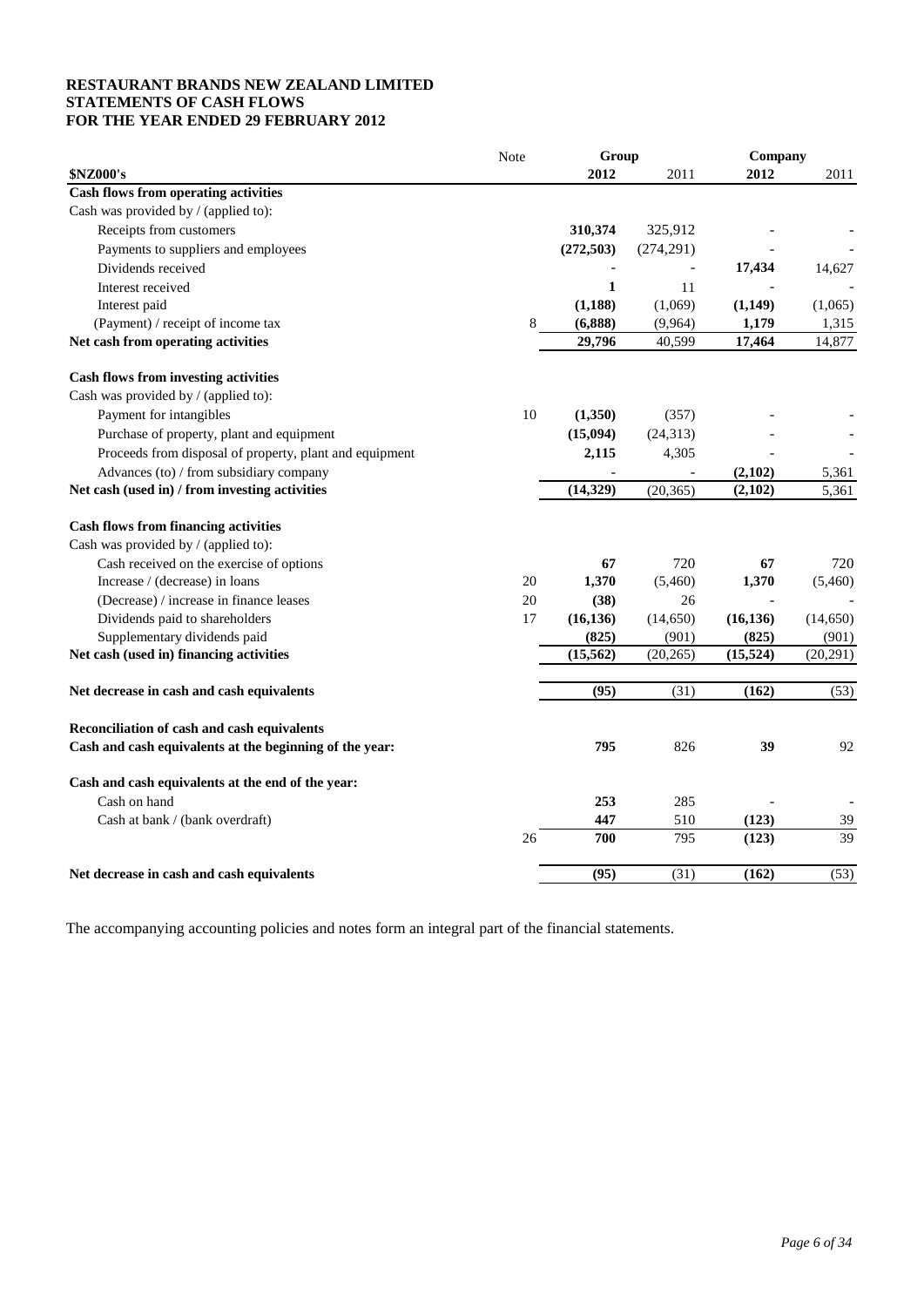## **1. General information**

Restaurant Brands New Zealand Limited ("Company" or "Parent") together with its subsidiaries (the "Group") operate quick service and takeaway restaurant concepts.

The Company is a limited liability company incorporated and domiciled in New Zealand. The address of its registered office is Level 3, Westpac Building, Central Park, 666 Great South Road, Penrose, Auckland.

The financial statements were authorised for issue on 3 April 2012 by the Board of Directors who do not have the power to amend after issue.

## **2. Summary of significant accounting policies**

The principal accounting policies adopted in the preparation of the consolidated financial statements are set out below. These policies have been consistently applied to all the years presented, unless otherwise stated.

## **Basis of preparation**

The consolidated financial statements have been prepared in accordance with New Zealand Generally Accepted Accounting Practice ("NZ GAAP"). They comply with New Zealand equivalents to International Reporting Standards ("NZ IFRS"), and other applicable Financial Reporting Standards, as appropriate for profit oriented entities. The financial statements comply with International Financial Reporting Standards ("IFRS").

The consolidated financial statements are presented in New Zealand dollars, rounded where necessary to the nearest thousand dollars. The Group divides its financial year into 13 four-week periods. The 2012 full year results are for 52 weeks (2011: 52 weeks).

## **Entities reporting**

The financial statements for the Group are the consolidated financial statements comprising the economic entity Restaurant Brands New Zealand Limited and its subsidiaries. The financial statements of the Parent are for the Company as a separate legal entity.

The Parent and the Group are designated as profit oriented entities for financial reporting purposes.

#### **Statutory base**

The Company is listed on the New Zealand Stock Exchange ("NZX"). It is registered under the Companies Act 1993 and is an issuer in terms of the Financial Reporting Act 1993. The financial statements have been prepared in accordance with the requirements of the Financial Reporting Act 1993 and the Companies Act 1993.

#### **Historical cost convention**

The consolidated financial statements have been prepared on the historical cost convention, except for financial derivatives which are stated at their fair value and are discussed further below.

## **Critical accounting estimates**

The preparation of financial statements requires management to make judgments, estimates and assumptions that affect the application of accounting policies and the reported amounts of assets, liabilities, income and expenses. Actual results may differ from these estimates.

The estimates and assumptions that have a significant risk of causing material adjustment to the carrying value of assets and liabilities within the next financial year are addressed below.

## **(i) Goodwill impairment**

As disclosed in Note 10, the Group undertook impairment testing of its operating divisions. Note 10 sets out the key assumptions used to determine the recoverable amount along with a sensitivity analysis.

#### **(ii) Income tax**

There are many transactions and calculations for which the ultimate tax determination is uncertain during the ordinary course of business. The Group recognises liabilities for anticipated tax audit issues based on estimates of whether additional taxes will be due. Where the final tax outcome of these matters is different from the amounts that were initially recorded, such differences will impact the income tax and deferred tax provisions in the period in which such determination is made.

Estimates and underlying assumptions are reviewed on an ongoing basis. Revisions to accounting estimates are recognised in the period in which the estimate is revised and in any future periods affected.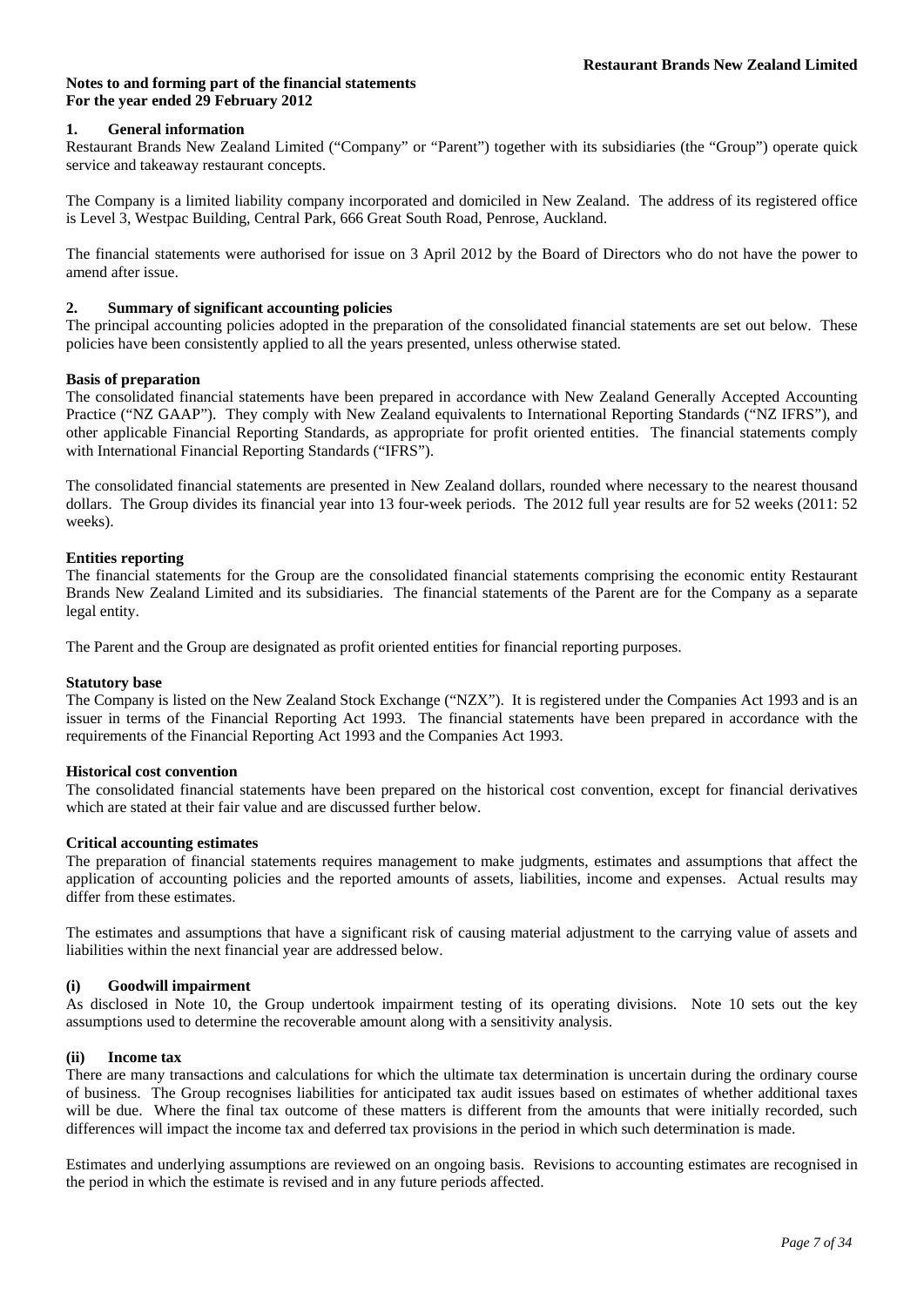## **(a) Basis of consolidation**

Subsidiaries are entities controlled by the Group. Control exists when the Group has the power to govern the financial and operating policies of an entity so as to obtain benefits from its activities. In assessing control, potential voting rights that presently are exercisable are taken into account. The financial statements of subsidiaries are included in the consolidated financial statements from the date that control commences until the date that control ceases.

The acquisition method of accounting is used to account for the acquisition of subsidiaries by the Group. The cost of an acquisition is measured as the fair value of the assets given, equity instruments issued and liabilities incurred or assumed at the date of exchange. Acquisition related costs are expensed as incurred. Identifiable assets acquired and liabilities and contingent liabilities assumed in a business combination are measured initially at their fair values at the acquisition date, irrespective of the extent of any minority interest. The excess of the cost of acquisition over the fair value of the Group's share of the identifiable net assets acquired is recorded as goodwill. If the cost of acquisition is less than the fair value of the net assets of the subsidiary acquired, the difference is recognised directly in the statements of comprehensive income.

Intra-group balances and profits resulting from intra-group transactions are eliminated in preparing the consolidated financial statements.

## **(b) Foreign currency translation**

Foreign currency transactions are translated into the functional currency using the exchange rates prevailing at the dates of the transactions or valuation where items are remeasured. Foreign exchange gains and losses resulting from the settlement of such transactions and from the translation at year end exchange rates of monetary assets and liabilities denominated in foreign currencies are recognised in the statements of comprehensive income. Amounts qualifying as cash flow hedges and qualifying net investment hedges are also recognised in the statements of comprehensive income.

The assets and liabilities of foreign operations, including goodwill and fair value adjustments arising on acquisition, are translated to New Zealand dollars at exchange rates at the reporting date. The income and expenses of foreign operations are translated to New Zealand dollars at exchange rates at the dates of the transactions.

Exchange differences arising from the translation of the net investment in foreign operations are recognised in the foreign currency translation reserve and are released to the statements of comprehensive income upon disposal.

## **(c) Financial instruments**

A financial instrument is recognised when the Group becomes a party to the contractual provisions of the instrument. Financial assets are derecognised when the Group's contractual rights to the cash flows from the financial assets expire or when the Group transfers the financial asset to another party without retaining control or substantially all risks and rewards of the asset. Regular way purchases and sales of financial assets are accounted for at trade date, i.e. the date that the Group commits itself to purchase or sell the asset. Financial liabilities are derecognised when the Group's obligations specified in the contract expire or are discharged or cancelled.

#### *Non-derivative financial instruments*

Non-derivative financial instruments comprise trade and other receivables, which are initially recognised at fair value plus transaction costs and subsequently measured at amortised cost, cash and cash equivalents, loans and borrowings (initially recognised at fair value plus transaction costs and subsequently measured at amortised cost), and creditors and accruals which are initially recognised at fair value and subsequently measured at amortised cost.

## *Derivative financial instruments*

The Group has various derivative financial instruments to manage the exposures that arise due to movements in foreign currency exchange rates and interest rates arising from operational, financing and investment activities. The Group does not hold derivative financial instruments for trading purposes. However, derivatives that do not qualify for hedge accounting are accounted for at fair value through the profit or loss. Embedded derivatives are separated from the host contract and accounted for separately if the economic characteristics and risks of the host contract and the embedded derivative are not closely related. A separate instrument with the same terms as the embedded derivative would meet the definition of a derivative, and the combined instrument is not measured at fair value through profit or loss.

Derivatives are recognised initially at fair value, attributable transaction costs are recognised in profit or loss when incurred. Subsequent to initial recognition, derivatives are measured at fair value, and changes therein are accounted for as described below.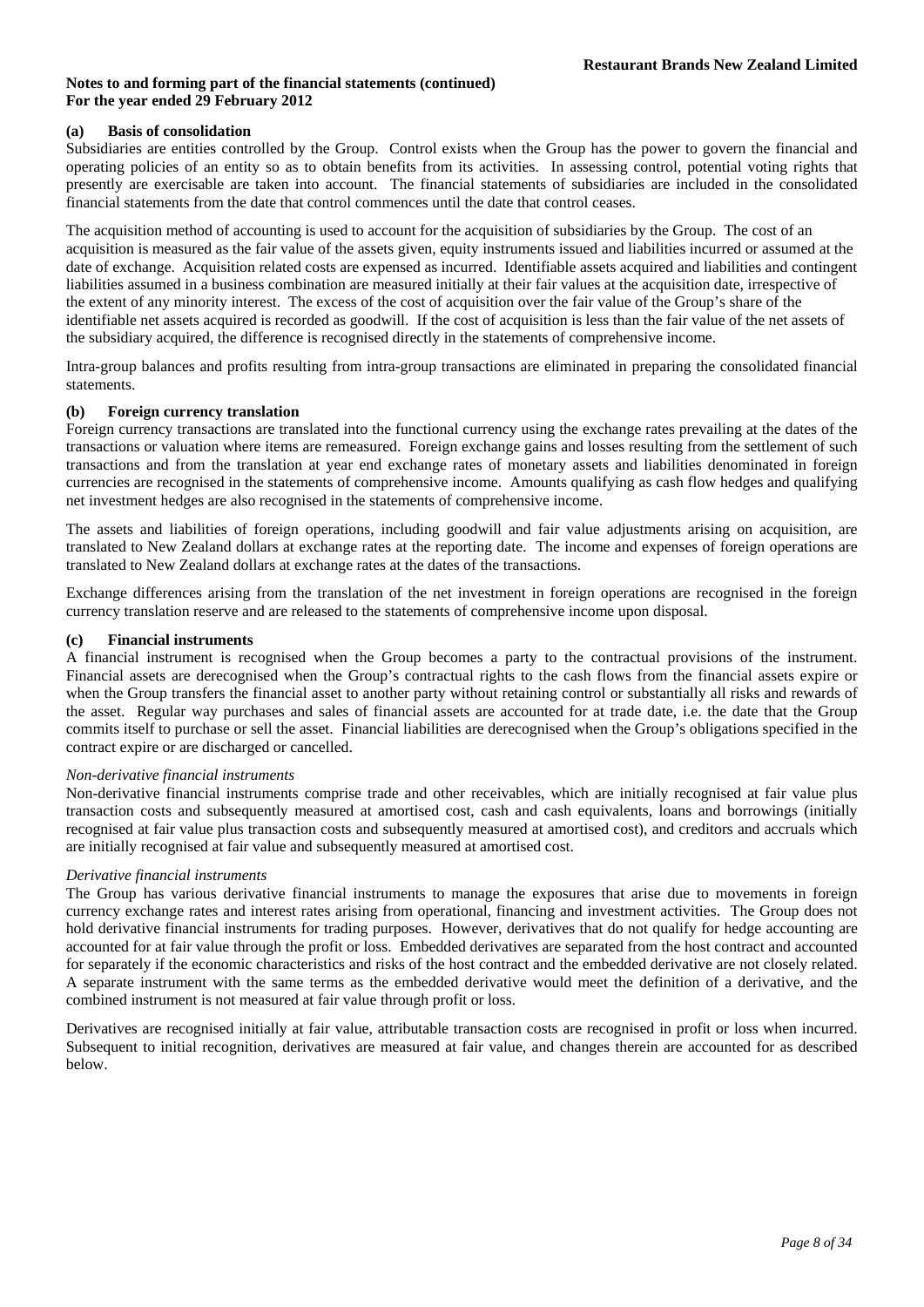#### *Derivative financial instruments (continued)*

The fair value of forward exchange contracts is estimated by discounting the difference between the contractual forward price and the current forward price for the residual maturity of the contract using a risk-free interest rate (based on government bonds). The fair value of interest rate swaps is based on broker quotes. Those quotes are tested for reasonableness by discounting estimated future cash flows based on the terms and maturity of each contract and using market interest rates for a similar instrument at the measurement date.

## *Fair value hierarchy*

The Group uses the following hierarchy for determining and disclosing the fair value of financial instruments by valuation technique:

Level 1: quoted (unadjusted) prices in active markets for identical assets or liabilities

Level 2: other techniques for which all inputs which have a significant effect on the recorded fair value are observable, either directly or indirectly

Level 3: techniques which use inputs which have a significant effect on the recorded fair value that are not based on observable market data.

## *Cash flow hedges*

Changes in the fair value of the derivative hedging instrument designated as a cash flow hedge are recognised directly in equity to the extent that the hedge is effective. To the extent that the hedge is ineffective, changes in fair value are recognised in profit or loss.

If the hedging instrument no longer meets the criteria for hedge accounting, expires or is sold, terminated or exercised, then hedge accounting is discontinued prospectively. The cumulative gain or loss previously recognised in equity remains there until the forecast transaction occurs. When a forecast transaction is no longer expected to occur, the cumulative gain or loss that was reported in equity is immediately transferred to profit or loss. When the hedged item is a non-financial asset, the amount recognised in equity is transferred to the carrying amount of the asset when it is recognised. In other cases the amount recognised in equity is transferred to profit or loss in the same period that the hedged item affects profit or loss.

## **(d) Revenue recognition**

## *Goods sold and services rendered*

Revenue from the sale of goods is measured at the fair value of the consideration received or receivable, net of returns and allowances, discounts and volume rebates. Revenue is recognised when the significant risks and rewards of ownership have been transferred to the buyer, recovery of the consideration is probable, the associated costs of possible return of goods can be estimated reliably and there is no continuing management involvement with the goods. Other revenue represents sales of services and is recognised in the accounting period in which the services are rendered, by reference to completion of the specific transaction assessed on the basis of the actual service provided as a proportion of the total services to be provided.

## *Dividend income*

Dividend income is recognised when the right to receive payment is established.

#### *Interest revenue*

Interest revenue is recognised on a time proportion basis using the effective interest method.

#### *Grants*

A grant is recognised in the statements of financial position initially as deferred income when there is reasonable assurance that it will be received and that the Group will comply with the conditions associated with the grant, and subsequently recognised in the statements of comprehensive income when the requirements under the grant have been met. Grants that compensate the Group for the cost of an asset are recognised in the statements of comprehensive income on a systematic basis over the useful life of the asset.

## **(e) Net financing costs**

Net financing costs comprise: interest payable on borrowings calculated using the effective interest rate method; interest received on funds invested calculated using the effective interest rate method; foreign exchange gains and losses; gains and losses on certain financial instruments that are recognised (i.e. unhedged derivatives) in the statements of comprehensive income; unwinding of the discount on provisions and impairment losses on financial assets.

#### **(f) Lease payments**

## *Finance leases*

Minimum lease payments under finance leases are apportioned between the finance charge and the reduction of the outstanding liability. The finance expense is allocated to each period during the lease term so as to produce a constant periodic rate of interest on the remaining balance of the liability. Contingent lease payments are accounted for by revising the minimum lease payments over the remaining term of the lease when the lease adjustment is confirmed.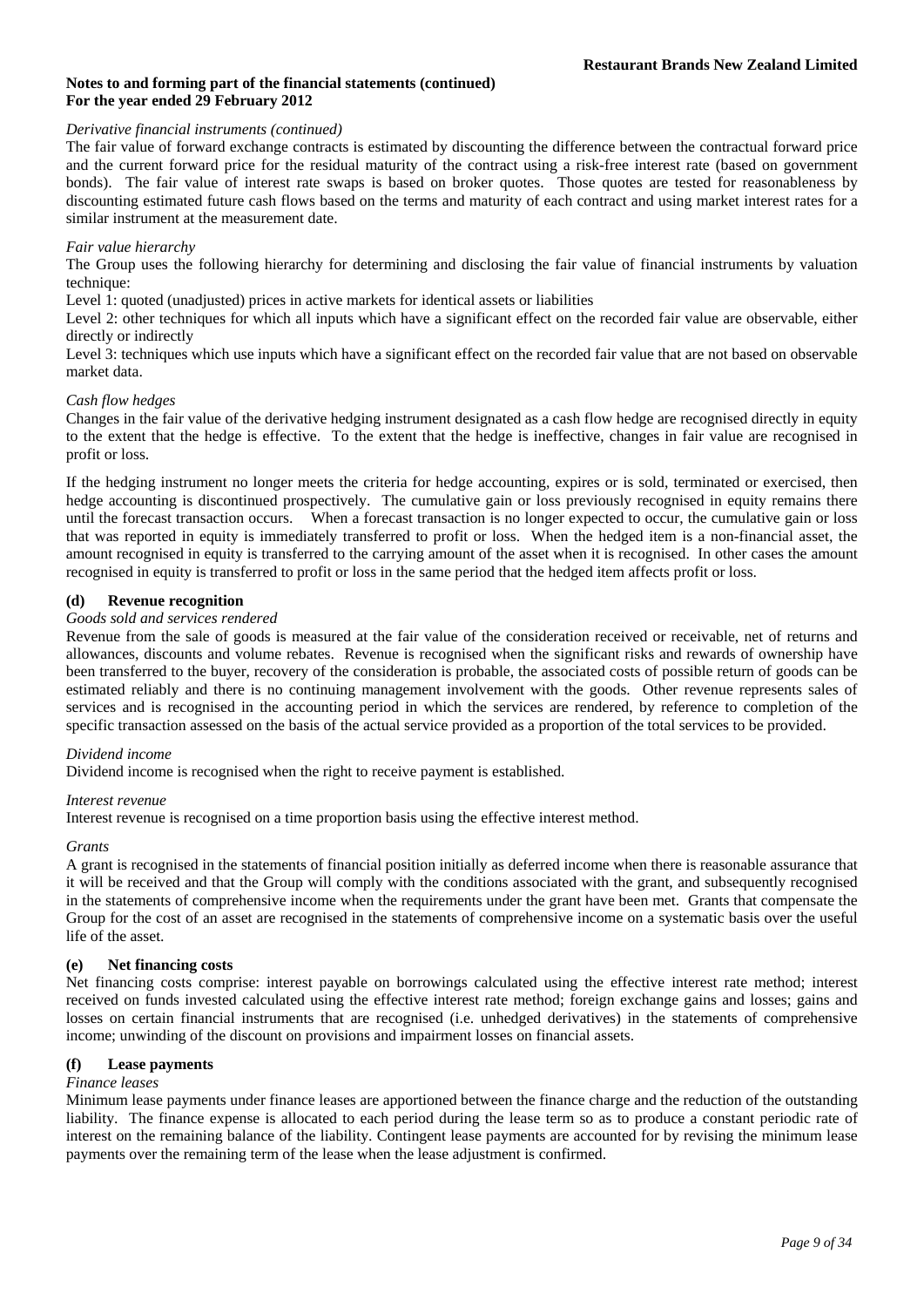## *Operating leases*

Payments made under operating leases are recognised in the statements of comprehensive income on a straight line basis over the term of the lease. Lease incentives received are recognised as an integral part of the total lease expense over the term of the lease.

## **(g) Income tax expense**

Income tax expense comprises current and deferred tax. Income tax expense is recognised in the statements of comprehensive income. Current tax is the expected tax payable on the taxable income for the year, using tax rates enacted or substantively enacted at the reporting date, and any adjustment to tax payable in respect of previous years. Deferred tax is recognised using the balance sheet method, providing for temporary differences between the carrying amounts of assets and liabilities for financial reporting purposes and the amounts used for taxation purposes. Deferred tax is not recognised for the following temporary differences: the initial recognition of goodwill, the initial recognition of assets or liabilities in a transaction that is not a business combination and that affects neither accounting nor taxable profit, and differences relating to investments in subsidiaries and jointly controlled entities to the extent that they probably will not reverse in the foreseeable future.

Deferred tax is measured at the tax rates that are expected to be applied to the temporary differences when they reverse, based on the laws that have been enacted or substantively enacted by the reporting date. A deferred tax asset is recognised to the extent that it is probable that future taxable profits will be available against which temporary difference can be utilised. Deferred tax assets are reviewed at each reporting date and are reduced to the extent that it is no longer probable that the related tax benefit will be realised. Additional income taxes that arise from the distribution of dividends are recognised at the same time as the liability to pay the related dividend is recognised.

Deferred tax assets and liabilities are set off only if there is a legal right of set off and they relate to income taxes levied by the same taxation authorities.

## **(h) Advertising and promotion costs**

Expenditure on advertising and promotional activities is recognised as an expense when the Group has the right to access the goods or has received the service.

## **(i) Royalties paid**

Royalties are recognised as an expense as revenue is earned.

#### **(j) Financial assets**

The Group classifies its financial assets in the following categories: at fair value through profit or loss or loans and receivables. The classification depends on the purpose for which the financial assets were acquired. Management determines the classification of its financial assets at initial recognition.

#### *Financial assets at fair value through profit or loss*

Financial assets at fair value through profit or loss are financial assets held for trading. A financial asset is classified in this category if acquired principally for the purpose of selling in the short-term. Derivatives are also categorised as held for trading unless they are designated as hedges. Assets in this category are classified as current assets.

## *Loans and receivables*

Loans and receivables are non-derivative financial assets with fixed or determinable payments that are not quoted in an active market. They are included in current assets, except for maturities greater than 12 months after the balance sheet date. These are classified as non-current assets. The Group's loans and receivables comprise 'other receivables' and 'cash and cash equivalents' in the statements of financial position.

Financial assets that are stated at cost or amortised cost are reviewed individually at balance date to determine whether there is objective evidence of impairment. If any such evidence exists, the asset's recoverable amount is calculated using the present value of future cash flows discounted at the original effective interest rate. An impairment loss is recognised in the statements of comprehensive income for the difference between the carrying amount and the recoverable amount. An impairment loss is reversed if the subsequent increase in the recoverable amount can be related objectively to an event occurring after the impairment was recognised. The impairment loss is reversed only to the extent that the financial asset's carrying value does not exceed the carrying value that would have been determined if no impairment loss had been recognised.

## **(k) Cash and cash equivalents**

Cash and cash equivalents comprise cash balances and call deposits. Bank overdrafts that are repayable on demand and form an integral part of the Group's cash management are included as a component of cash and cash equivalents for the purpose of the statement of cash flows.

#### **(l) Creditors and accruals**

Trade payables are recognised initially at fair value and subsequently measured at amortised cost using the effective interest method.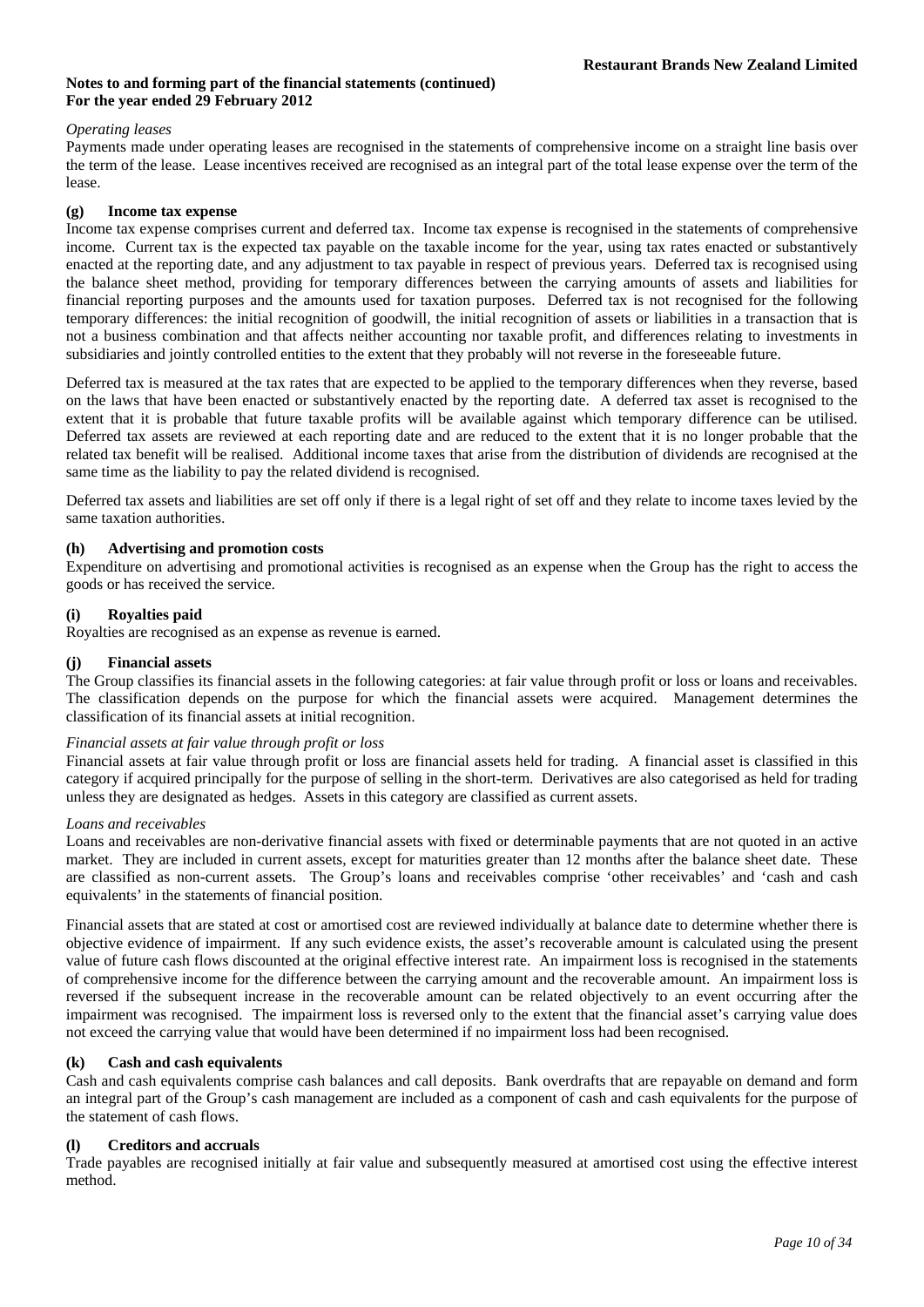## **(m) Borrowings**

Borrowings are recognised initially at fair value, net of transaction costs incurred. Borrowings are subsequently stated at amortised cost; any difference between the proceeds (net of transaction costs) and the redemption value is recognised in the statements of comprehensive income over the period of the borrowings using the effective interest method.

## **(n) Intangible assets**

## *Goodwill*

Goodwill arises on the acquisition of subsidiaries and business combinations. Goodwill is measured at cost less accumulated impairment losses. Goodwill is allocated to cash generating units and is tested annually for impairment. Where the Group disposes of an operation within a cash generating unit, the goodwill associated with the operation disposed of is part of the gain or loss on disposal. Goodwill disposed of in this manner is measured based on the relative values of the operation disposed of and the portion of the cash generating unit retained.

#### *Concept development costs and fees*

Concept development costs and fees include certain costs, other than the direct cost of obtaining the franchise, associated with the establishment of quick service and takeaway restaurant concepts. These include, for example, professional fees and consulting costs associated with the establishment of a new brand or business acquisition.

These costs are capitalised where the concept is proven to be commercially feasible and the related future economic benefits are expected to exceed those costs with reasonable certainty. These are subsequently measured at cost less accumulated amortisation and accumulated impairment losses. Amortisation is recognised on a straight line basis over the period which future economic benefits are reasonably expected to be derived.

## *Acquired software costs*

Software costs have a finite useful life. Software costs are capitalised and amortised on a straight line basis over the estimated economic life of three years.

## **(o) Property, plant and equipment**

## *Owned assets*

Property, plant and equipment are measured at cost less accumulated depreciation and impairment losses. Where appropriate, the cost of property, plant and equipment includes site preparation costs, installation costs and the cost of obtaining resource consents. Borrowing costs associated with property, plant and equipment are expensed as incurred.

When parts of an item of property, plant and equipment have different useful lives, they are accounted for as separate items (major components) of property, plant and equipment.

The cost of replacing part of an item of property, plant and equipment is recognised in the carrying amount of the item if it is probable that the future economic benefits embodied within the part will flow to the Group and its cost can be measured reliably. The costs of the day-to-day servicing of property, plant and equipment are recognised in the statements of comprehensive income as incurred.

#### *Leased assets*

Leases in terms of which the Group assumes substantially all the risks and rewards of ownership are classified as finance leases. Assets acquired by way of finance leases are stated initially at an amount equal to the lower of its fair value and present value of the future minimum lease payments. Subsequent to initial recognition the asset is accounted for in accordance with the accounting policy applicable to that asset.

Other leases are operating leases and are not recognised on the Group's statements of financial position. The Group also leases certain plant and equipment and land and buildings by way of operating lease. The cost of improvements to leasehold assets is capitalised as buildings or leasehold improvements and then depreciated as outlined below.

#### *Capital work in progress*

All costs relating to an asset are first recorded in capital work in progress. Once all associated costs for an asset are established with relative certainty, the asset is then transferred from work in progress and capitalised into property, plant and equipment.

#### *Store start up costs*

Costs incurred in connection with assessing the feasibility of new sites are expensed as incurred with the exception of franchise costs and certain development costs and fees as discussed above.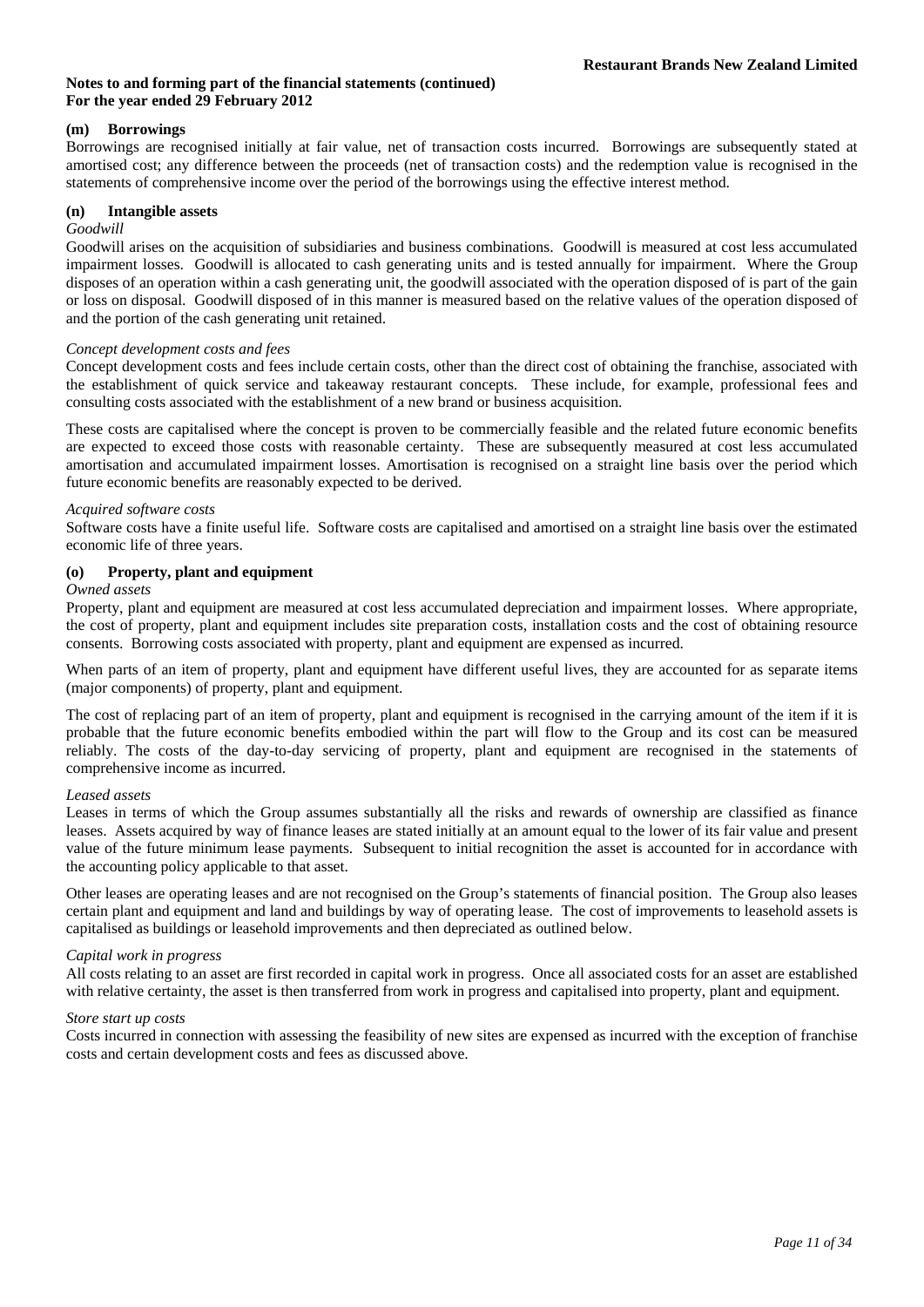#### *Depreciation*

Land is not depreciated. Depreciation is recognised in the statements of comprehensive income and is calculated on a straight line basis to allocate the cost of an asset, less any residual value, over its estimated useful life. Leased assets are depreciated over the shorter of the lease term and their useful lives. The estimated useful lives of fixed assets are as follows:

| Leasehold improvements | $5 - 20$ years   |
|------------------------|------------------|
| Plant and equipment    | $3 - 12.5$ years |
| Motor vehicles         | 4 years          |
| Furniture and fittings | $3 - 10$ years   |
| Computer equipment     | $3 - 5$ years    |

Depreciation methods, useful lives and residual values are reassessed at the reporting date.

## **(p) Inventories**

Inventories are measured at the lower of cost and net realisable value. Net realisable value is the estimated selling price less the estimated costs of marketing, selling and distribution. The cost of inventories is based on the first-in first-out principle and includes expenditure incurred in acquiring the inventories and bringing them to their existing condition and location.

## **(q) Dividends**

Dividends are accrued in the period in which they are authorised.

## **(r) Impairment on non-financial assets**

The carrying amounts of the Group's assets except for inventories and deferred tax assets are reviewed at each balance date to determine whether there is any indication of impairment. If any such indication exists then the asset's or Cash Generating Unit's (CGU's) recoverable amount is estimated. For goodwill and intangible assets that have indefinite lives or that are not yet available for use, the recoverable amount is estimated at each reporting date. An impairment loss is recognised whenever the carrying amount of an asset or CGU exceeds its recoverable amount. A CGU is the smallest identifiable asset group that generates cash flows that are largely independent from other assets and groups.

The recoverable amount of an asset or CGU is the greater of its value in use and its fair value less costs to sell. In assessing value in use, the estimated future cash flows are discounted to their present value using a discount rate that reflects current market assessments of the time value of money and the risks specific to the asset. Impairment losses directly reduce the carrying amount of assets and are recognised in the statements of comprehensive income. Impairment losses recognised in respect of CGUs are allocated first to reduce the carrying amount of any goodwill allocated to the units and then to reduce the carrying amount of the other assets in the unit (group of units) on a pro rata basis.

Except for impairment losses on goodwill, impairment losses recognised in prior periods are assessed at each reporting date for any indications that the loss has decreased or no longer exists. An impairment loss is reversed if there has been a change in the estimates used to determine the recoverable amount. An impairment loss is reversed only to the extent that the asset's carrying amount does not exceed the carrying amount that would have been determined, net of depreciation or amortisation, if no impairment loss had been recognised. An impairment loss in respect of goodwill is not reversed.

#### **(s) Share capital**

Incremental costs directly attributable to the issue of ordinary shares and share options are recognised as a deduction from equity.

## **(t) Earnings per share**

The Group presents basic and diluted earnings per share (EPS) data for its ordinary shares. Basic EPS is calculated by dividing the profit or loss attributable to ordinary shareholders of the Company by the weighted average number of ordinary shares outstanding during the period. Diluted EPS is determined by adjusting the profit or loss attributable to ordinary shareholders and the weighted average number of ordinary shares outstanding for the effects of all dilutive potential ordinary shares, which comprise share options granted to employees.

## **(u) Employee benefits**

## *Other long-term employee benefits*

The Group's net obligation in respect of long-term employee benefits is the amount of future benefit that employees have earned in return for their service in the current and prior periods. The benefit is discounted to determine its present value.

#### *Share-based payment transactions*

The grant date fair value of options granted to employees is recognised as an employee expense, with a corresponding increase in equity, over the period in which the employees become unconditionally entitled to the options. The amount recognised as an expense is adjusted to reflect the actual number of share options that vest. The fair value of the options granted is measured using an options pricing model, taking into account the terms and conditions upon which the options were granted. The amount recognised as an expense is adjusted to reflect the actual number of share options that vest except where forfeiture is only due to share prices not achieving the threshold for vesting.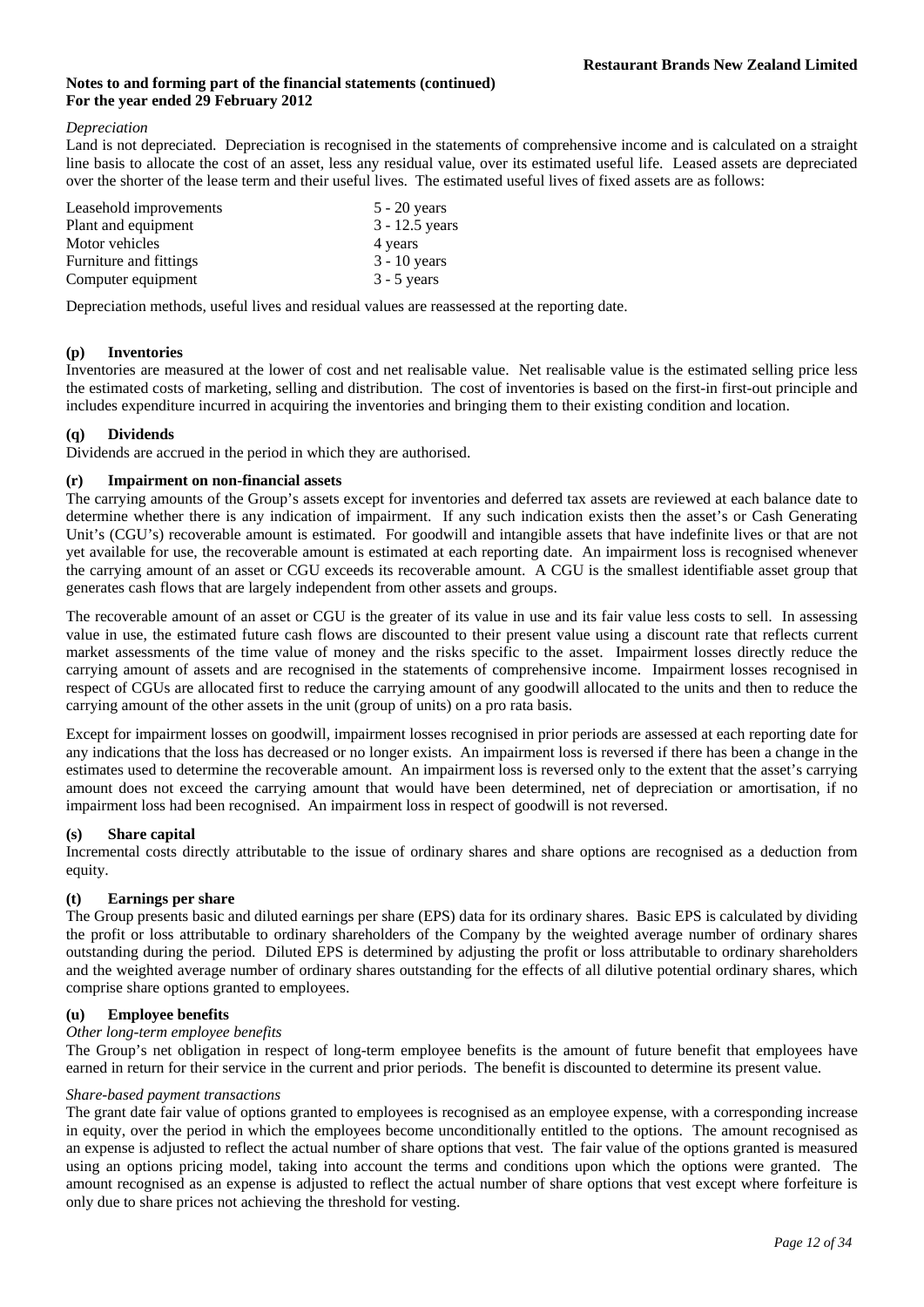## **(u) Employee benefits (continued)**

## *Short-term benefits*

Short-term employee benefit obligations are measured on an undiscounted basis and are expensed as the related service is provided. A provision is recognised for the amount expected to be paid under short-term cash bonus if the Group has a present legal or constructive obligation to pay this amount as a result of past service provided by the employee and the obligation can be estimated reliably.

## **(v) Segment reporting**

Operating segments are reported in a manner consistent with the internal reporting provided to the chief operating decision maker. The chief operating decision maker, responsible for allocating resources and assessing performance of the operating segments, has been identified as the Senior Leadership Team. The Senior Leadership Team reviews the Group's internal reporting in order to assess performance and allocate resources.

## **(w) Goods and services tax**

The statement of comprehensive income and statements of cash flows have been prepared exclusive of Goods and Services Taxation (GST). All items in the statements of financial position are stated net of GST, with the exception of receivables and payables, which include GST invoiced.

## **(x) Non-current assets held for sale**

Non-current assets (or disposal groups comprising assets and liabilities) that are expected to be recovered primarily through sale rather than through continuing use are classified as held for sale. Immediately before classification as held for sale, the assets (or components of a disposal group) are remeasured in accordance with the Group's accounting policies. Thereafter generally the assets (or disposal group) are measured at the lower of their carrying amount and fair value less costs to sell. Impairment losses on initial classification as held for sale and subsequent gains or losses on re-measurement are recognised in the statements of comprehensive income. Gains are not recognised in excess of any cumulative impairment loss.

## **(y) Discontinued operations**

A discontinued operation is a component of the Group's business that represents a separate major line of business or geographical area of operations that has been disposed of, or is held for sale, or is a subsidiary acquired exclusively with a view to resale. Classification as a discontinued operation occurs upon disposal or when the operation meets the criteria to be classified as held for sale, if earlier. When an operation is classified as a discontinued operation, the comparative statement of comprehensive income is restated as if the operation has been discontinued from the start of the comparative period.

#### **(z) Provisions**

A provision is recognised if, as a result of a past event, the Group has a present legal or constructive obligation that can be estimated reliably, and it is probable that an outflow of economic benefits will be required to settle the obligation. Provisions are determined by discounting the expected future cash flows at a pre-tax rate that reflects current market assessments of the time value of money and the risks specific to the liability.

#### *Restructuring*

A provision for restructuring is recognised when the Group has approved a detailed and formal restructuring plan, and the restructuring either has commenced or has been announced publicly. Future operating costs are not provided for.

#### *Onerous contracts*

A provision for onerous contracts is recognised when the expected benefits to be derived by the Group from a contract are lower than the unavoidable cost of meeting its obligations under the contract. The provision is measured at the present value of the lower of the expected cost of terminating the contract and the expected net cost of continuing with the contract. Before a provision is established, the Group recognises any impairment loss on the assets associated with that contract.

## **(aa) Non-trading items**

The Group seeks to present a measure of comparable underlying performance on a consistent basis. In order to do so, the Group separately discloses items considered to be unrelated to the day to day operational performance of the Group. Such items are classified as non-trading items and are separately disclosed in the statements of comprehensive income and notes to the financial statements.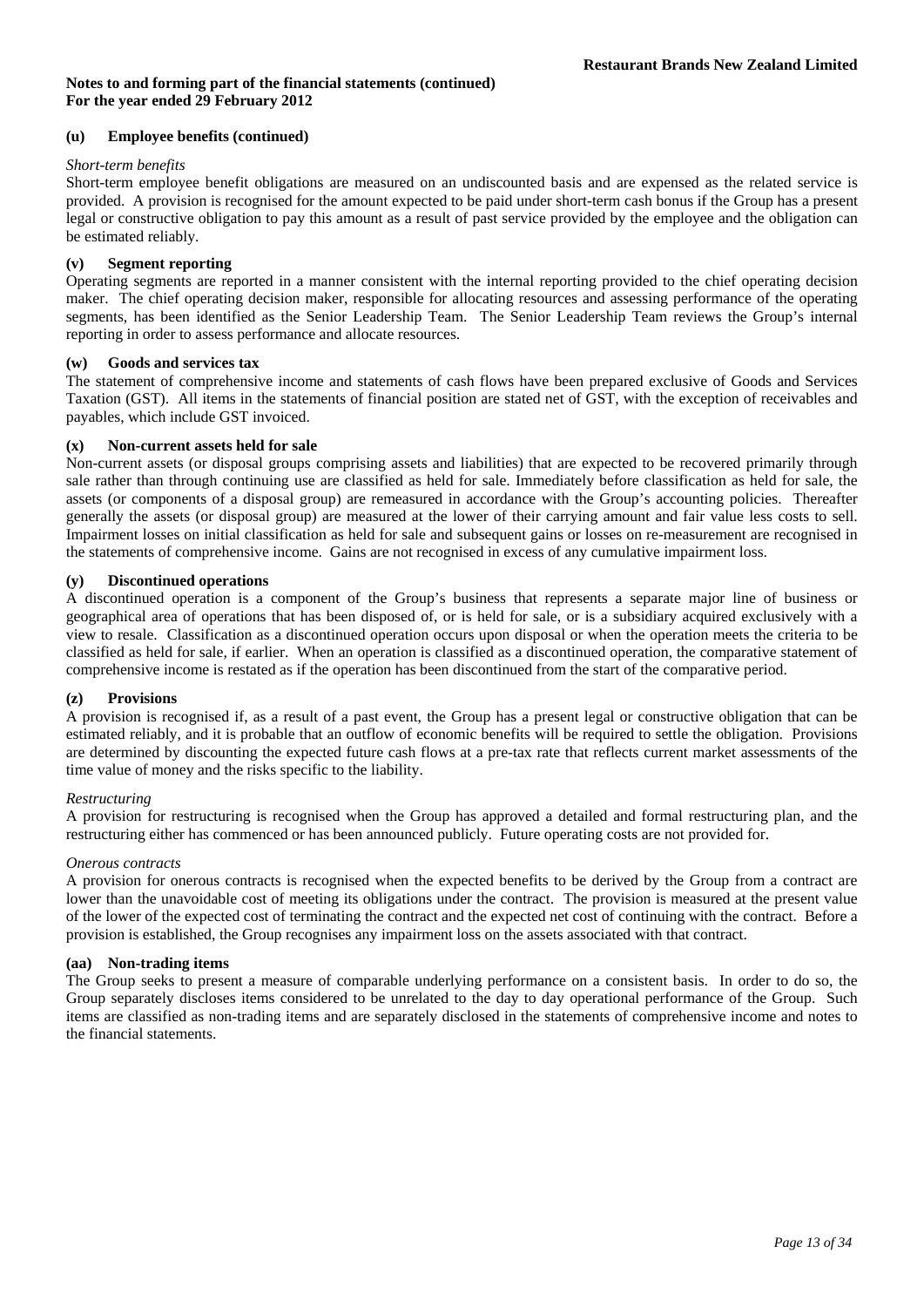## **(ab) New standards and interpretations**

*Relevant standards, amendments and interpretations to existing standards that are not yet effective and have not been early adopted by the Group* 

- *NZ IFRS 9 Financial Instruments* addresses the classification, measurement and derecognition of financial assets and financial liabilities. NZ IFRS 9 is intended to replace NZ IAS 39. NZ IFRS 9 is effective for accounting periods beginning 1 January 2015. The Group has not yet decided when to adopt NZ IFRS 9. The standard is not expected to have a material impact on the Group.
- *NZ IAS 12 Recovery of Underlying Assets amendment (effective from 1 January 2012)*. The amendment requires the measurement of deferred tax assets or liabilities to reflect the tax consequences that would follow from the way management expects to recover or settle the carrying of the relevant assets or liabilities, that is through use or through sale and introduces a rebuttable presumption that investment property which is measured at fair value is recovered entirely by sale. The Group will apply the amendment from 1 March 2012. The amendment is not expected to have a material impact on the Group.
- *NZ IAS 1 Amendments Presentation of Items of Other Comprehensive Income (effective 1 July 2012).* The amendment requires entities to separate items presented in other comprehensive income into two groups, based on whether they may be recycled to profit or loss in the future. This will not affect the measurement of any of the items recognised in the balance sheet or the profit or loss in the current period. The group intends to adopt the new standard from 1 March 2013.

There are various other standards, amendments and interpretations which are currently not applicable to the Group.

## **3. Segmental reporting**

The Group has three operating segments: KFC, Pizza Hut and Starbucks Coffee. All three segments operate quick service and takeaway restaurant concepts. In addition, on 14 December 2011 the Group acquired the rights to operate the Carl's Jr chain of restaurants in New Zealand. Carl's Jr specializes in offering best in class premium-quality burgers. As at balance date the Group has yet to commence operations. The Group expects to open its first restaurant by the middle of 2012. As such there are no operating results reported for 2012. No operating segments have been aggregated.

The segments were determined primarily because the Group manages each business separately and reports each business separately to the chief operating decision maker. The reportable segments are each managed separately as they operate in three distinct markets, sell distinct products, have distinct production processes and have distinct operating and gross margin characteristics. The Group operates in New Zealand.

The Group has also included Pizza Hut Victoria as an additional operating segment. Refer to Note 4.

All other segments represents general and administration support centre costs ("G&A"). G&A support centre costs are not an operating segment as the costs incurred are incidental to the Group's activities.

The Group evaluates performance and allocates resources to its operating segments on the basis of segment assets, segment revenues, concept earnings before interest and tax and depreciation and amortisation ("concept EBITDA"), and earnings before interest and tax basis ("concept EBIT").

The accounting policies of the Group's segments are the same as those described in the notes to the Group's financial statements. Segment assets include items directly attributable to the segment (i.e. property, plant and equipment, intangible assets and inventories). Unallocated items comprise other receivables, cash and cash equivalents, deferred tax and derivative financial instruments as they are all managed on a central basis. These are part of the reconciliation to total assets in the statements of financial position. Segment capital expenditure is the total cost incurred during the period to acquire property, plant and equipment and intangible assets other than goodwill.

The Group has not disclosed segment liabilities as the chief operating decision maker (the Senior Leadership Team) evaluates performance and allocates resources purely on the basis of aggregated Group liabilities.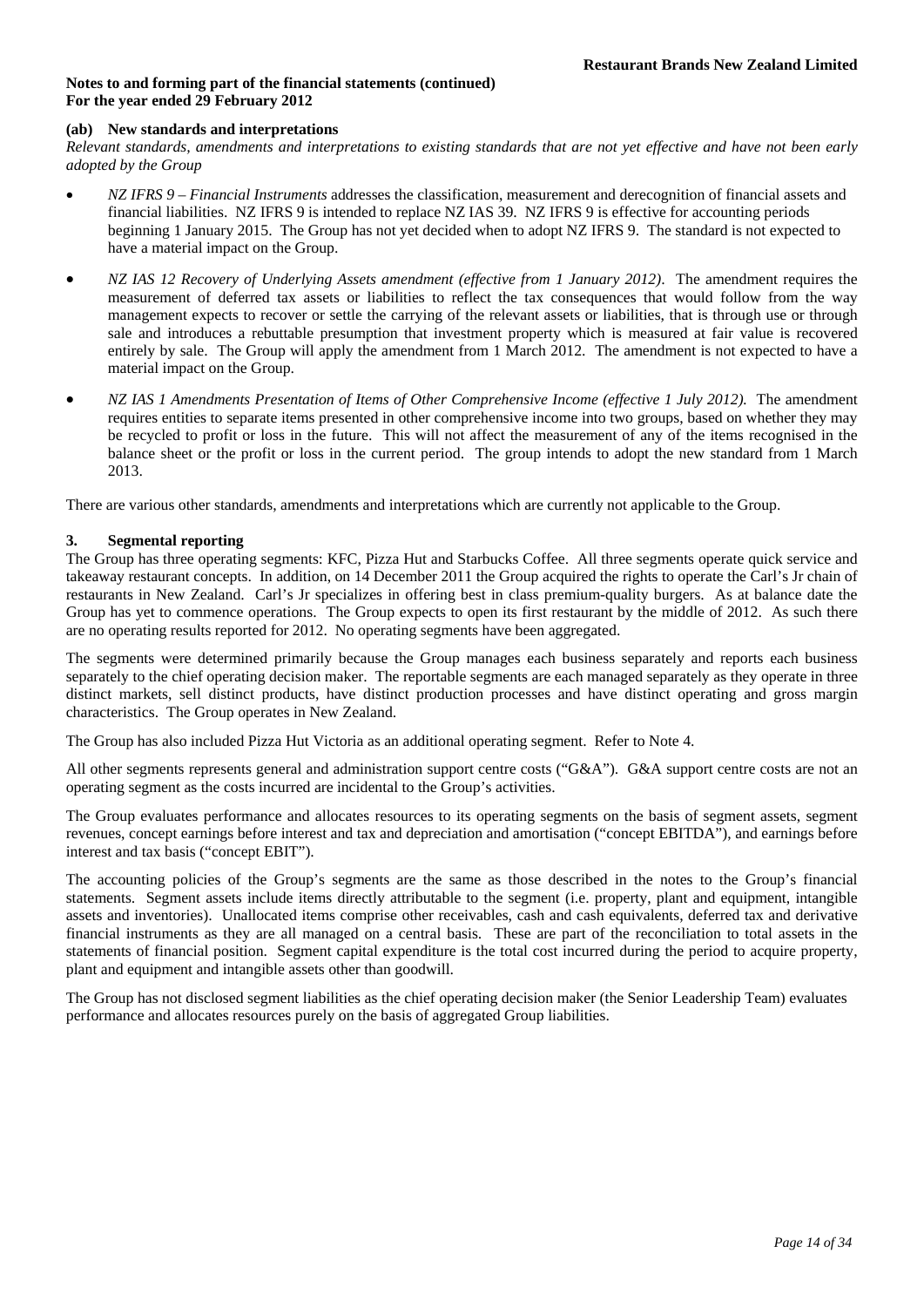## **3. Segmental reporting (continued)**

|                                                        | KFC      |         | Pizza Hut |          | <b>Starbucks Coffee</b> |         | Pizza Hut Victoria* |                | All Other Segments** |         | Consolidated |          | Continuing | Discontinued | Continuing | <b>Discontinued</b> |
|--------------------------------------------------------|----------|---------|-----------|----------|-------------------------|---------|---------------------|----------------|----------------------|---------|--------------|----------|------------|--------------|------------|---------------------|
| \$NZ000's                                              | 2012     | 2011    | 2012      | 2011     | 2012                    | 2011    | 2012                | 2011           | 2012                 | 2011    | 2012         | 2011     | 2012       | 2012         | 2011       | 2011                |
| Store sales revenue                                    | 236,284  | 235,805 | 45,477    | 59,266   | 26,452                  | 29,313  |                     |                |                      |         | 308,213      | 324,384  | 308,213    |              | 324,384    | $\blacksquare$      |
| Other revenue                                          |          |         |           |          |                         |         |                     |                | 714                  | 516     | 714          | 516      | 714        |              | 516        |                     |
| Total operating revenue ***                            | 236,284  | 235,805 | 45,477    | 59,266   | 26,452                  | 29,313  |                     |                | 714                  | 516     | 308,927      | 324,900  | 308,927    |              | 324,900    |                     |
|                                                        |          |         |           |          |                         |         |                     |                |                      |         |              |          |            |              |            |                     |
| Concept EBITDA before general and administration       |          |         |           |          |                         |         |                     |                |                      |         |              |          |            |              |            |                     |
| expenses                                               | 45,553   | 52,125  | 2,099     | 5,637    | 3,744                   | 4,104   |                     |                |                      |         | 51,396       | 61,866   | 51,396     |              | 61,866     |                     |
|                                                        |          |         |           |          |                         |         |                     |                |                      |         |              |          |            |              |            |                     |
| Depreciation                                           | (9,583)  | (7,513) | (2, 416)  | (3,091)  | (1,254)                 | (1,486) |                     | $\blacksquare$ | (522)                | (532)   | (13,775)     | (12,622) | (13,775)   |              | (12, 622)  | ٠                   |
| Gain / (loss) on sale of property, plant and equipment |          |         |           |          |                         |         |                     |                |                      |         |              |          |            |              |            |                     |
| (included in depreciation)                             | 113      | 31      | 36        | 25       | (5)                     | 13      |                     | $\blacksquare$ | (13)                 |         | 131          | 69       | 131        |              | 69         | $\sim$              |
| Amortisation (included in cost of sales)               | (624)    | (559)   | (200)     | (175)    | (131)                   | (139)   |                     | $\blacksquare$ | (82)                 | (26)    | (1,037)      | (899)    | (1,037)    |              | (899)      | $\blacksquare$      |
| G&A - area managers, general managers and support      |          |         |           |          |                         |         |                     |                |                      |         |              |          |            |              |            |                     |
| centre                                                 | (2, 254) | (2,142) | (1,207)   | (1,148)  | (717)                   | (738)   |                     | $\blacksquare$ | (5,824)              | (7,640) | (10,002)     | (11,668) | (10,002)   |              | (11,668)   |                     |
| Segment result before non-trading                      | 33,205   | 41,942  | (1,688)   | 1,248    | 1,637                   | 1,754   | $\sim$              | $\sim$         | (6, 441)             | (8,198) | 26,713       | 36,746   | 26,713     |              | 36,746     | $\sim$              |
| Impairment on property, plant and equipment            | (21)     | (474)   | (207)     | (94)     | 163                     | (330)   |                     |                | $\blacksquare$       |         | (65)         | (898)    | (65)       |              | (898)      | $\blacksquare$      |
| Other non-trading                                      | (97)     | 555     | (1,903)   | (1, 499) | (251)                   | (205)   |                     | 295            |                      |         | (2, 251)     | (854)    | (2,251)    |              | (1,149)    | 295                 |
| Segment result (Concept EBIT)                          | 33,087   | 42,023  | (3,798)   | (345)    | 1,549                   | 1,219   |                     | 295            | (6, 441)             | (8,198) | 24,397       | 34,994   | 24,397     |              | 34,699     | 295                 |
|                                                        |          |         |           |          |                         |         |                     |                |                      |         |              |          |            |              |            |                     |
| <b>Operating profit (EBIT)</b>                         |          |         |           |          |                         |         |                     |                |                      |         | 24,397       | 34,994   | 24,397     |              | 34,699     | 295                 |
| Net financing costs                                    |          |         |           |          |                         |         |                     |                |                      |         | (1,306)      | (1,171)  | (1,306)    |              | (1,171)    | $\sim$              |
| Net profit before taxation                             |          |         |           |          |                         |         |                     |                |                      |         | 23,091       | 33,823   | 23,091     |              | 33,528     | 295                 |
| Income tax expense                                     |          |         |           |          |                         |         |                     |                |                      |         | (6,164)      | (9,511)  | (6, 164)   |              | (9,511)    | $\sim$              |
| Net profit after taxation                              |          |         |           |          |                         |         |                     |                |                      |         | 16,927       | 24,312   | 16,927     |              | 24.01      | 295                 |
|                                                        |          |         |           |          |                         |         |                     |                |                      |         |              |          |            |              |            |                     |
| Net profit after taxation excluding non-trading        |          |         |           |          |                         |         |                     |                |                      |         | 18,361       | 25,072   | 18,361     |              | 25,072     |                     |
|                                                        | 70,485   | 71,467  | 22,920    | 27,346   | 5,833                   | 6,727   |                     |                | 1,029                | 987     | 100,267      | 106,527  |            |              |            |                     |
| Segment assets<br>Unallocated assets                   |          |         |           |          |                         |         |                     |                |                      |         | 4.603        | 4,825    |            |              |            |                     |
|                                                        |          |         |           |          |                         |         |                     |                |                      |         |              |          |            |              |            |                     |
| <b>Total assets</b>                                    |          |         |           |          |                         |         |                     |                |                      |         | 104.870      | 111,352  |            |              |            |                     |
| Capital expenditure including intangibles              | 10,149   | 27,032  | 1,216     | 284      | 530                     | 73      |                     |                | 757                  | 479     | 12,652       | 27,868   |            |              |            |                     |

\* All segments are continuing operations except Pizza Hut Victoria.

\*\* All other segments are general and administration support centre expenses (G&A).

\*\*\* All operating revenue is from external customers.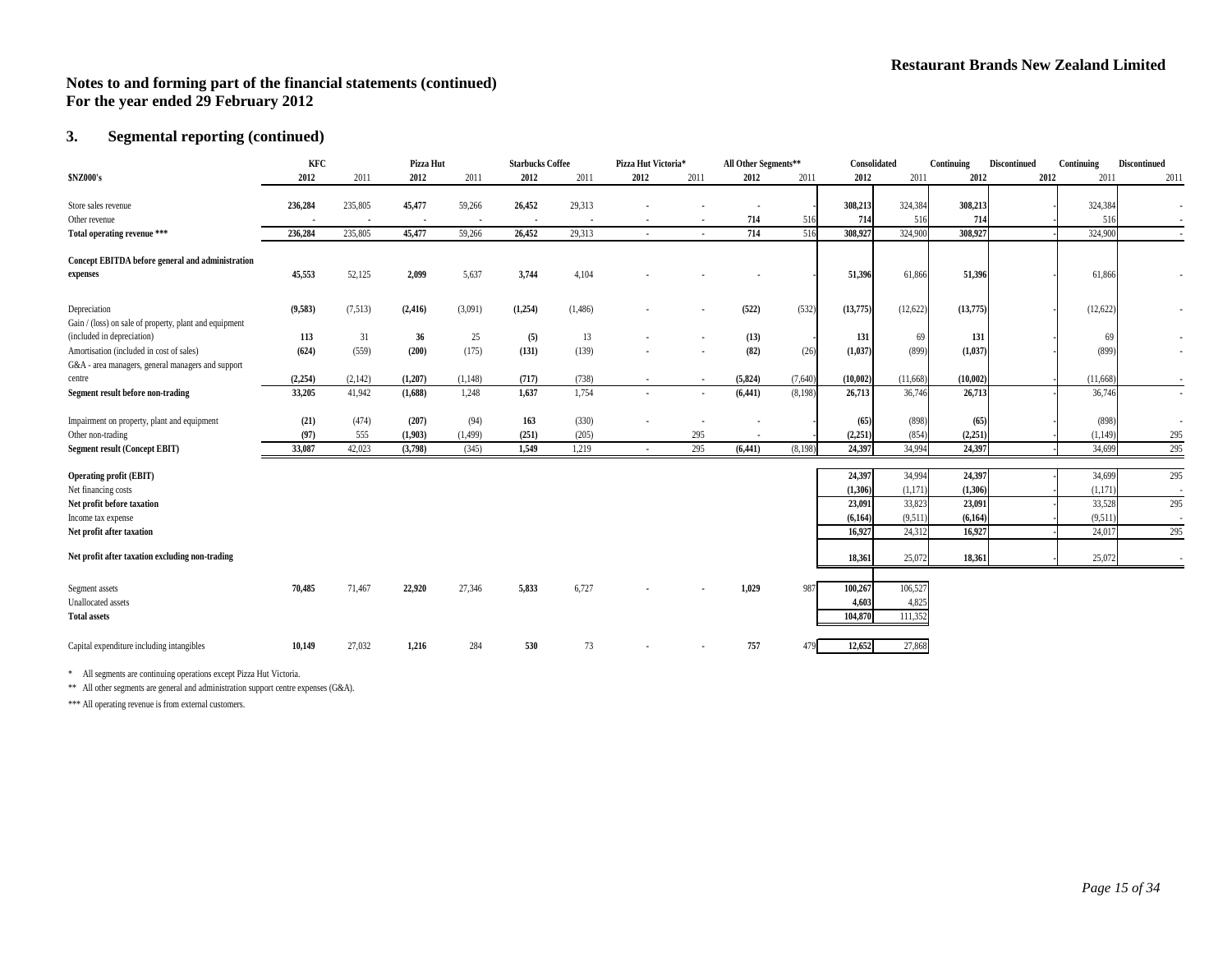## **4. Discontinued operation**

With the exit from Pizza Hut Victoria, the business was classified as a disposal group held for sale and as a discontinued operation. Because the franchise agreements with Yum! Restaurants International in this market created obligations that were onerous in nature, all remaining future financial obligations relating to the exit of all remaining stores had been estimated and accounted for as a provision for onerous contracts under NZ IAS 37. All stores have subsequently been closed.

In the 2011 financial year the balance of the exit provision of \$0.3 million was classified under non-trading in the statements of comprehensive income as a gain as it was no longer required.

## **5. Non-current assets held for sale**

All remaining trade and other payables associated with the Pizza Hut Victoria business exit have been classified as held for sale as shown below:

|                                                                | Group |      |
|----------------------------------------------------------------|-------|------|
| <b>\$NZ000's</b>                                               | 2012  | 2011 |
| Liabilities associated with assets classified as held for sale |       |      |
| Trade and other payables                                       | ۰     |      |

## **6. Other revenue**

|                   | Group | Company                  |        |        |
|-------------------|-------|--------------------------|--------|--------|
| <b>\$NZ000's</b>  | 2012  | 2011                     | 2012   | 2011   |
| Sales of services | 714   | 516                      | -      |        |
| Dividends         | ٠     | $\overline{\phantom{a}}$ | 17.434 | 14.627 |
|                   | 714   | 516                      | 17.434 | 14.627 |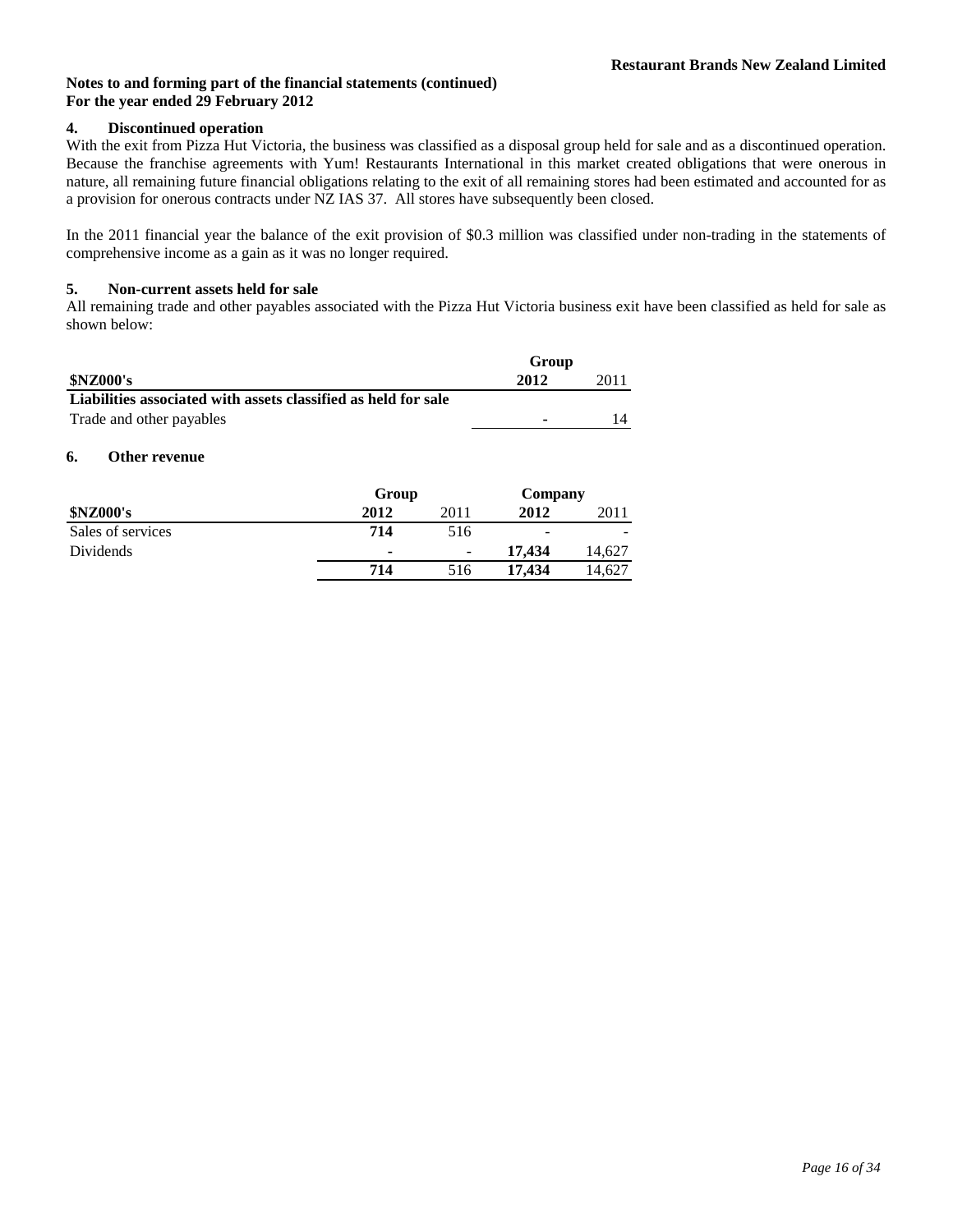## **7. Analysis of expenses**

The profit before taxation is calculated after charging / (crediting) the following items:

|                                                                         |             | Group  |        | Company |       |  |
|-------------------------------------------------------------------------|-------------|--------|--------|---------|-------|--|
| <b>\$NZ000's</b>                                                        | <b>Note</b> | 2012   | 2011   | 2012    | 2011  |  |
| Auditors' remuneration:                                                 |             |        |        |         |       |  |
| To PwC for statutory audit services                                     |             | 66     | 65     |         |       |  |
| To PwC for other assurance services *                                   |             | 36     | 26     |         |       |  |
| Government training grants (included in general and administration      |             |        |        |         |       |  |
| expenses)                                                               |             | (181)  | (195)  |         |       |  |
| Amortisation of intangibles (included in cost of sales)                 | 10          | 1,037  | 899    |         |       |  |
| Royalties paid                                                          |             | 18,361 | 19,316 |         |       |  |
| Depreciation expense                                                    | 9           | 13,775 | 12,622 |         |       |  |
| Operating rental expenses                                               |             | 17,268 | 17,509 |         |       |  |
| Net gain on disposal of property, plant and equipment (included in      |             |        |        |         |       |  |
| depreciation expense)                                                   |             | (131)  | (69)   |         |       |  |
| Net loss on disposal of property, plant and equipment (included in non- |             |        |        |         |       |  |
| trading costs)                                                          |             | 390    | 554    |         |       |  |
| Donations                                                               |             | 50     |        |         |       |  |
| Directors' fees                                                         | 28          | 239    | 220    |         |       |  |
| Interest expense (net)                                                  |             | 1,160  | 986    | 1,269   | 1,178 |  |
| Interest expense - interest rate swap fair value changes                |             | 108    | 157    |         |       |  |
| Finance lease interest                                                  |             | 38     | 28     |         |       |  |

\* Includes review of interim financial statements, certain compliance certificates for third parties, transactional systems review and audit of the Company share registry.

## **Non-trading items**

#### **Discontinued operation Pizza Hut Victoria:**

| г <i>ил</i> а пис укила:                                      |    |         |         |  |
|---------------------------------------------------------------|----|---------|---------|--|
| Release of store closure provision                            |    |         | (295)   |  |
|                                                               |    |         | (295)   |  |
| <b>Continuing operations</b>                                  |    |         |         |  |
| New Zealand:                                                  |    |         |         |  |
| Loss on sale of stores                                        |    |         |         |  |
| Net sale proceeds                                             |    | (1,237) | (1,054) |  |
| Property, plant and equipment disposed of                     |    | 1.045   | 1,144   |  |
| Goodwill disposed of                                          | 10 | 1,518   | 1,000   |  |
|                                                               |    | 1,326   | 1,090   |  |
| Other store closure costs                                     |    | 482     | 734     |  |
| Other store closure costs - franchise fees written off        | 10 | 115     | 58      |  |
| Other store closure costs - insurance proceeds                |    |         | (515)   |  |
| Other store relocation and refurbishment costs                |    | 144     | 368     |  |
| Other store relocation and refurbishment - insurance proceeds |    | 184     | (586)   |  |
| Impairment on property, plant and equipment                   | 9  | 65      | 898     |  |
|                                                               |    | 2,316   | 2,047   |  |

|                                                           | Group  |        |  |
|-----------------------------------------------------------|--------|--------|--|
| <b>\$NZ000's</b>                                          | 2012   | 2011   |  |
| <b>Personnel expenses</b>                                 |        |        |  |
| Wages and salaries                                        | 75.795 | 81,513 |  |
| Increase / (decrease) in liability for long service leave |        | (6)    |  |
|                                                           | 75,802 | 81.507 |  |

The Parent has no personnel expenses (2011: nil).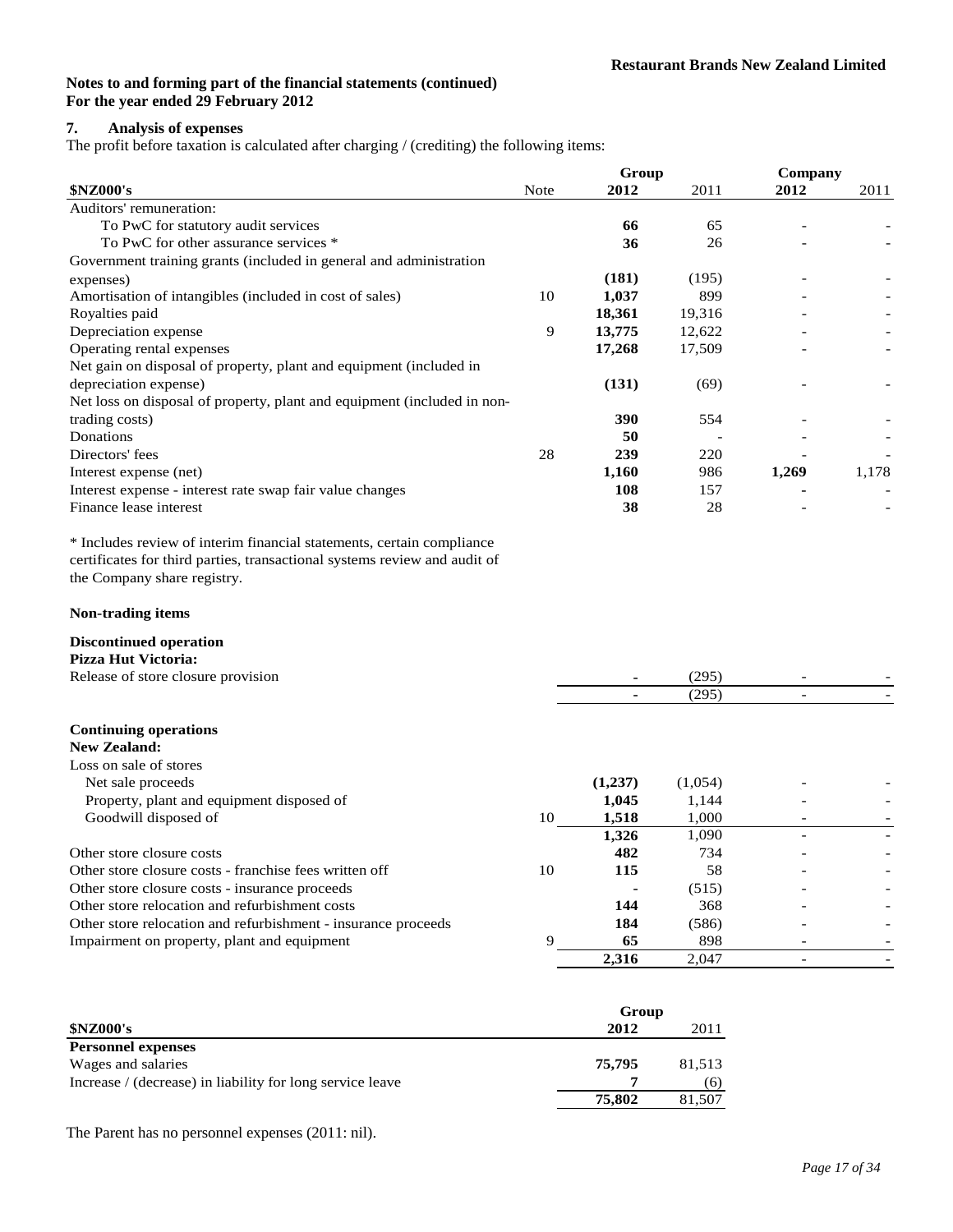## **8. Income tax expense in the statements of comprehensive income**

## **Reconciliation of effective tax rate**

|                                                          |             | Group      |                | Group      |           | Company |         |
|----------------------------------------------------------|-------------|------------|----------------|------------|-----------|---------|---------|
| \$NZ000's                                                | <b>Note</b> |            | 2012           |            | 2011      | 2012    | 2011    |
| Total profit before income tax for the period            | 3           |            | 23,091         |            | 33,823    | 16,165  | 13,449  |
| Total income tax (expense) / credit                      | 3           |            | (6,164)        |            | (9,511)   | 355     | 353     |
| Net profit after income tax                              |             |            | 16,927         |            | 24,312    | 16,520  | 13,802  |
| Income tax using the Company's domestic tax rate         |             | $(28.0\%)$ | (6, 465)       | $(30.0\%)$ | (10, 147) | (4,526) | (4,035) |
| Non-deductible expenses and non-assessable income        |             | 1.4%       | 333            | 1.8%       | 612       | 4,881   | 4,388   |
| Change in tax rate to 28%                                |             |            | $\blacksquare$ | $(0.3\%)$  | (99)      |         |         |
| Prior period adjustment                                  |             | $(0.1\%)$  | (32)           | 0.4%       | 123       |         |         |
|                                                          |             | (26.7%)    | (6,164)        | $(28.1\%)$ | (9,511)   | 355     | 353     |
| Income tax (expense) / credit comprises:                 |             |            |                |            |           |         |         |
| Current tax (expense) / credit                           |             |            | (5,958)        |            | (9,929)   | 355     | 353     |
| Deferred tax (expense) / credit                          | 12          |            | (206)          |            | 418       |         |         |
| Net tax (expense) / credit                               |             |            | (6,164)        |            | (9,511)   | 355     | 353     |
| Statements of comprehensive income taxation expense      |             |            |                |            |           |         |         |
| Income tax (expense) / credit from continuing operations |             |            | (6,164)        |            | (9,511)   | 355     | 353     |
| Total income tax (expense) / credit                      | 3           |            | (6,164)        |            | (9,511)   | 355     | 353     |
|                                                          |             |            |                |            |           |         |         |

## **Imputation credits**

|                                               | Group   |         |
|-----------------------------------------------|---------|---------|
| <b>\$NZ000's</b>                              | 2012    | 2011    |
| Imputation credits at beginning of year       | 7,540   | 2,953   |
| New Zealand tax payments, net of refunds      | 6,881   | 9,954   |
| Imputation credits attached to dividends paid | (6,090) | (5,377) |
| Other tax paid                                |         |         |
| Imputation credits at end of year             | 8.338   | 7.540   |

The current income tax for the year was calculated using the rate of 28% (2011: 30%), as a result of the change in company tax rate that was enacted on 27 May 2010, with effect from 1 January 2011 being the beginning of the 2011 income year. The deferred tax balances in these financial statements have been measured using the 28% tax rate (2011: 28%).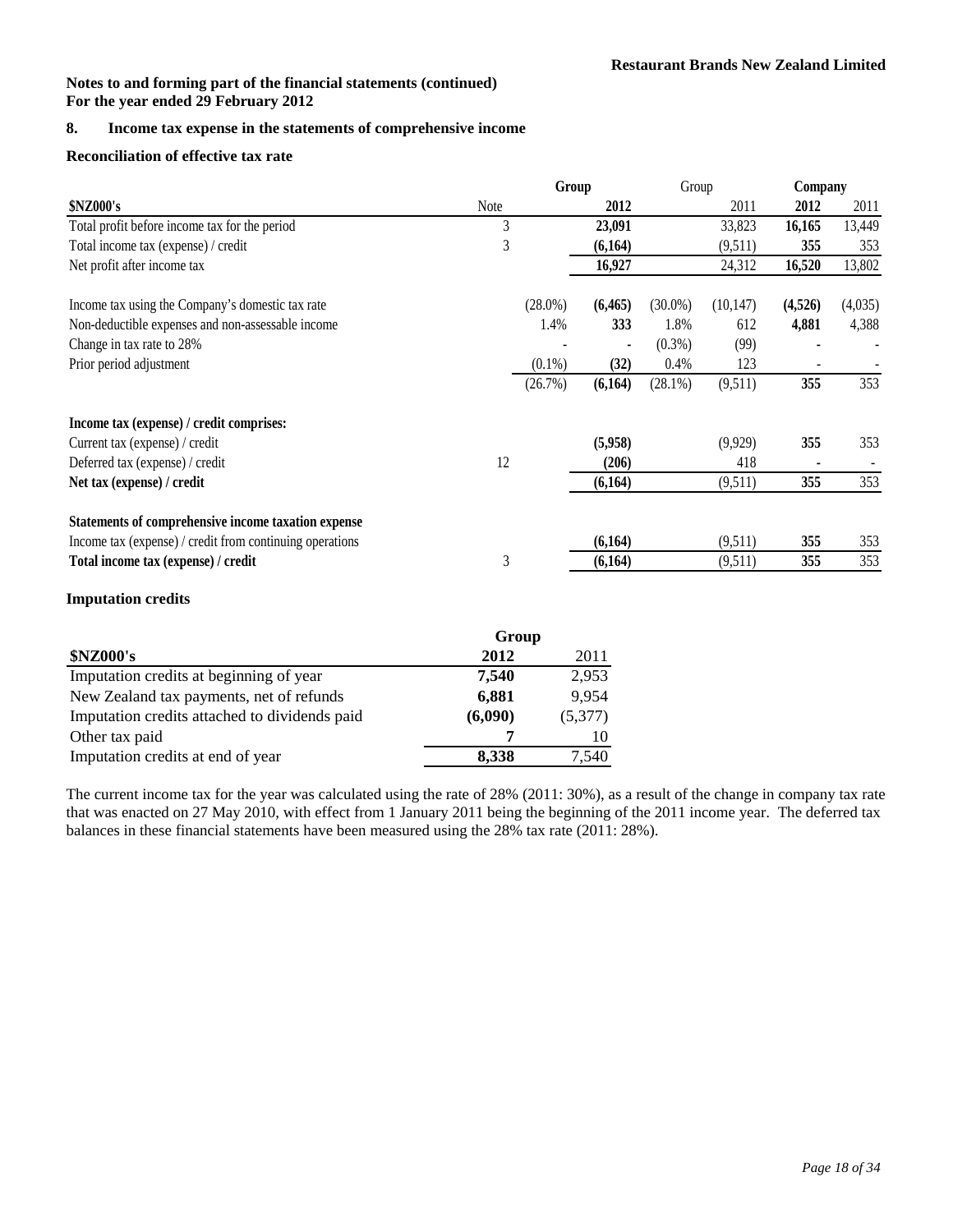## **9. Property, plant and equipment**

|                                                             | Land                     | Leasehold           | Plant,       | <b>Motor</b>    | <b>Leased</b>    | Capital                  | <b>Total</b> |
|-------------------------------------------------------------|--------------------------|---------------------|--------------|-----------------|------------------|--------------------------|--------------|
|                                                             |                          | <b>Improvements</b> | Equipment    | <b>Vehicles</b> | <b>Plant</b> and | Work in                  |              |
| Group \$NZ000's                                             |                          |                     | and Fittings |                 | Equipment        | <b>Progress</b>          |              |
| Cost                                                        |                          |                     |              |                 |                  |                          |              |
| Balance as at 28 February 2010                              | 1,335                    | 83,869              | 52,334       | 1,137           | 1,087            | 4,525                    | 144,287      |
| Additions for year ended February 2011                      |                          | 4,099               | 4,644        | 207             |                  | 18,561                   | 27,511       |
| Transfer from work in progress for year ended February 2011 |                          | 14,789              | 3,768        |                 |                  | (18, 557)                |              |
| Disposals for year ended February 2011                      | (1, 335)                 | (5,948)             | (5,051)      | (141)           | (188)            |                          | (12, 663)    |
| Balance as at 28 February 2011                              |                          | 96,809              | 55,695       | 1,203           | 899              | 4,529                    | 159,135      |
| Additions for year ended February 2012                      | 1,750                    |                     | 1,295        | 66              | 114              | 8,077                    | 11,302       |
| Transfer from work in progress for year ended February 2012 |                          | 4,160               | 5,842        |                 |                  | (10,002)                 |              |
| Disposals for year ended February 2012                      |                          | (5,373)             | (4,920)      | (162)           | (270)            |                          | (10, 725)    |
| <b>Balance as at 29 February 2012</b>                       | 1,750                    | 95,596              | 57,912       | 1,107           | 743              | 2,604                    | 159,712      |
| <b>Accumulated Depreciation</b>                             |                          |                     |              |                 |                  |                          |              |
| <b>Balance as at 28 February 2010</b>                       |                          | (32, 015)           | (36, 557)    | (670)           | (983)            |                          | (70, 225)    |
| Charge for year ended February 2011                         |                          | (7, 724)            | (4,537)      | (219)           | (142)            |                          | (12,622)     |
| Disposals for year ended February 2011                      |                          | 2,724               | 4,435        | 141             | 288              | $\overline{\phantom{0}}$ | 7,588        |
| Balance as at 28 February 2011                              |                          | (37, 015)           | (36, 659)    | (748)           | (837)            | $\blacksquare$           | (75, 259)    |
| Charge for year ended February 2012                         |                          | (8,222)             | (5,257)      | (218)           | (78)             | $\overline{\phantom{a}}$ | (13,775)     |
| Disposals for year ended February 2012                      |                          | 3,302               | 4,326        | 160             | 270              | $\overline{\phantom{a}}$ | 8,058        |
| <b>Balance as at 29 February 2012</b>                       |                          | (41, 935)           | (37, 590)    | (806)           | (645)            | $\blacksquare$           | (80,976)     |
| <b>Impairment Provision</b>                                 |                          |                     |              |                 |                  |                          |              |
| <b>Balance as at 28 February 2010</b>                       |                          | (627)               | (70)         |                 |                  |                          | (697)        |
| Charge for year ended February 2011                         |                          | (808)               | (90)         |                 |                  |                          | (898)        |
| Utilised/disposed for year ended February 2011              |                          | 256                 | 28           |                 |                  |                          | 284          |
| Balance as at 28 February 2011                              | $\overline{\phantom{0}}$ | (1,179)             | (132)        | $\sim$          |                  | ٠                        | (1,311)      |
| Charge for year ended February 2012                         |                          | (59)                | (6)          |                 |                  |                          | (65)         |
| Utilised/disposed for year ended February 2012              |                          | 554                 | 62           |                 |                  |                          | 616          |
| <b>Balance as at 29 February 2012</b>                       | $\blacksquare$           | (684)               | (76)         | $\blacksquare$  |                  | $\blacksquare$           | (760)        |

The impairment charge recognised during the year relates to accelerated depreciation on leasehold improvements and plant, equipment and fittings on stores expected to be tran sformed or closed. Impairment charges incurred and utilised/disposed are recognised in non-trading in the statements of comprehensive income (refer Note 7).

The Parent has no property, plant and equipment (2011: nil).

| <b>Carrying Amounts</b>                |       |        |        |     |     |        |        |
|----------------------------------------|-------|--------|--------|-----|-----|--------|--------|
| Balance as at 28 February 2010         | 1.335 | 51.227 | 15.707 | 467 | 104 | 4.525  | 73,365 |
| Balance as at 28 February 2011         |       | 58.615 | 18.904 | 455 | 62  | $+529$ | 82,565 |
| <b>Balance as at 29 Februrary 2012</b> | 1,750 | 52,977 | 20,246 | 301 | 98  | 2.604  | 77,976 |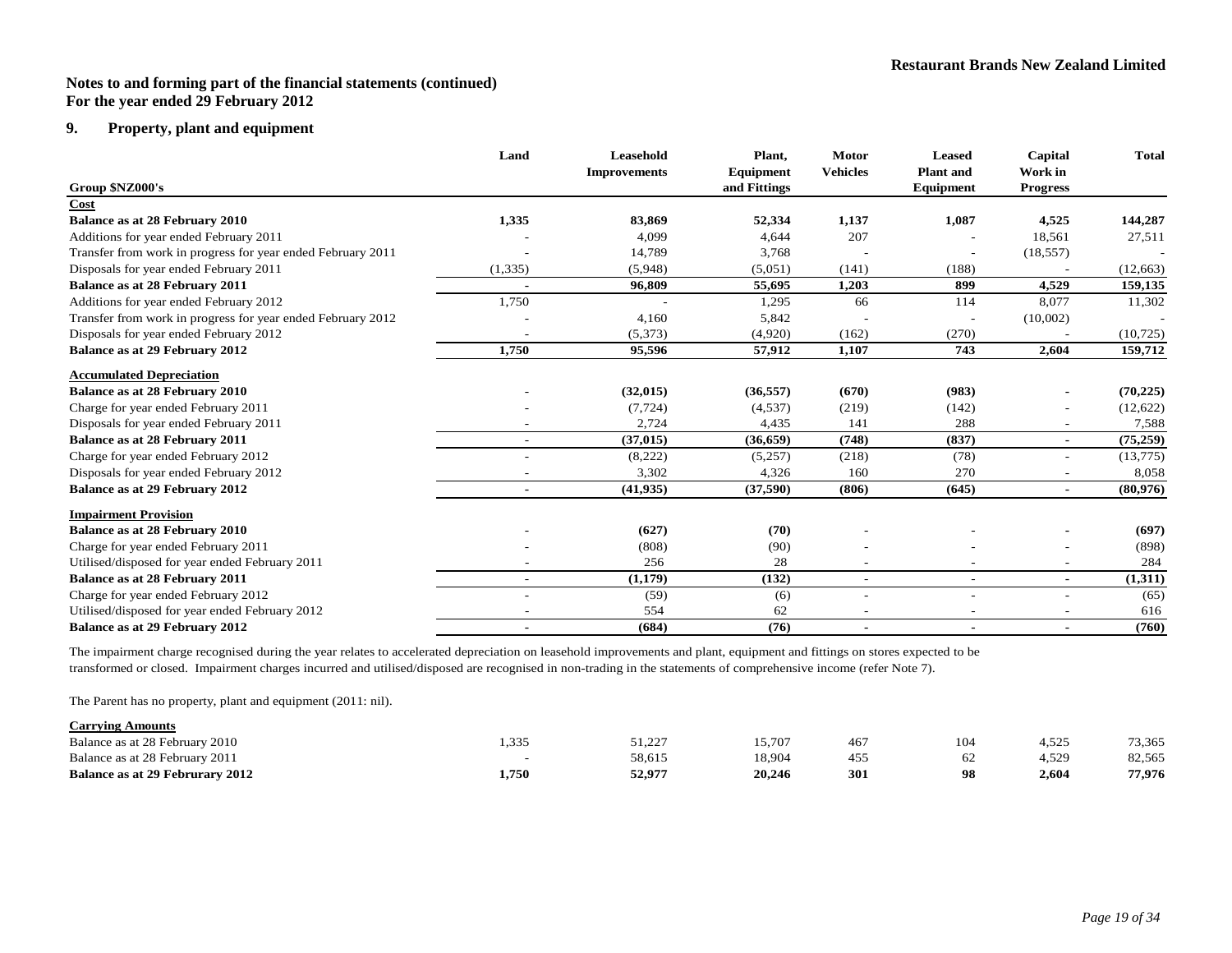## **10. Intangibles**

|                                                                                                                         | Goodwill  | <b>Franchise Fees</b> | Concept                  | <b>Software</b> | <b>Total</b> |
|-------------------------------------------------------------------------------------------------------------------------|-----------|-----------------------|--------------------------|-----------------|--------------|
| Group \$NZ000's                                                                                                         |           |                       | <b>Development Costs</b> | <b>Costs</b>    |              |
| Cost                                                                                                                    |           |                       |                          |                 |              |
| <b>Balance as at 28 February 2010</b>                                                                                   | 35,308    | 10,422                | 1,583                    | 1,867           | 49,180       |
| Additions for year ended February 2011                                                                                  |           | 270                   |                          | 87              | 357          |
| Disposals for year ended February 2011                                                                                  | (7,500)   | (1,533)               | (512)                    |                 | (9, 545)     |
| Balance as at 28 February 2011                                                                                          | 27,808    | 9,159                 | 1,071                    | 1,954           | 39,992       |
| Additions for year ended February 2012                                                                                  |           | 298                   | 489                      | 563             | 1,350        |
| Disposals for year ended February 2012                                                                                  | (1,518)   | (287)                 |                          | (12)            | (1, 817)     |
| Balance as at 29 February 2012                                                                                          | 26,290    | 9,170                 | 1,560                    | 2,505           | 39,525       |
| <b>Accumulated Amortisation</b>                                                                                         |           |                       |                          |                 |              |
| Balance as at 28 February 2010                                                                                          | (11, 488) | (5,055)               | (1,084)                  | (1,753)         | (19,380)     |
| Charge for the year ended February 2011                                                                                 |           | (742)                 | (69)                     | (88)            | (899)        |
| Disposals for year ended February 2011                                                                                  | 6,500     | 1,475                 | 512                      |                 | 8,487        |
| Balance as at 28 February 2011                                                                                          | (4,988)   | (4,322)               | (641)                    | (1, 841)        | (11,792)     |
| Charge for the year ended February 2012                                                                                 |           | (821)                 | (69)                     | (147)           | (1,037)      |
| Disposals for year ended February 2012                                                                                  |           | 172                   |                          | 12              | 184          |
| Balance as at 29 February 2012                                                                                          | (4,988)   | (4,971)               | (710)                    | (1,976)         | (12, 645)    |
| <b>Impairment Provision</b>                                                                                             |           |                       |                          |                 |              |
| <b>Balance as at 28 February 2010</b>                                                                                   | (6,027)   |                       |                          |                 | (6,027)      |
| <b>Balance as at 28 February 2011</b>                                                                                   | (6,027)   |                       |                          |                 | (6,027)      |
| Balance as at 29 February 2012                                                                                          | (6,027)   |                       |                          |                 | (6,027)      |
| Impoirment charges and disposals are recognised in non-trading in the statements of comprehensive income (refer Note 7) |           |                       |                          |                 |              |

Impairment charges and disposals are recognised in non-trading in the statements of comprehensive income (refer Note 7).

| <b>Carrying Amounts</b>        |        |       |     |     |        |
|--------------------------------|--------|-------|-----|-----|--------|
| Balance as at 28 February 2010 | 17.793 | 5.367 | 499 | 14، | 23.773 |
| Balance as at 28 February 2011 | 16.793 | 4.837 | 430 | 113 | 22.173 |
| Balance as at 29 February 2012 | 15.275 | 4.199 | 850 | 529 | 20.853 |

The Parent has no intangible assets (2011: nil).

## **Impairment testing for cash-generating units containing goodwill**

For the purpose of impairment testing, goodwill is allocated to the Group's operating divisions which represent the lowest level within the Group at which the goodwill is monitored for internal management purposes.

#### **Amortisation**

Amortisation charge is recognised in cost of sales in the statements of comprehensive income (refer Note 7).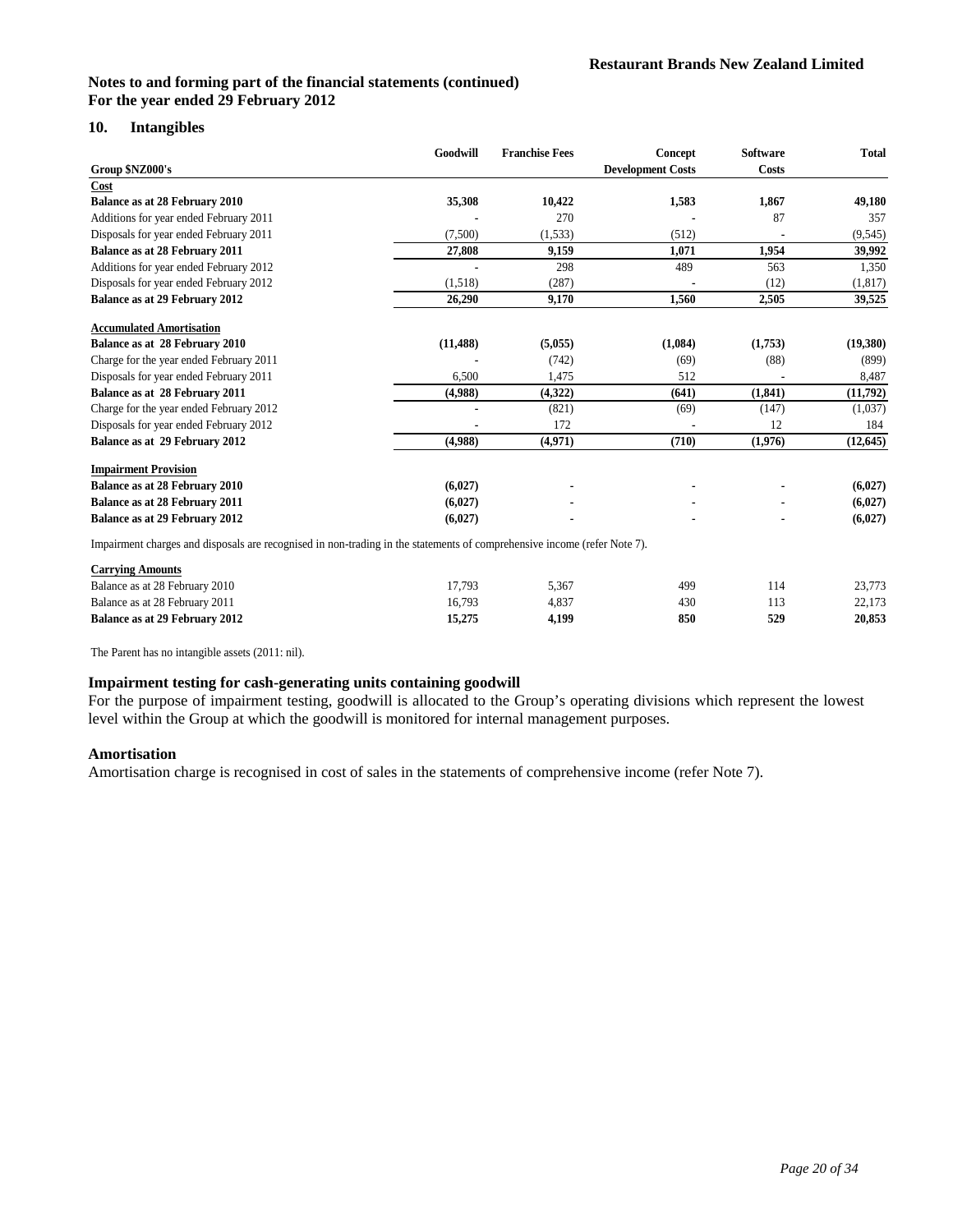## **10. Intangibles (continued)**

The aggregate carrying amounts of goodwill allocated to each unit are as follows:

|                         | Group  |        |
|-------------------------|--------|--------|
| <b>\$NZ000's</b>        | 2012   | 2011   |
| KFC.                    | 1,348  | 1,348  |
| Pizza Hut               | 13.927 | 15.445 |
| <b>Starbucks Coffee</b> |        | -      |
|                         | 15,275 | 16,793 |

The recoverable amount of each cash-generating unit was based on its value in use.

## *KFC*

Value in use was determined by discounting the future cash flows generated from the continuing use of the unit. Cash flows were projected based on a three year strategic business plan as approved by the Board of Directors. The cash flows were based on sales growth of 2.1 – 3.3% p.a. over 2013 – 2015 (2011: 5.0 – 9.7% p.a. over 2012 – 2014). Adjustments were made for margin improvements through reduced operating expenses and also capital expenditure and taxation. A terminal year was calculated based on the 2015 year and assumes a continuous growth of a minimum of projected inflation estimates of 2.5% (2011: 2.5%).

Cash flows are also dependent on assumptions on the EBITDA margins projected in the three year strategic business plan as approved by the Board of Directors. Cash flows were based on EBITDA being maintained at 20-21% as a proportion of sales over 2013-2015 (2011: 20-21% over 2012 – 2014).

As a result of the review, no impairment of goodwill was necessary (2011: nil).

The discount rate applied to future cash flows is based on an 8.2% weighted average post-tax cost of capital (2011: 11%) applicable to Restaurant Brands.

## *Pizza Hut*

Value in use was determined by discounting the future cash flows generated from the continuing use of the unit. Cash flows were projected based on a three year strategic business plan as approved by the Board of Directors. The cash flows were based on sales growth of 2.0% p.a. over  $2013 - 2015 (2011: 0.7% - 2.0%$  p.a. over  $2012 - 2014$ ). Adjustments were made for margin improvements through reduced operating expenses and also capital expenditure and taxation. A terminal year was calculated based on the 2015 year and assumes a continuous growth of a minimum of projected inflation estimates of 2.5% (2011: 2.5%).

Cash flows are also dependent on assumptions on the EBITDA margins projected in the three year strategic business plan as approved by the Board of Directors. Cash flows were based on EBITDA being maintained at 7.0-10.0% as a proportion of sales over 2013-2015 (2011: 9.0-9.5% over 2012 – 2014).

As a result of the review and based on the key assumptions described above, the calculation showed that the recoverable amount approximates the current carrying amount (2011: headroom of \$5.8 million).

The discount rate, applied to future cash flows is based on an 8.2% weighted average post-tax cost of capital (2011: 11%) applicable to Restaurant Brands.

The weighted average cost of capital calculation was reviewed during the year and it was based on CAPM methodology using current market inputs.

The values assigned to the key assumptions represent management's assessment of future trends in the industry and are based on both external sources and internal sources (historical data).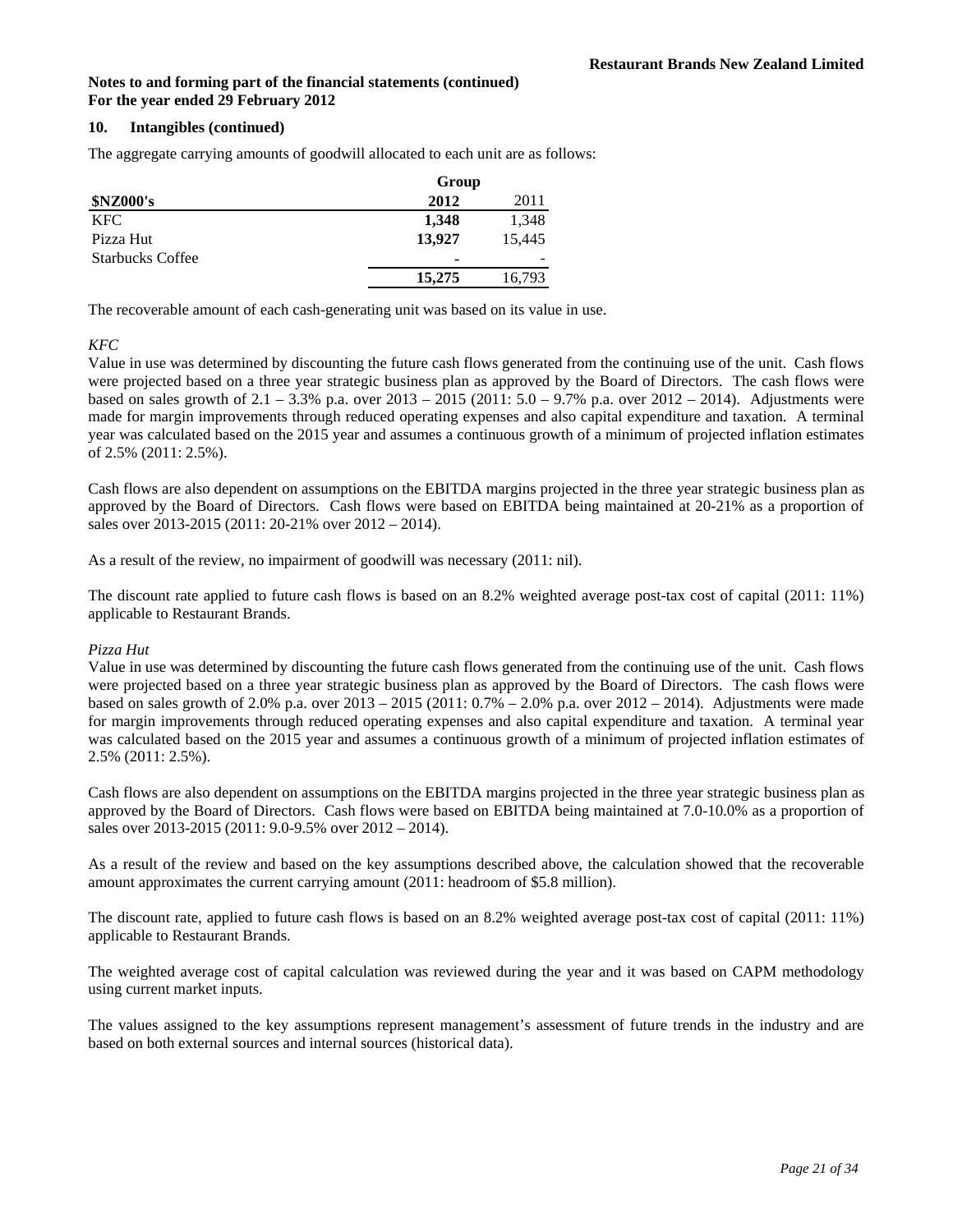## **10. Intangibles (continued)**

## *Impact of possible changes in key assumptions*

Set out below are reasonably possible changes in key assumptions as applied to goodwill balances for KFC and Pizza Hut.

| <b>Key Assumptions</b>                    | Variation<br>$\frac{0}{0}$<br>(Absolute Terms) | Pizza Hut<br><b>Impairment charge</b><br>\$m) | <b>KFC</b><br><b>Impairment charge</b><br>(\$m) |
|-------------------------------------------|------------------------------------------------|-----------------------------------------------|-------------------------------------------------|
| Terminal year sales growth                | (2.5)                                          | 6.2                                           | no impairment necessary                         |
| Discount rate                             | 1.0                                            | 5.5                                           | no impairment necessary                         |
| EBITDA ratio as a % of sales<br>per annum | (1.0)                                          | 5.8                                           | no impairment necessary                         |
| Sales growth                              | zero growth<br>initial and terminal            | 8.4                                           | no impairment necessary                         |

## **11. Investment in subsidiaries**

The following subsidiary companies are all wholly owned and incorporated in New Zealand (except as outlined below), have a 29 February balance date and have been owned for the full financial year:

*Restaurant operating companies Investment holding companies*

| <b>Restaurant operating companies</b> |  |
|---------------------------------------|--|

| <b>Restaurant Brands Limited</b>        | <b>RB</b> Holdings Limited    |
|-----------------------------------------|-------------------------------|
| Restaurant Brands Australia Pty Limited | <b>RBP</b> Holdings Limited   |
| (incorporated in Victoria, Australia)   | <b>RBDNZ</b> Holdings Limited |
|                                         | <b>RBN</b> Holdings Limited   |
|                                         |                               |
| $\sim$                                  | <b>TT</b>                     |

Restaurant Brands Properties Limited Restaurant Brands Pizza Limited

*Property holding company Non-trading subsidiary company*

## *Employee share option plan trust company*

Restaurant Brands Nominees Limited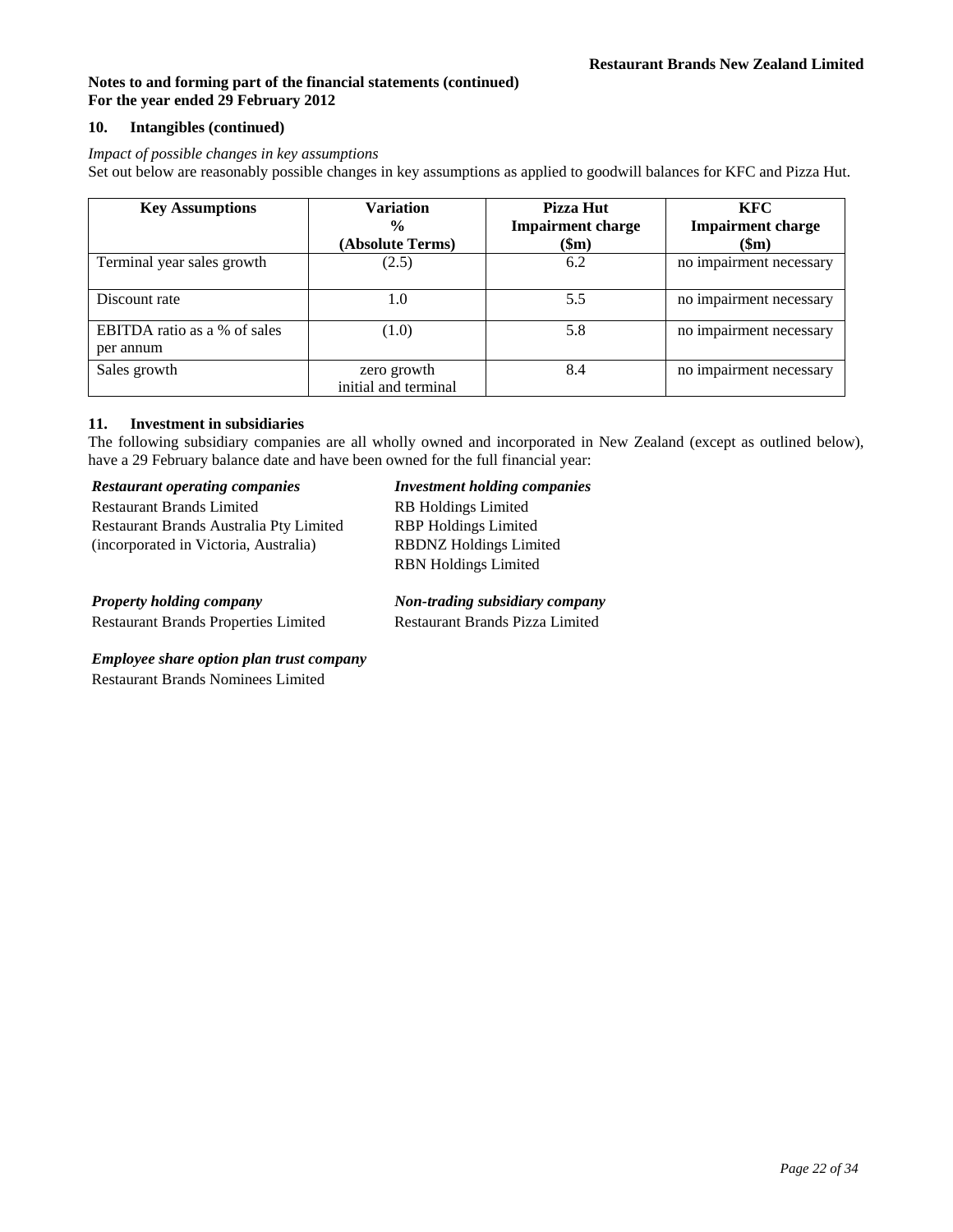## **12. Deferred tax assets and liabilities**

Recognised deferred tax assets and liabilities are attributable to the following:

|                               | <b>Assets</b> |                          | <b>Liabilities</b> |                          | <b>Net</b> |         |
|-------------------------------|---------------|--------------------------|--------------------|--------------------------|------------|---------|
| Group \$NZ000's               | 2012          | 2011                     | 2012               | 2011                     | 2012       | 2011    |
| Property, plant and equipment | 214           | 400                      | (6)                | (307)                    | 208        | 93      |
| Inventory                     |               | <sub>6</sub>             | ۰                  |                          |            | 6       |
| Provisions                    | 1,708         | 2,461                    | ۰                  | $\overline{\phantom{0}}$ | 1,708      | 2,461   |
| Intangibles                   | -             | $\overline{\phantom{a}}$ | (574)              | (1,005)                  | (574)      | (1,005) |
| Other                         |               |                          | $\bf(2)$           | (2)                      | (2)        | (2)     |
|                               | 1.929         | 2,867                    | (582)              | (1, 314)                 | 1.347      | 1,553   |

At balance date deferred tax assets of \$0.3 million and deferred tax liabilities of nil are expected to be settled within 12 months (2011: deferred tax assets of \$0.7 million and deferred tax liabilities of \$1.0 million). The Parent has no deferred tax assets or liabilities (2011: nil).

Movement in temporary differences during the year:

|                               | <b>Balance</b><br>28 February<br>2010 | <b>Recognised in</b><br>statement of<br>comprehensive | Recognised<br>in equity  | <b>Balance</b><br>28 February<br>2011 | Recognised in<br>statement of<br>comprehensive | Recognised<br>in equity | <b>Balance</b><br>28 February<br>2012 |
|-------------------------------|---------------------------------------|-------------------------------------------------------|--------------------------|---------------------------------------|------------------------------------------------|-------------------------|---------------------------------------|
| Group \$NZ000's               |                                       | income                                                |                          |                                       | income                                         |                         |                                       |
| Property, plant and equipment | (172)                                 | 265                                                   |                          | 93                                    | 115                                            |                         | 208                                   |
| Inventory                     | 39                                    | (33)                                                  |                          | h                                     |                                                |                         | 7                                     |
| Debtors                       | 18                                    | (18)                                                  |                          |                                       |                                                |                         |                                       |
| Provisions                    | 2.652                                 | (191)                                                 |                          | 2.461                                 | (753)                                          |                         | 1,708                                 |
| Intangibles                   | (1,400)                               | 395                                                   | $\overline{\phantom{a}}$ | (1,005)                               | 431                                            |                         | (574)                                 |
| Other                         | (63)                                  | $\overline{\phantom{a}}$                              | 61                       | (2)                                   | $\overline{\phantom{0}}$                       |                         | (2)                                   |
|                               | 1.074                                 | 418                                                   | 61                       | 1.553                                 | (206)                                          |                         | 1,347                                 |

## **13. Inventories**

|                               | Group |      | Company        |   |
|-------------------------------|-------|------|----------------|---|
| <b>\$NZ000's</b>              | 2012  | 2011 | 2012           |   |
| Raw materials and consumables | .927  | .789 | $\blacksquare$ | - |

All inventories are valued at cost. The cost of inventories is recognised as an expense and included in cost of goods sold in the statements of comprehensive income.

## **14. Other receivables**

|                  | Group |       |      | Company |
|------------------|-------|-------|------|---------|
| <b>\$NZ000's</b> | 2012  | 2011  | 2012 | 2011    |
| Prepayments      | 470   | 348   | ۰    | -       |
| Other debtors    | 1.597 | 2.129 |      | -       |
|                  | 2.067 | 2.477 |      | -       |

There were no foreign currency debtors included in other debtors (2011: nil).

The Group's exposure to credit risk is minimal as the Group's primary source of revenue is from sales made on a cash basis.

The carrying value of other receivables approximates fair value.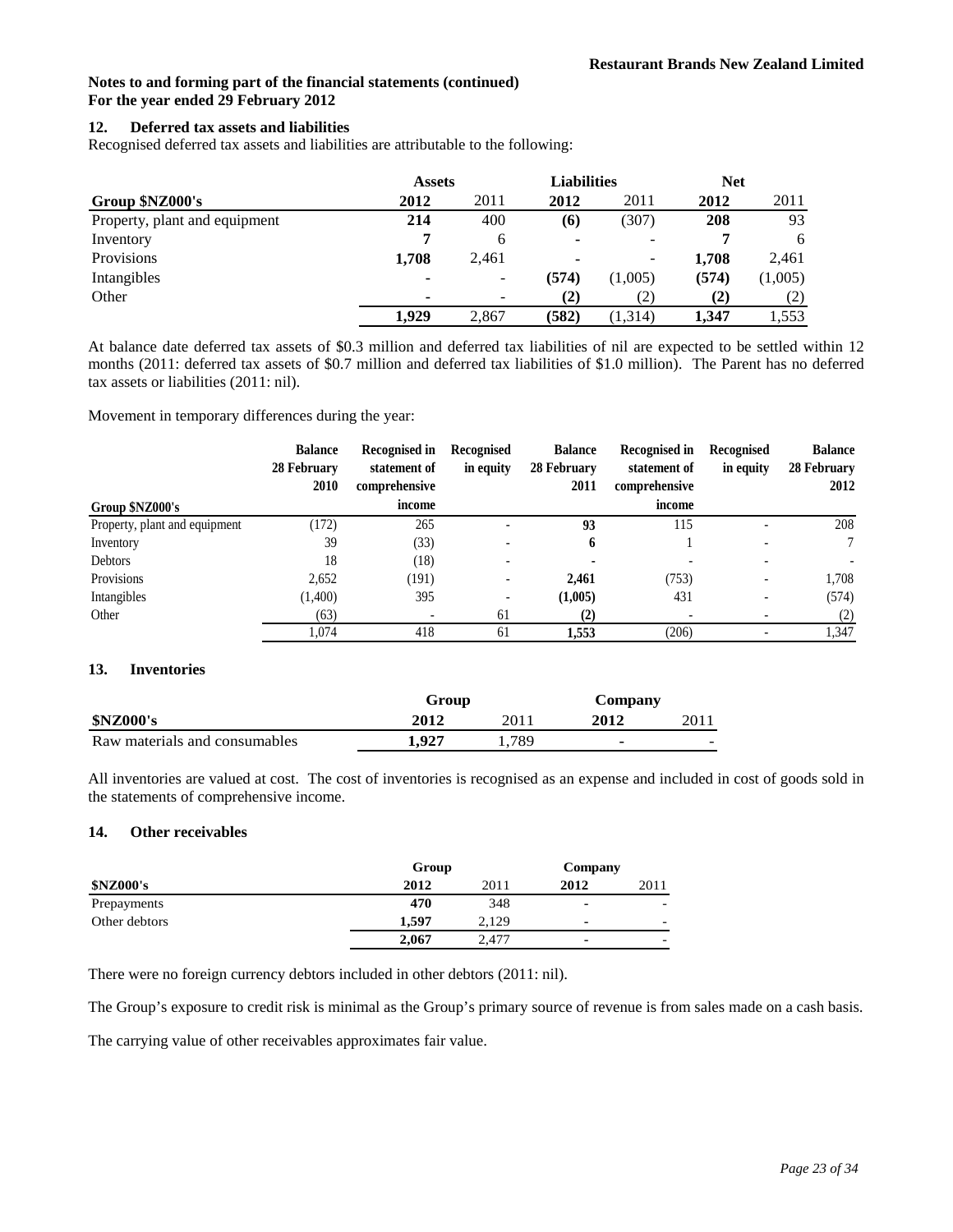## **15. Derivative financial instruments**

|                                  | Group & Company |                    | Group & Company |             |
|----------------------------------|-----------------|--------------------|-----------------|-------------|
|                                  | 2012            | 2012               | 2011            | 2011        |
| <b>\$NZ000's</b>                 | <b>Assets</b>   | <b>Liabilities</b> | Assets          | Liabilities |
| <b>Current</b>                   |                 |                    |                 |             |
| Fair value of interest rate swap | ٠               | 265                | ۰               |             |

The above table shows the Group's financial derivative holdings at year end.

The fair value of the interest rate swap falls into level 2 fair value measurement. Refer to Note 2(c) for information on the measurement of fair values. There were no transfers between fair value measurements during the year (2011: nil).

Fair values at balance date have been assessed using a range of market interest rates between 2.84% to 3.08% (2011: 2.94% to 3.80%).

#### **16. Capital and reserves**

#### **Share option reserve**

The share option reserve comprises the net change in options exercised during the year and the cumulative net change of share based payments incurred.

## **Foreign currency translation reserve**

The foreign currency translation reserve comprises all exchange rate differences arising from translating the financial statements of the foreign currency operation.

#### **Derivative hedging reserve**

The derivative hedging reserve represents the fair value of outstanding derivatives.

#### **17. Dividend distributions**

|                                                                            | Group  |        | Company |        |
|----------------------------------------------------------------------------|--------|--------|---------|--------|
| <b>\$NZ000's</b>                                                           | 2012   | 2011   | 2012    | 2011   |
| Interim dividend of 6.5 cents per share paid (2011: 7.0 cents per share)   | 6.357  | 6.841  | 6.357   | 6.841  |
| Final dividend of 10.0 cents per share paid for the year ended 28 February |        |        |         |        |
| 2011 (2011: Final dividend of 8.0 cents per share paid for the year ended  |        |        |         |        |
| 28 February 2010)                                                          | 9.779  | 7.809  | 9.779   | 7.809  |
|                                                                            | 16.136 | 14.650 | 16.136  | 14.650 |

#### **18. Equity**

The issued capital of the Company is 97,809,001 (2011: 97,762,866) ordinary fully paid up shares. The par value is nil (2011: nil). All issued shares carry equal rights in respect of voting and the receipt of dividends, and upon winding up rank equally with regard to the Company's residual assets.

| <b>Shares</b>                        | Group $\&$ | Group $\&$       | Group $\&$ | Group $\&$       |
|--------------------------------------|------------|------------------|------------|------------------|
|                                      | Company    | Company          | Company    | Company          |
|                                      | 2012       | 2012             | 2011       | 2011             |
|                                      | number     | <b>\$NZ000's</b> | number     | <b>\$NZ000's</b> |
| Balance at beginning of year         | 97,762,866 | 26,576           | 97,280,005 | 25,821           |
| Shares issued on exercise of options | 46.135     | 72               | 482,861    | 755              |
| <b>Balance at end of year</b>        | 97,809,001 | 26,648           | 97,762,866 | 26.576           |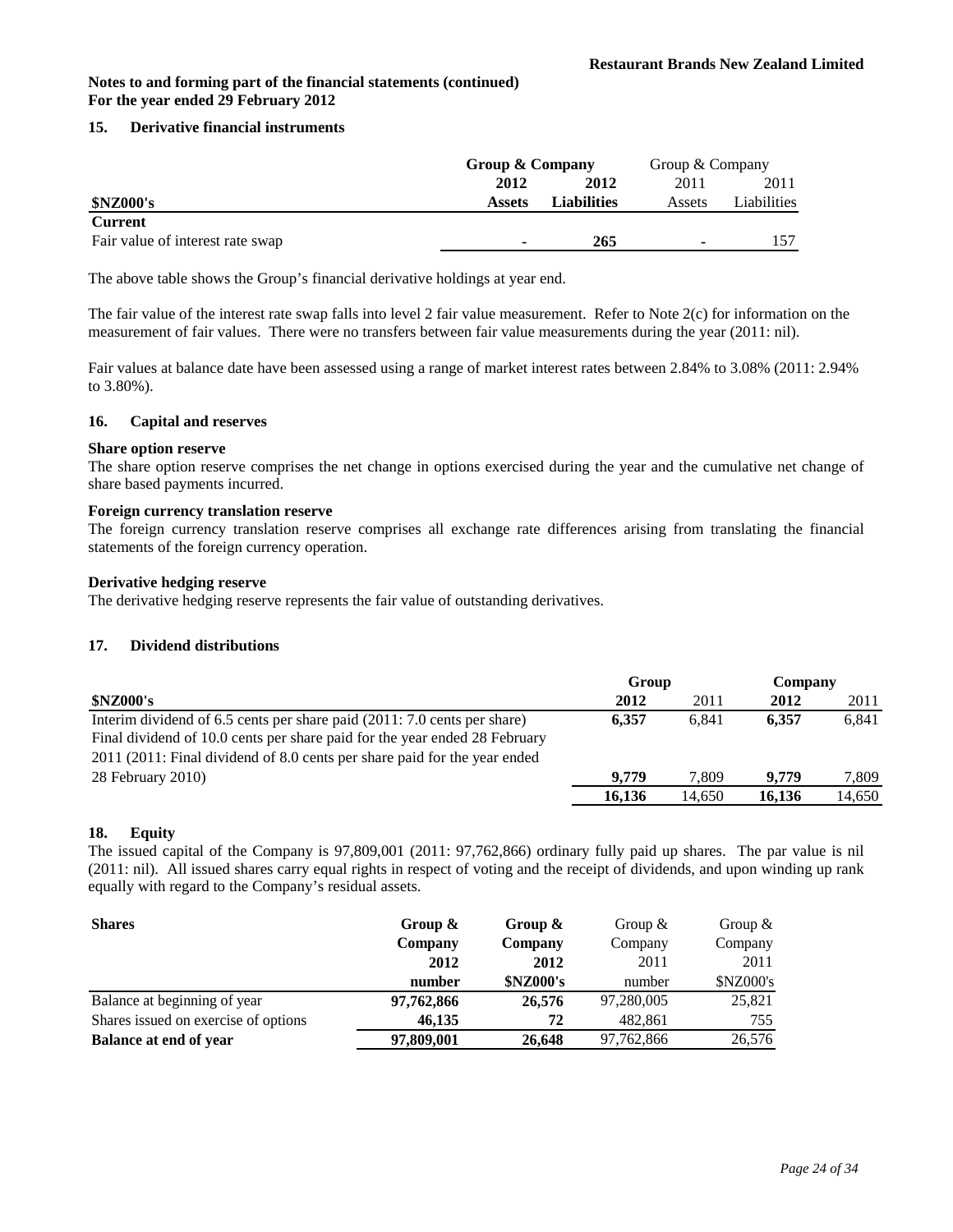## **19. Earnings per share**

The calculation of basic earnings per share for the year ended 29 February 2012 was based on the weighted average number of ordinary shares on issue of 97,763,920 (2011: 97,624,753). The calculation of diluted earnings per share for the year ended 29 February 2012 was based on the weighted average number of ordinary shares on issue adjusted to assume conversion of all dilutive potential ordinary shares, of 97,832,317 (2011: 97,693,649). The difference between weighted average number of shares used to calculate basic and diluted earnings per share represents share options.

|                                                                                            | Group  |        |
|--------------------------------------------------------------------------------------------|--------|--------|
|                                                                                            | 2012   | 2011   |
| Basic earnings per share from continuing operations                                        |        |        |
| Profit after taxation from continuing operations attributable to shareholders (\$NZ000's)  | 16,927 | 24,017 |
| Basic earnings per share (cents)                                                           | 17.31  | 24.60  |
| Basic earnings per share from discontinued operation                                       |        |        |
| Profit after taxation from discontinued operation attributable to shareholders (\$NZ000's) |        | 295    |
| Basic earnings per share (cents)                                                           |        | 0.30   |
| Basic earnings per share from total operations                                             |        |        |
| Profit after taxation from total operations attributable to shareholders (\$NZ000's)       | 16,927 | 24,312 |
| Basic earnings per share (cents)                                                           | 17.31  | 24.90  |
|                                                                                            |        |        |
| Diluted earnings per share from continuing operations                                      |        |        |
| Profit after taxation from continuing operations attributable to shareholders (\$NZ000's)  | 16,927 | 24,017 |
| Diluted earnings per share (cents)                                                         | 17.30  | 24.58  |
| Diluted earnings per share from discontinued operation                                     |        |        |
| Profit after taxation from discontinued operation attributable to shareholders (\$NZ000's) |        | 295    |
| Diluted earnings per share (cents)                                                         |        | 0.30   |
| Diluted earnings per share from total operations                                           |        |        |
| Profit after taxation from total operations attributable to shareholders (\$NZ000's)       | 16,927 | 24,312 |
| Diluted earnings per share (cents)                                                         | 17.30  | 24.89  |
|                                                                                            |        |        |

## **20. Loans and finance leases**

This note provides information about the contractual terms of the Group's interest-bearing loans and borrowings. All existing bank loans, loans and finance leases are denominated in New Zealand dollars (2011: all denominated in New Zealand dollars). For more information about the Group's exposure to interest rate and foreign currency risk see Note 23.

|                                |             | Group      |        | Company        |        |
|--------------------------------|-------------|------------|--------|----------------|--------|
| <b>\$NZ000's</b>               | <b>Note</b> | 2012       | 2011   | 2012           | 2011   |
| <b>Non-current liabilities</b> |             |            |        |                |        |
| Finance leases                 | 24d         | <b>100</b> | 188    |                |        |
| Secured bank loans             | 23c         | 13,580     | 12.210 | 13,580         | 12,210 |
|                                |             | 13,680     | 12,398 | 13,580         | 12,210 |
| <b>Current liabilities</b>     |             |            |        |                |        |
| Finance leases                 | 24d         | 159        | 109    |                |        |
|                                |             | 159        | 109    | $\blacksquare$ |        |
|                                |             |            |        |                |        |

Secured bank loans expire in October 2014.

In March 2009 the Group entered into an interest rate swap to fix the interest rate on \$10.0 million of bank loans for five years. The swap matures on 10 March 2014. At balance date the interest rate applicable was 5.05% (2011: 5.15%) inclusive of bank margin.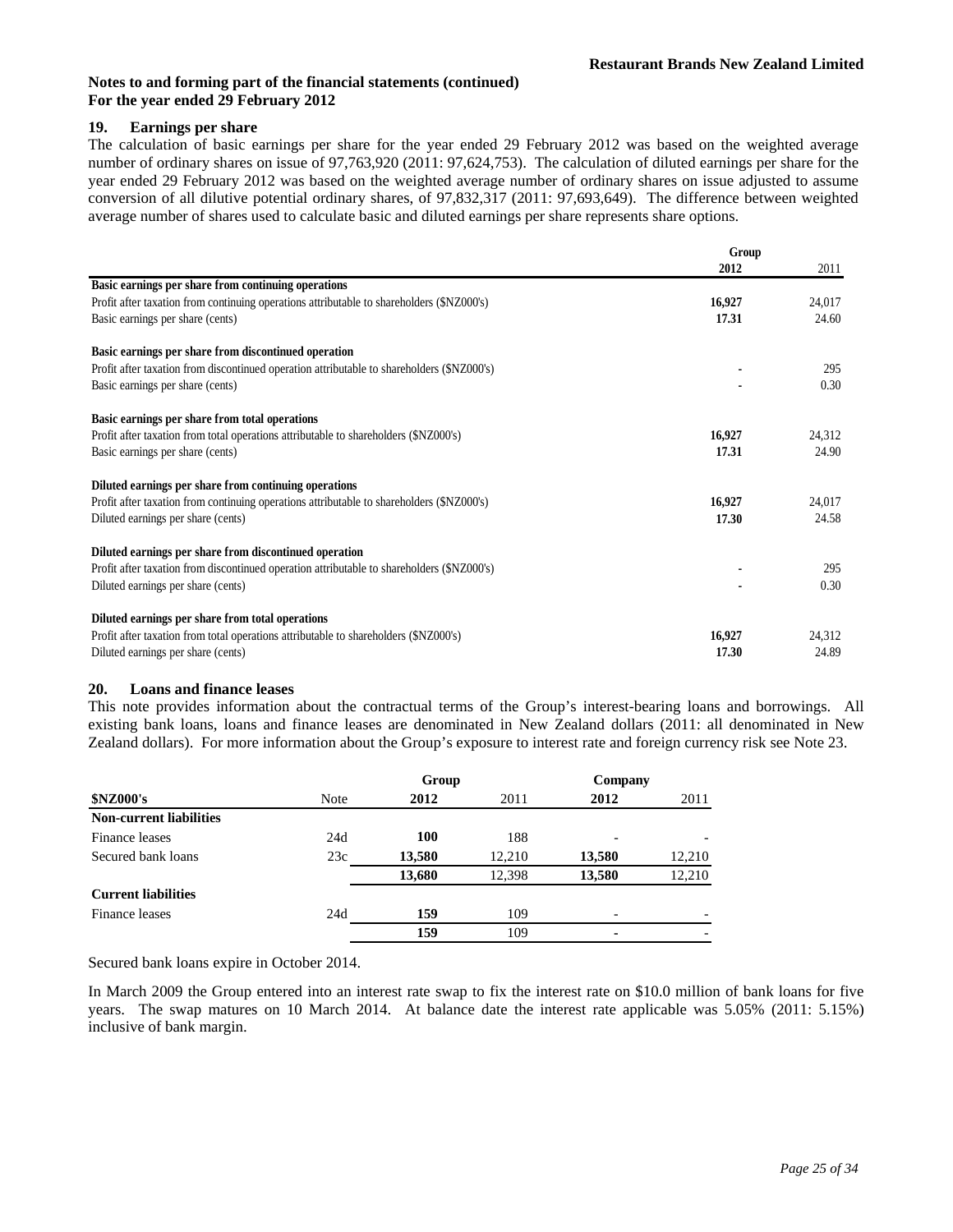#### **20. Loans and finance leases (continued)**

The balance of the secured bank loan of \$3.6 million is unhedged for interest rate rises (2011: \$2.2 million). The bank loan is structured as a revolving wholesale advance facility with portions of the facility renewing on a regular basis. At balance date \$3.6 million was floating at an interest rate of 3.85% (2011: \$2.2 million floating at an interest rate of 4.5%).

As security over the loan and bank overdraft, the bank holds a negative pledge deed between Restaurant Brands New Zealand Limited and all its subsidiary companies. The negative pledge deed includes all obligations and cross guarantees between the guaranteeing subsidiaries.

The carrying value equates to fair value.

## **21. Creditors and accruals**

|                              | Group  |        | Company |      |
|------------------------------|--------|--------|---------|------|
| <b>\$NZ000's</b>             | 2012   | 2011   | 2012    | 2011 |
| Trade creditors              | 11,473 | 14,664 | ٠       |      |
| Other creditors and accruals | 3,534  | 7,750  | 86      | 75   |
| Employee entitlements        | 5,272  | 5,814  | ۰       |      |
| Indirect and other taxes     | 2.834  | 1.221  | ۰       | ۰    |
|                              | 23,113 | 29.449 | 86      |      |

Included in trade creditors are foreign currency creditors of \$NZ138,000 ( \$AU20,000, \$US96,000), (2011: \$NZ81,000 (\$AU36,000, \$US27,000)), which are not hedged.

The carrying value of creditors and accruals approximates fair value.

## **22. Provisions and deferred income**

|                                    | <b>Surplus</b> | <b>Store closure</b> | <b>Employee</b> | <b>Deferred</b> |              |
|------------------------------------|----------------|----------------------|-----------------|-----------------|--------------|
| Group \$NZ000's                    | lease space    | costs                | entitlements    | income          | <b>Total</b> |
| Balance at 1 March 2011            | 106            | 39                   | 520             | 6,912           | 7,577        |
| Created during the year            |                | 53                   | 224             | 707             | 984          |
| Used during the year               | (90)           | (50)                 | (115)           | (1,360)         | (1,615)      |
| Released during the year           | (3)            | (8)                  | (102)           |                 | (113)        |
| <b>Balance at 29 February 2012</b> | 13             | 34                   | 527             | 6,259           | 6,833        |
| 2012                               |                |                      |                 |                 |              |
| Non-current                        |                |                      | 320             | 4.966           | 5,286        |
| Current                            | 13             | 34                   | 207             | 1,293           | 1,547        |
| <b>Total</b>                       | 13             | 34                   | 527             | 6.259           | 6,833        |

The provision for surplus lease space reflects lease commitments that the Group has on properties leased that are surplus to its current operating requirements. The Group is currently seeking tenants to sub-lease the excess space that it has. The provision has been used in the period to off-set payments made to lessors.

The provision for store closure costs reflects the estimated costs of make good and disposal of fixed assets for stores committed for closure.

The provision for employee entitlements is long service leave. The provision is affected by a number of estimates, including the expected length of service of employees and the timing of benefits being taken.

Deferred income relates to non-routine revenue from suppliers and landlords and is recognised in the statements of comprehensive income on a systematic basis over the life of the associated contract.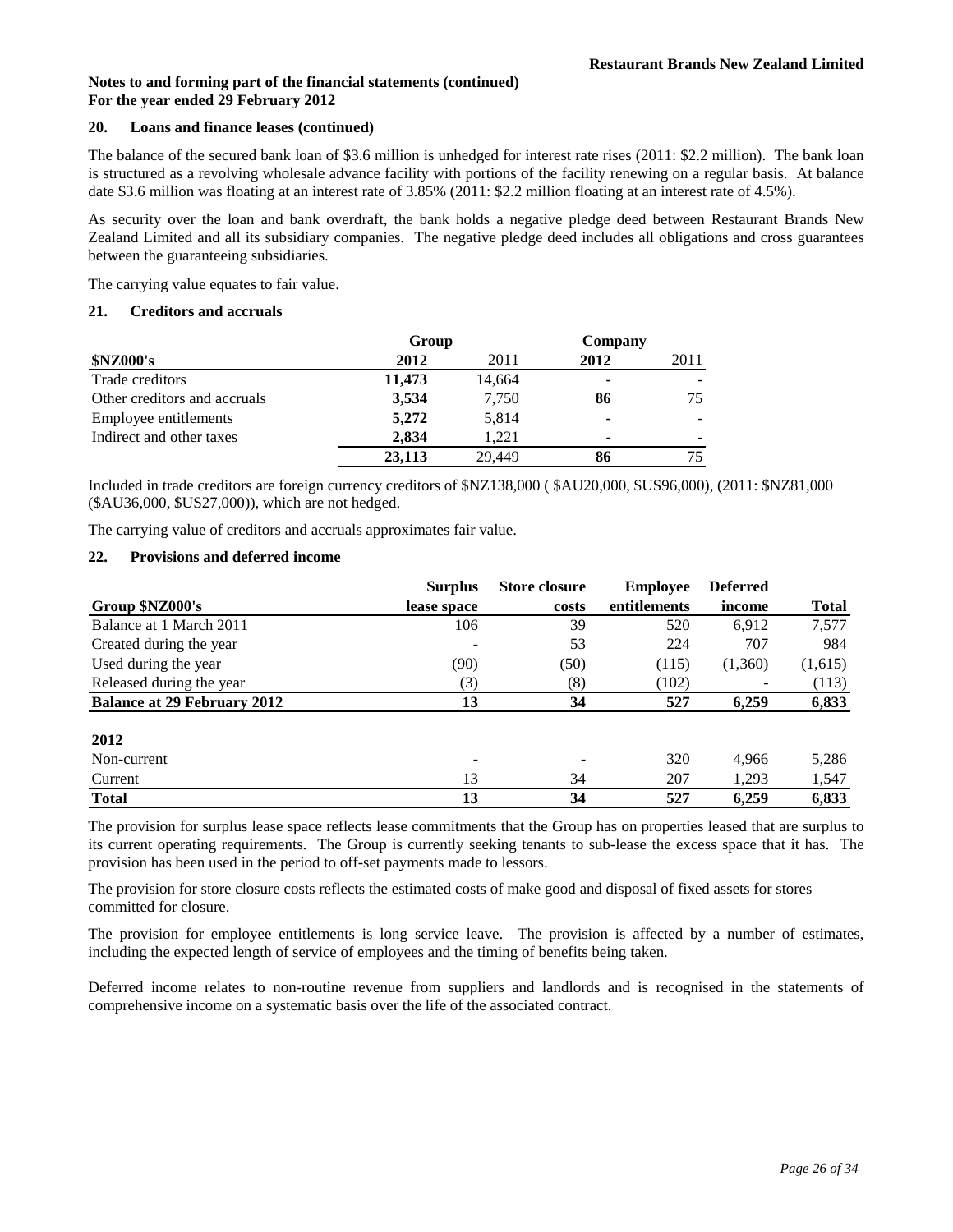## **23. Financial instruments**

Exposure to credit, interest rate and foreign currency risks arises in the normal course of the Group's business. Derivative financial instruments may be used to hedge exposure to fluctuations in foreign currency exchange rates and interest rates.

## **(a) Foreign currency risk**

The Group is exposed to foreign currency risk on purchases that are denominated in a currency other than the New Zealand dollar. The currencies giving rise to this risk are primarily U.S. dollars and Australian dollars.

The direct exposure to foreign currency risk is small and is primarily confined to raw material purchases, some items of capital equipment and some franchise fee payments. Where any one item is significant, the Group will specifically hedge its exposure.

The Group has an indirect exposure to foreign currency risk on some of its locally sourced ingredients, where those ingredients in turn have a high imported component. Where this is significant the Group contracts to a known purchase price with its domestic supplier based on a forward cover position taken by that supplier on its imported components.

The Group has a residual foreign currency risk on its assets and liabilities that are denominated in Australian dollars as part of its remaining Australian investment.

#### **(b) Interest rate risk**

The Group's main interest rate risk arises from bank loans. The Group analyses its interest rate exposure on a dynamic basis. Based on a number of scenarios, the Group calculates the impact on profit and loss of a defined interest rate shift. Based on these scenarios the maximum loss potential is assessed by management as to whether it is within acceptable limits.

Where necessary the Group hedges its exposure to changes in interest rates primarily through the use of interest rate swaps. There are no minimum prescribed guidelines as to the level of hedging.

Note 2(c) discusses in detail the Group's accounting treatment for derivative financial instruments.

As discussed in Note 20, the Group has an interest rate swap in place to fix the interest rate on \$10.0 million of bank loans to March 2014 (2011: \$10.0 million to March 2014). In 2011 the Group ceased cash flow hedge accounting for the interest rate swap as the forecasted transaction was no longer expected to occur. The Group will continue to monitor interest rate movements to ensure it maintains an appropriate mix of fixed and floating rate exposure within the Group's policy.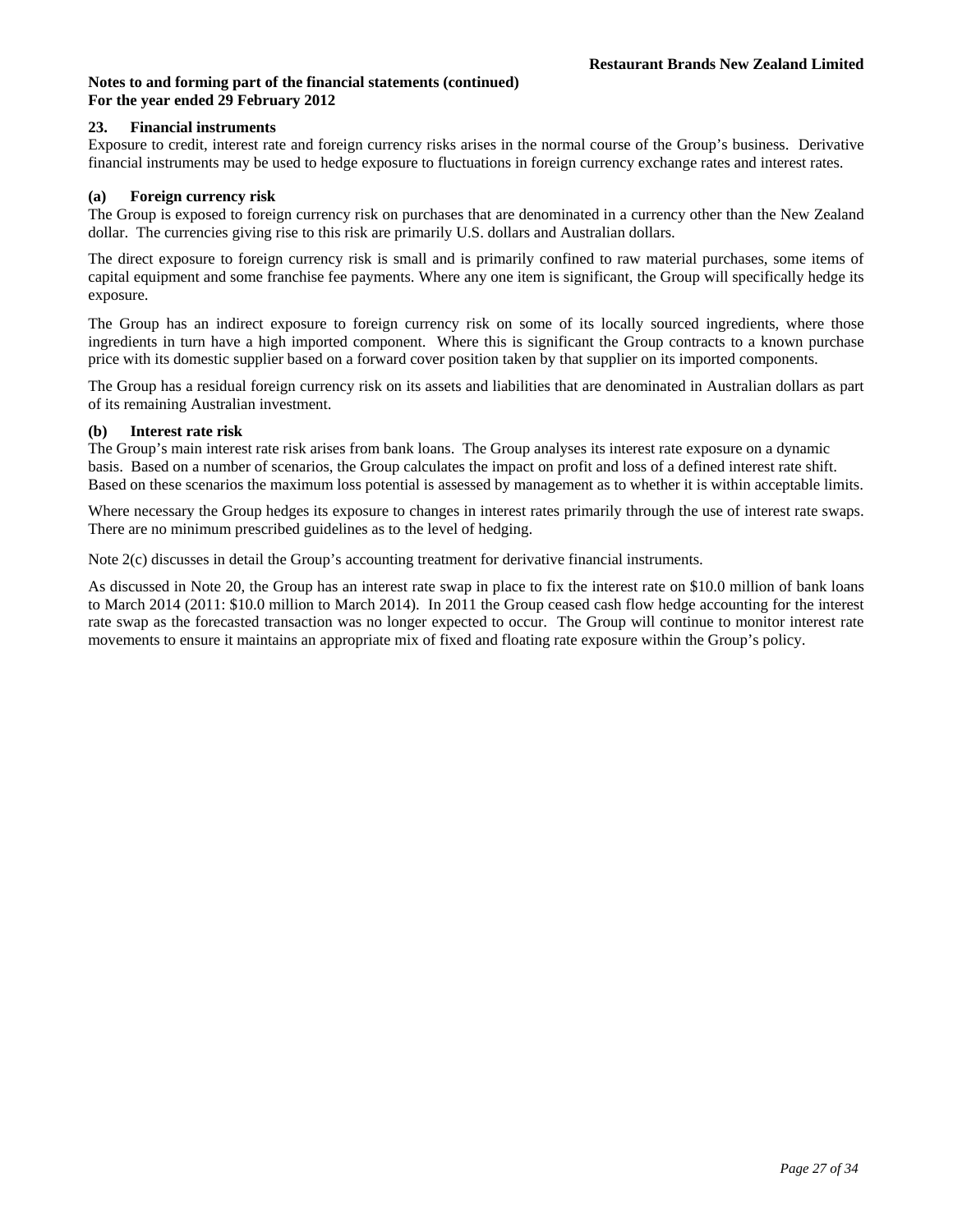## **23. Financial instruments (continued)**

## **(c) Liquidity risk**

In respect of the Group's cash balances, non-derivative financial liabilities and derivative financial liabilities the following table analyses the amounts into relevant maturity groupings based on the remaining period at balance date to the contractual maturity date, along with their effective interest rates at balance date. The amounts disclosed in the table are the contractual undiscounted cash flows.

| \$NZ000's                                                        | <b>Effective interest rate</b> | <b>Total</b>             | 12 months or less        | 12 months or more |
|------------------------------------------------------------------|--------------------------------|--------------------------|--------------------------|-------------------|
| Group 2012                                                       |                                |                          |                          |                   |
| Cash                                                             |                                | 253                      | 253                      |                   |
| <b>Bank balance</b>                                              | 5.45%                          | 447                      | 447                      |                   |
| Bank term loan - principal                                       | 4.58%                          | (13,580)                 |                          | (13,580)          |
| Bank term loan - expected interest                               | 4.74%                          | (2,367)                  | (644)                    | (1,723)           |
| Finance leases                                                   | 11.00%                         | (259)                    | (159)                    | (100)             |
| Finance leases - expected interest                               | 11.00%                         | (25)                     | (21)                     | (4)               |
| Derivative financial instruments                                 |                                | (265)                    | (265)                    |                   |
| Creditors and accruals (excluding indirect and other             |                                |                          |                          |                   |
| taxes and employee benefits)                                     |                                | (15,007)                 | (15,007)                 |                   |
|                                                                  |                                | (30, 803)                | (15,396)                 | (15, 407)         |
| Group 2011                                                       |                                |                          |                          |                   |
| Cash                                                             |                                | 285                      | 285                      |                   |
| <b>Bank</b> balance                                              | 0.50%                          | 510                      | 510                      |                   |
| Bank term loan - principal                                       | 4.79%                          | (12,210)                 |                          | (12,210)          |
| Bank term loan - expected interest                               | 5.03%                          | (1,023)                  | (614)                    | (409)             |
| Finance leases                                                   | 11.00%                         | (297)                    | (109)                    | (188)             |
| Finance leases - expected interest                               | 11.00%                         | (45)                     | (27)                     | (18)              |
| Derivative financial instruments                                 |                                | (157)                    | (157)                    |                   |
| Creditors and accruals (excluding indirect and other             |                                |                          |                          |                   |
| taxes and employee benefits)                                     |                                | (22, 414)                | (22, 414)                |                   |
|                                                                  |                                | (35, 351)                | (22, 526)                | (12, 825)         |
|                                                                  |                                |                          |                          |                   |
| Company 2012                                                     |                                |                          |                          |                   |
| <b>Bank</b> balance                                              | 5.45%                          | (123)                    | (123)                    |                   |
| Derivative financial instruments                                 |                                | (265)                    | (265)                    |                   |
| Bank term loan - principal                                       | 4.58%                          | (13,580)                 |                          | (13,580)          |
| Bank term loan - expected interest                               | 4.74%                          | (2,367)                  | (644)                    | (1,723)           |
| Creditors and accruals                                           |                                | (86)                     | (86)                     |                   |
| Amounts payable to subsidiary companies                          |                                | (134, 545)               | (134, 545)               |                   |
|                                                                  |                                | (150, 966)               | (135, 663)               | (15, 303)         |
| Company 2011                                                     |                                |                          |                          |                   |
| <b>Bank</b> balance                                              | 0.50%                          | 39                       | 39                       |                   |
| Derivative financial instruments                                 | 4.79%                          | (157)                    | (157)                    |                   |
| Bank term loan - principal<br>Bank term loan - expected interest | 5.03%                          | (12,210)                 |                          | (12,210)          |
| Creditors and accruals                                           |                                | (1,023)                  | (614)                    | (409)             |
|                                                                  |                                | (75)                     | (75)                     |                   |
| Amounts payable to subsidiary companies                          |                                | (136, 647)<br>(150, 073) | (136, 647)<br>(137, 454) | (12.619)          |

Prudent liquidity risk management implies the availability of funding through adequate amount of committed credit facilities. The Group aims to maintain flexibility in funding by keeping committed credit lines available.

The Group has bank funding facilities, excluding overdraft facilities, of \$35.0 million (2011: \$35.0 million) available at variable rates. The amount undrawn at balance date was \$21.4 million (2011: \$22.8 million).

The Group has fixed the interest rate on \$10.0 million of bank loans with the balance at a floating interest rate. The bank loan is structured as a revolving wholesale advance facility with portions of the facility renewing on a regular basis. This leads to the loans being sensitive to interest rate movement in 12 months or less.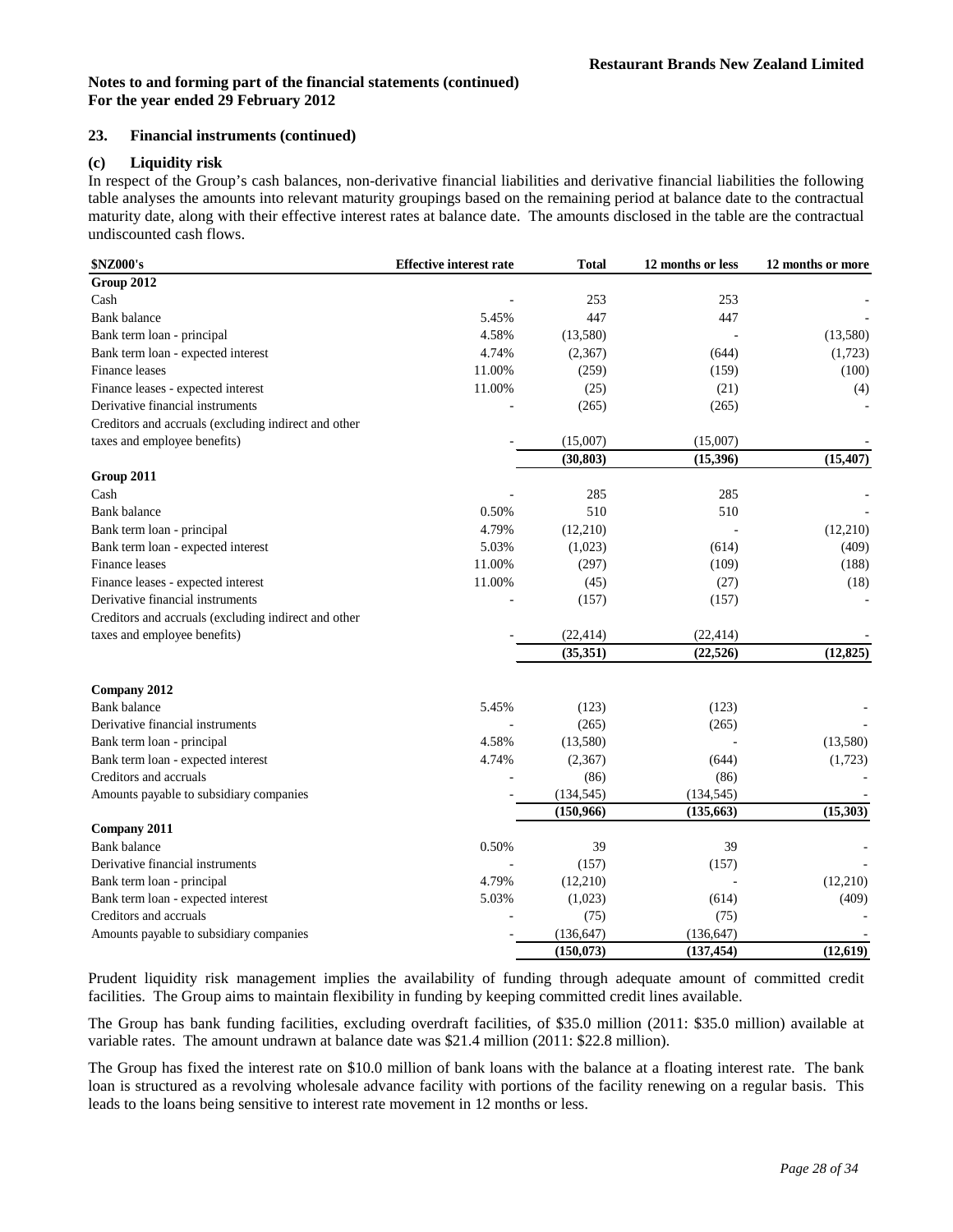## **23. Financial instruments (continued)**

## **(d) Credit risk**

Credit risk arises from cash deposits with banks and financial institutions and outstanding receivables.

No collateral is required in respect of financial assets. Management has a credit policy in place and the exposure to credit risk is monitored on an ongoing basis. The nature of the business results in most sales being conducted on a cash basis that significantly reduces the risk that the Group is exposed to. Reputable financial institutions are used for investing and cash handling purposes.

There were no financial assets neither past due nor impaired at balance date (2011: nil).

At balance date there were no significant concentrations of credit risk and the maximum exposure to credit risk is represented by the carrying value of each financial asset in the statements of financial position.

## **(e) Fair values**

The carrying values of bank loans and finance leases are the fair value of these liabilities. A Group set-off arrangement is in place between certain bank accounts operated by the Group.

## **Sensitivity analysis**

In managing interest rate and currency risks the Group aims to reduce the impact of short-term fluctuations on the Group's earnings. Over the longer term, however, permanent changes in foreign exchange and interest rates on a weighted average balance will have an impact on profit.

At 29 February 2012 it is estimated that a general increase of one percentage point in interest rates would decrease the Group and Parent's profit before income tax and equity by approximately \$0.1 million (2011: \$0.1 million). A one percentage point decrease in interest rates would increase the Group and Parent's profit before income tax and equity by approximately \$0.1 million (2011: \$0.1 million).

A general increase of one percentage point in the value of the New Zealand dollar against other foreign currencies would have minimal impact on the cost of the Group's directly imported ingredients denominated in foreign currencies (Parent: nil).

## **Capital risk management**

The Group's capital comprises share capital, reserves, retained earnings and debt.

The Group's objectives when managing capital are to safeguard the Group's ability to continue to operate as a going concern, to maintain an optimal capital structure commensurate with risk and return and reduce the cost of capital.

In order to maintain or adjust the capital structure, the Group may adjust the amount of dividends paid to shareholders, return capital to shareholders, issue new shares or sell assets to reduce debt or draw down more debt.

The Group is subject to a number of externally imposed bank covenants as part of the terms of its secured bank loan facility.

The most significant covenants relating directly to capital management is the ratio of total debt to earnings before interest, tax and amortisation (EBITA) and restrictions relating to acquiring its own shares.

The specific covenants relating to financial ratios the Group is required to meet are:

- debt coverage ratio (i.e. net borrowings to EBITA), and
- fixed charges coverage ratio (i.e. EBITL to total fixed charges), with EBITL being EBIT before lease costs. Fixed charges comprise interest and lease costs.

The covenants are monitored and reported to the bank on a quarterly basis. These are reviewed by the Board on a monthly basis.

There have been no breaches of the covenants during the period (2011: no breaches).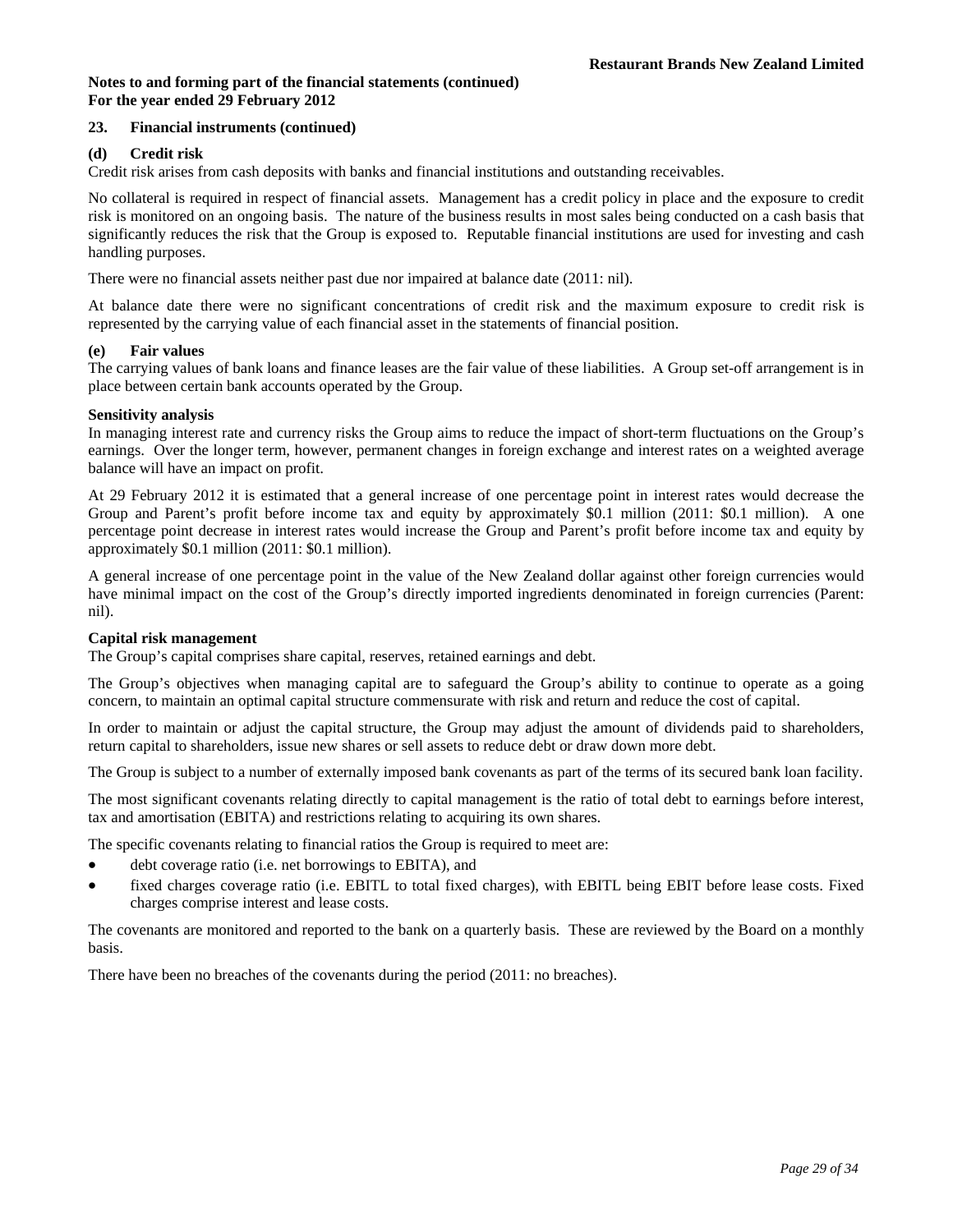## **24. Commitments**

## **(a) Capital commitments**

The Group has capital commitments which are not provided for in these financial statements, as follows:

|                   | Group |       |  |
|-------------------|-------|-------|--|
| <b>\$NZ000's</b>  | 2012  | 2011  |  |
| Store development | 67    | 7.588 |  |

The Parent has no capital commitments (2011: nil).

#### **(b) Operating lease commitments**

Non cancellable operating lease rentals are payable as follows:

|                                                    | Group  |        |
|----------------------------------------------------|--------|--------|
| <b>\$NZ000's</b>                                   | 2012   | 2011   |
| Not later than one year                            | 16,233 | 16,549 |
| Later than one year but not later than two years   | 14,840 | 14.885 |
| Later than two years but not later than five years | 26,880 | 29,652 |
| Later than five years                              | 22,175 | 25,408 |
|                                                    | 80,128 | 86.494 |

The parent has no operating lease commitments (2011: nil).

**(c) Renewal rights of operating leases** The Group has entered into a number of operating lease agreements for retail premises. The lease periods vary and many have an option to renew. Lease payments are increased in accordance with the lease agreements to reflect market rentals. The table below summarises the Group's lease portfolio.

|                                                    | <b>Right of renewal</b> |      | No right of renewal |      |
|----------------------------------------------------|-------------------------|------|---------------------|------|
|                                                    | 2012                    | 2011 | 2012                | 2011 |
| Number of leases expiring:                         |                         |      |                     |      |
| Not later than one year                            | 15                      | 28   | 12                  |      |
| Later than one year but not later than two years   | 35                      | 15   |                     | 7    |
| Later than two years but not later than five years | 63                      | 82   | 16                  | 20   |
| Later than five years                              | 51                      | 53   | 11                  | 8    |

#### **(d) Finance lease commitments**

The carrying amount of finance leases in relation to computer and related equipment for the Group as at 29 February 2012 is \$0.1 million (2011: \$0.1 million).

The non cancellable finance lease rentals are payable as follows:

|                                                    | Group |      |
|----------------------------------------------------|-------|------|
| <b>\$NZ000's</b>                                   | 2012  | 2011 |
| Minimum lease payments of:                         |       |      |
| Not later than one year                            | 180   | 136  |
| Later than one year but not later than two years   | 104   | 131  |
| Later than two years but not later than five years |       | 76   |
|                                                    | 284   | 343  |
| Future lease finance charges                       | (25)  | (46) |
| Net finance lease liability                        | 259   | 297  |
| Current                                            | 159   | 109  |
| Non-current                                        | 100   | 188  |
|                                                    | 259   | 297  |

The fair value of finance leases equals their carrying amount as the impact of discounting is not significant.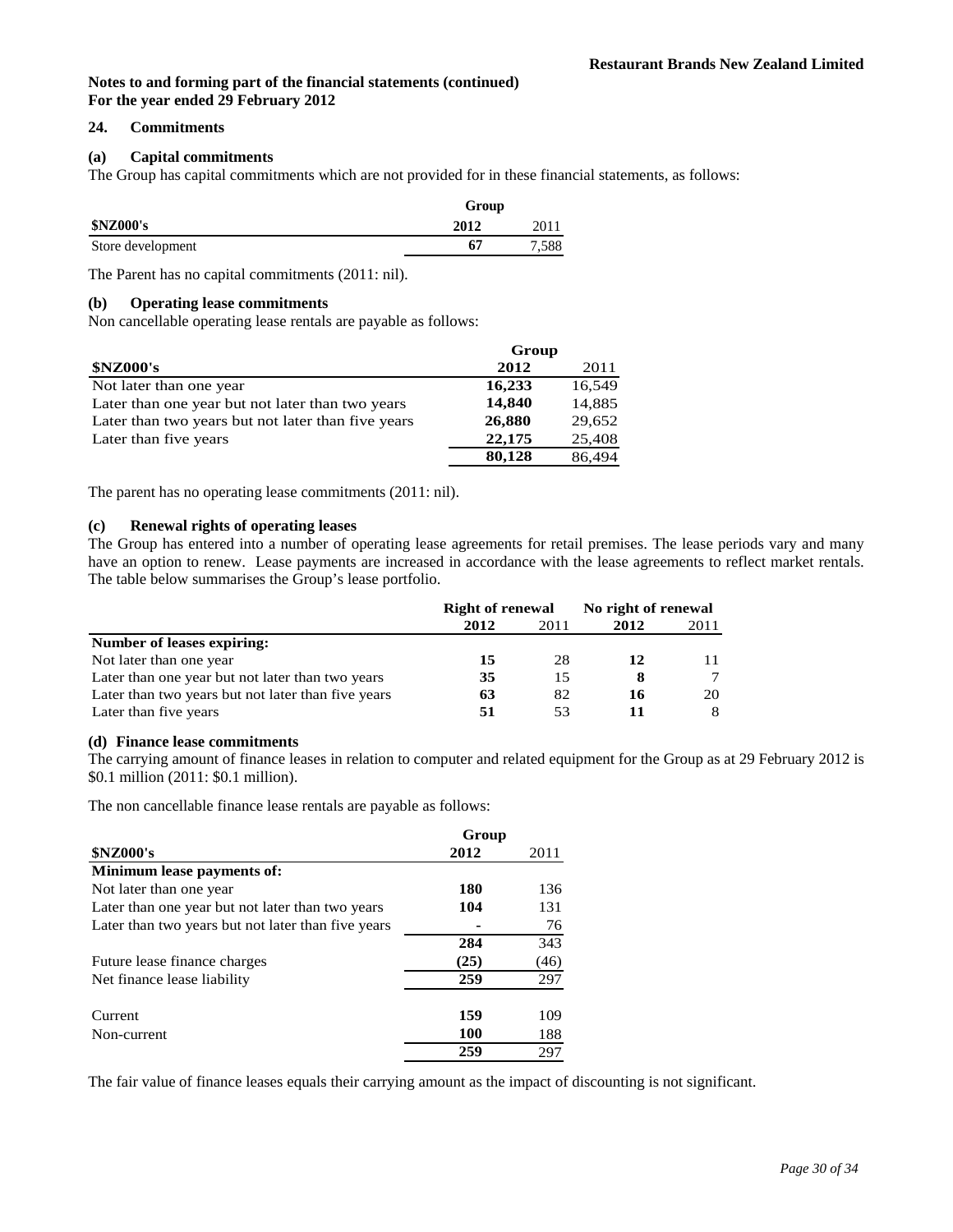## **25. Net cash flow from operating activities**

The following are definitions of the terms used in the statements of cash flows:

#### *Cash and cash equivalents*

Cash and cash equivalents are comprised of cash at bank, cash on hand and overdraft balances.

## *Investing activities*

Investing activities are those activities relating to the acquisition, holding and disposal of property, plant and equipment, intangibles and investments. Investments can include securities not falling within the definition of cash.

#### *Financing activities*

Financing activities are those activities which result in changes in the size and composition of the capital structure of the Company.

## *Operating activities*

Operating activities include all transactions and other events that are not investing or financing activities.

The following is a reconciliation between the profit after taxation for the year shown in the statements of comprehensive income and the net cash flow from operating activities.

|                                                             | Group    | Company |        |        |
|-------------------------------------------------------------|----------|---------|--------|--------|
| <b>\$NZ000's</b>                                            | 2012     | 2011    | 2012   | 2011   |
| Total profit after taxation attributable to shareholders    | 16,927   | 24,312  | 16,520 | 13,802 |
| Add items classified as investing / financing activities:   |          |         |        |        |
| Loss on disposal of property, plant and equipment           | 259      | 485     |        |        |
|                                                             | 259      | 485     |        |        |
| Add / (less) non-cash items:                                |          |         |        |        |
| Depreciation                                                | 13,775   | 12,622  |        |        |
| Disposal of goodwill                                        | 1,518    | 1,000   |        |        |
| (Decrease) / increase in provisions                         | (98)     | 118     |        |        |
| Amortisation of intangible assets                           | 1,037    | 899     |        |        |
| Write-off of franchise fees                                 | 115      | 58      |        |        |
| Impairment on property, plant and equipment                 | 65       | 898     |        |        |
| Net decrease / (increase) in deferred tax asset             | 206      | (479)   |        |        |
| Change in fair value of derivative financial instruments    | 108      | 157     | 108    | 157    |
| Tax effect of derivative financial instruments              |          | 61      |        | 61     |
|                                                             | 16,726   | 15,334  | 108    | 218    |
| Add / (less) movement in working capital:                   |          |         |        |        |
| (Increase) / decrease in inventories                        | (138)    | 33      |        |        |
| Increase in other debtors and prepayments                   | (370)    | (570)   |        |        |
| (Decrease) / increase in trade creditors and other payables | (2,747)  | 1,040   | 11     | (44)   |
| Decrease in income tax payable                              | (1,686)  | (936)   |        |        |
| Decrease in income tax                                      | 825      | 901     | 825    | 901    |
|                                                             | (4, 116) | 468     | 836    | 857    |
| Net cash from operating activities                          | 29,796   | 40,599  | 17,464 | 14,877 |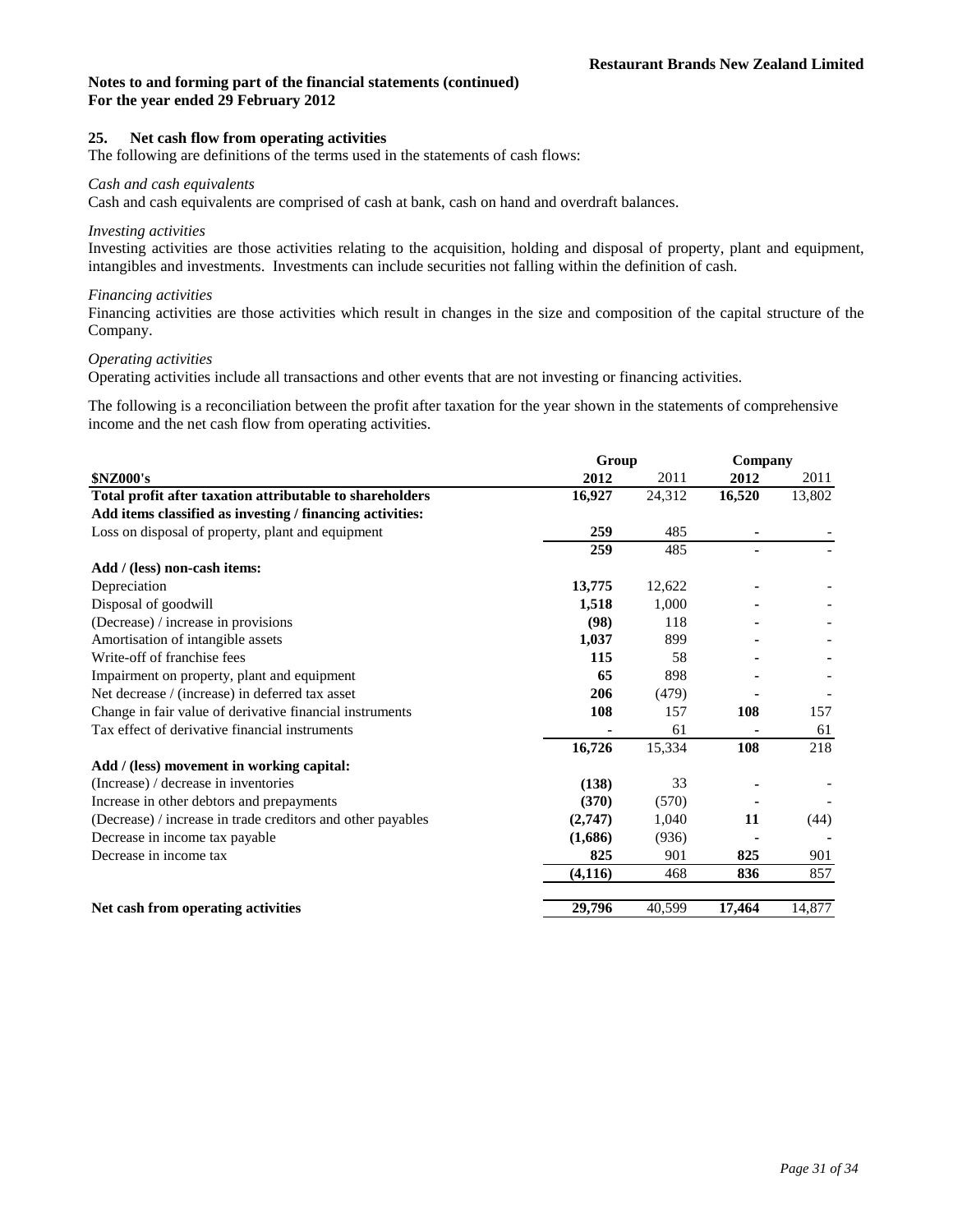## **26. Financial assets and financial liabilities by category**

|                                                                | Group  |        | Company |         |
|----------------------------------------------------------------|--------|--------|---------|---------|
| <b>\$NZ000's</b>                                               | 2012   | 2011   | 2012    | 2011    |
| <b>Loans and receivables</b>                                   |        |        |         |         |
| Other debtors                                                  | 1,597  | 2,129  |         |         |
| Cash and cash equivalents                                      | 700    | 795    |         | 39      |
|                                                                | 2,297  | 2,924  |         | 39      |
| Derivatives held at fair value through profit or loss          |        |        |         |         |
| Derivative financial instruments - liabilities                 | 265    | 157    | 265     | 157     |
|                                                                | 265    | 157    | 265     | 157     |
| <b>Financial liabilities at amortised cost</b>                 |        |        |         |         |
| Bank overdraft                                                 |        |        | 123     |         |
| Loans and finance leases - non current                         | 13,680 | 12,398 | 13,580  | 12,210  |
| Loans and finance leases - current                             | 159    | 109    |         |         |
| Creditors and accruals (excluding indirect and other taxes and |        |        |         |         |
| employee benefits)                                             | 15,007 | 22,414 | 86      | 75      |
| Amounts payable to subsidiary companies                        |        |        | 134,545 | 136,647 |
| Liabilities associated with assets classified as held for sale |        | 14     |         |         |
|                                                                | 28,846 | 34,935 | 148,334 | 148,932 |

## **27. Contingent liabilities**

There are no contingent liabilities that the directors consider will have a significant impact on the financial position of the Company and Group (2011: nil).

#### **28. Related party disclosures**

#### **Parent and ultimate controlling party**

The immediate parent and controlling party of the Group is Restaurant Brands New Zealand Limited.

#### **Identity of related parties with whom material transactions have occurred**

Note 11 identifies all entities within the Group. All of these entities are related parties of the Company.

In addition, the directors and key management personnel of the Group are also related parties.

#### **(a) Subsidiaries**

Material transactions within the Group are loans and advances to and from Group companies and dividend payments. All inter-company group loans in the Parent are non-interest bearing, repayable on demand and disclosed as a current liability.

During the year the Parent repaid \$2.1 million to its subsidiary company (2011: \$5.4 million advance by its subsidiary company). At balance date the amount owed to subsidiary companies was \$134.5 million (2011: \$136.6 million). During the year the Parent received \$17.4 million in dividends from its subsidiary company (2011: \$14.6 million).

## **(b) Other transactions with entities with key management or entities related to them**

During the year the Group made the following:

- Stock purchases of \$0.1 million from Charlie's Group Limited (2011: \$0.2 million), a company of which Company director, Ted van Arkel is chairman. There was nil owing as at 29 February 2012 (2011: nil). Ted van Arkel resigned from the board of Charlie's Group Limited with effect from 28 August 2011.
- Stock purchases of \$0.4 million (2011: \$0.4 million) from Barker Fruit Processors Limited, a company of which Company director Sue Helen Suckling is chairperson. There was nil owing at balance date (2011: nil).
- Stock purchases of \$11,000 (2011: \$25,000) from Nestle New Zealand Limited, a company of which Company director, Ted van Arkel is a director. There was nil owing at balance date (2011: nil).
- Advertising placements of \$10,000 to Ruapehu Alpine Lifts Limited, a company of which Company director David Alan Pilkington is chairman. There was nil owing at balance date (2011: nil).

These transactions were performed on normal commercial terms.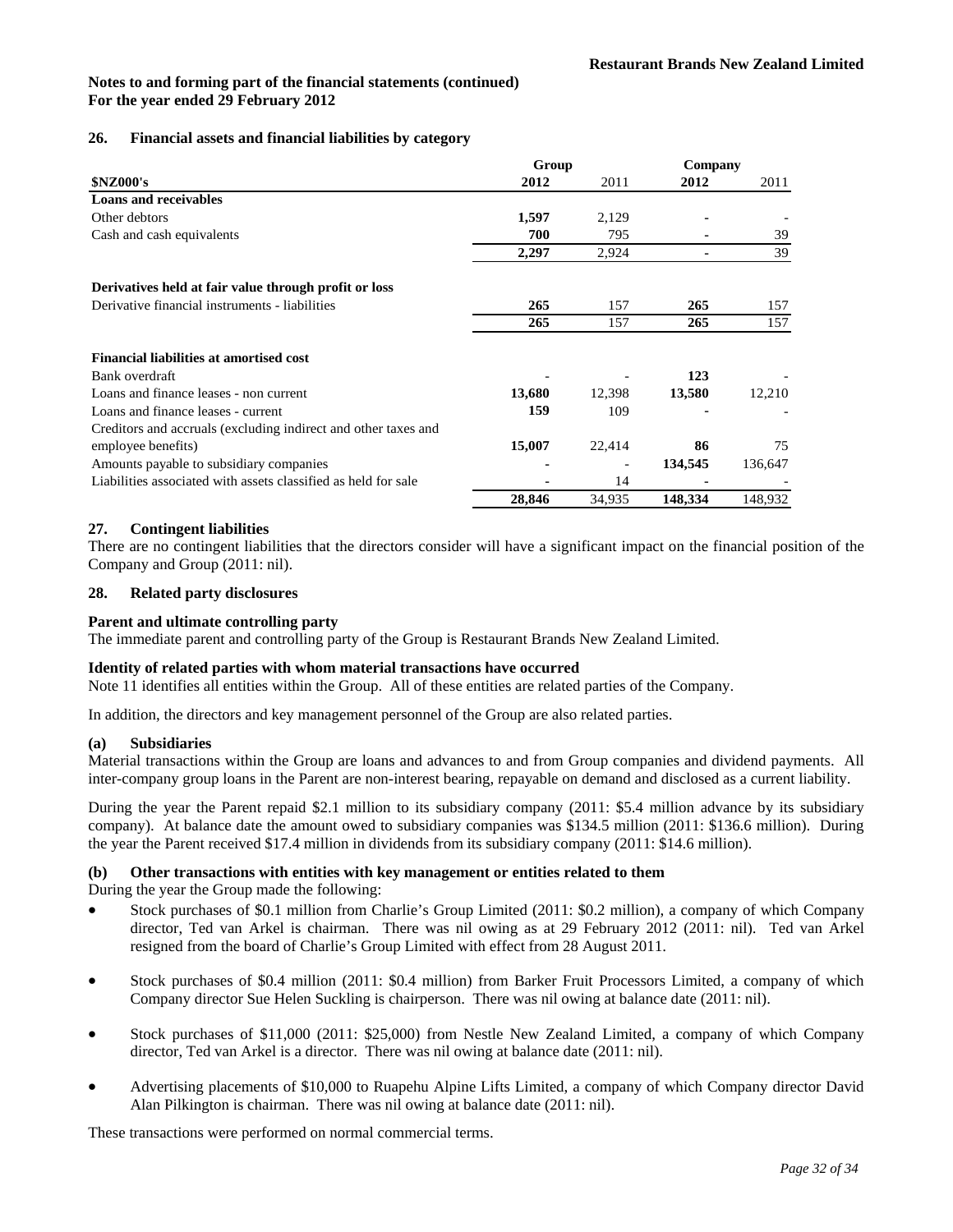#### **28. Related party disclosures (continued)**

#### **(c) Key management and director compensation**

Key management personnel comprises members of the Senior Leadership Team. Key management personnel compensation comprised short-term benefits for the year ended 29 February 2012 of \$2.5 million (2011: \$2.4 million) and other long-term benefits of \$20,000 (2011: \$14,000). Directors' fees were \$0.2 million (2011: \$0.2 million).

## **(d) Share options issued to key management personnel**

At balance date 16,782 options issued under the employee share option plan (refer to Note 29) to key management personnel remain outstanding (2011: 31,674). During the year 14,892 options were exercised (2011: 44,371). The table below summarises the movement in outstanding options during the year.

| Date of issue | <b>Exercise Outstanding Options</b> |                  |           | <b>Exercised in Outstanding Options</b> |
|---------------|-------------------------------------|------------------|-----------|-----------------------------------------|
|               | Price                               | at               | Year      |                                         |
|               |                                     | 28 February 2011 |           | 29 February 2012                        |
| $13-Sep-02$   | \$1.85                              | 11,027           |           | 11,027                                  |
| $23-Sep-03$   | \$1.39                              | 20.647           | (14, 892) | 5,755                                   |
| <b>Total</b>  |                                     | 31,674           | (14, 892) | 16,782                                  |

Refer to Note 20 for details regarding the guarantees between group companies.

## **29. Employee share growth share option plan**

The Company had established an employee share option plan ("the Plan") for certain employees, under which it issued options at no cost for shares in the Company to the employees. The holder of an option is entitled to subscribe for one fully paid share for each option held (adjusted for bonus share issues), at an exercise price that is determined by reference to the market price at the time of issue of the options.

On the anniversary date of issue in each subsequent year 20% of the options issued become exercisable. Options only remain exercisable (subject to certain conditions and legislative provisions) whilst holders remain employed by the Company. The options terminate 10 years from the date they are issued and are equity settled. Principal officers and employees of the Company that participated in the Plan received an annual issue of options in respect of the number of shares equal to approximately 10% of their eligible earnings divided by the exercise price per share.

#### **Options issued and outstanding under the Plan**:

| Date of issue                   | <b>Exercise Price</b> | <b>Issued Outstanding Options</b> |                  |           |          | <b>Exercised in</b> | <b>Forfeited in Outstanding Options</b> |  |  |
|---------------------------------|-----------------------|-----------------------------------|------------------|-----------|----------|---------------------|-----------------------------------------|--|--|
|                                 |                       |                                   | at               | Year      | Year     | at                  |                                         |  |  |
|                                 |                       |                                   | 28 February 2011 |           |          | 29 February 2012    |                                         |  |  |
| $12$ -Sep-01                    | \$1.50                | 1,010,122                         | 42,281           | (17, 195) | (25,086) |                     |                                         |  |  |
| $13-Sep-02$                     | \$1.85                | 905,128                           | 69,802           | (4,680)   | (4,072)  | 61,050              |                                         |  |  |
| $23-Sep-03$                     | \$1.39                | 1,228,423                         | 87.019           | (24,260)  | (6,364)  | 56,395              |                                         |  |  |
| <b>Total</b>                    |                       | 3,143,673                         | 199,102          | (46, 135) | (35,522) | 117,445             |                                         |  |  |
| Weighted average exercise price |                       | \$1.56                            | \$1.57           | \$1.48    | \$1.52   | \$1.63              |                                         |  |  |

In April 2003 the Plan was terminated and the final allocation of options was the September 2003 allocation. All existing rights with respect to options which have already been granted will be maintained.

The percentage of total shares on issue was 0.1% (2011: 0.2%).

The weighted average remaining life of outstanding options at balance date was 1 year (2011: 1.8 years).

In March 2000 there was a 1:12 taxable bonus share issue. Therefore options issued prior to and exercised after this date will have a corresponding adjustment to the number of shares issued.